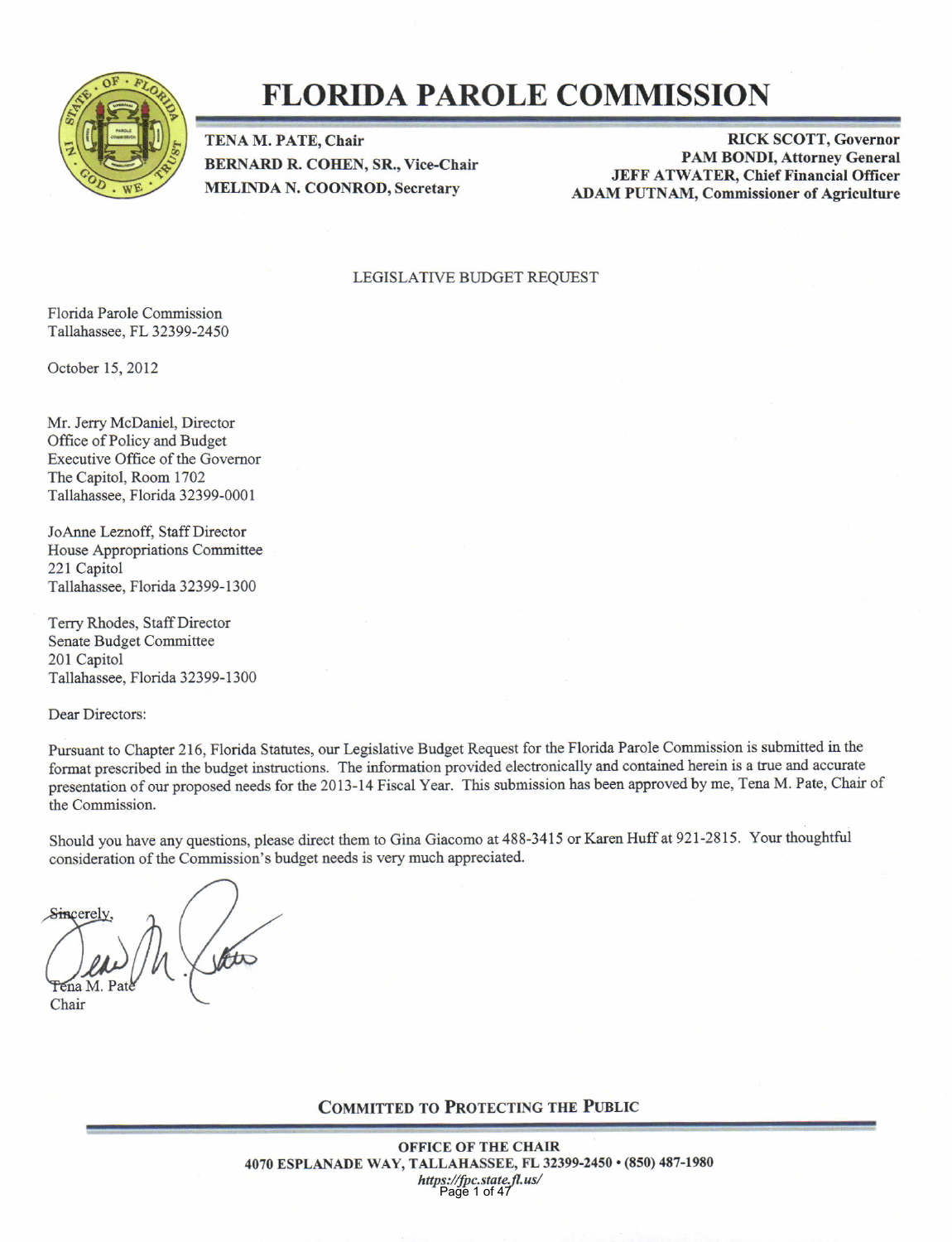#### **FLORIDA PAROLE COMMISSION PAY ADDITIVES REQUEST FOR FY 2013-2014**

Section 110.2035(7)(b), Florida Statutes, requires each state agency to include in its annual legislative budget request a proposed written plan for implementing temporary special duties – general pay additives for the next fiscal year. The agency is not requesting any additional rate or appropriations for these additives.

In accordance with previous rule authority in 60L-32.0012, Florida Administrative Code, the Commission has used existing rate and salary appropriations to grant pay additives when warranted based on the duties and responsibilities of the position. The requested additives are justified for reasons such as additional assigned duties and responsibilities not customarily assigned to the position when another position become vacant.

Pay additives are a valuable management tool which allows agencies to recognize and compensate employees for identified duties without providing a permanent pay increase.

#### **Temporary Special Duty**

The agency requests approval to continue to grant a 10% pay additive to Parole Examiners who perform additional duties as a Regional Administrator.

#### 1. Justification:

The Division of Operations has 50 Parole Examiner positions, 5 Parole Examiner Supervisor positions and 5 Regional Administrator positions. If a Regional Administrator position becomes vacant, this creates an office that does not have supervision, then a Parole Examiner will be given additional duties of supervision until the position has been filled.

2. Length of time additive will be used:

The additive will not be used more than 90 days at any given occurrence.

3. Classes and number of positions affected:

| <b>Class Code</b> | Class Title     | $#$ of FTE |
|-------------------|-----------------|------------|
| 8127              | Parole Examiner |            |

4. Area impacted:

This additive will impact employees statewide.

5. Historical data:

This pay additive was last used in July 2012.

6. Estimated cost of this additive:

Based on a base salary for a Parole Examiner, the calculation is as follows:  $$35,113.80 \times 10\% =$ \$3,511.38 x 1 position =  $$3,511.38$  x .25 = \$877.85 annually. The Commission is not requesting any additional rate or appropriations for this additive.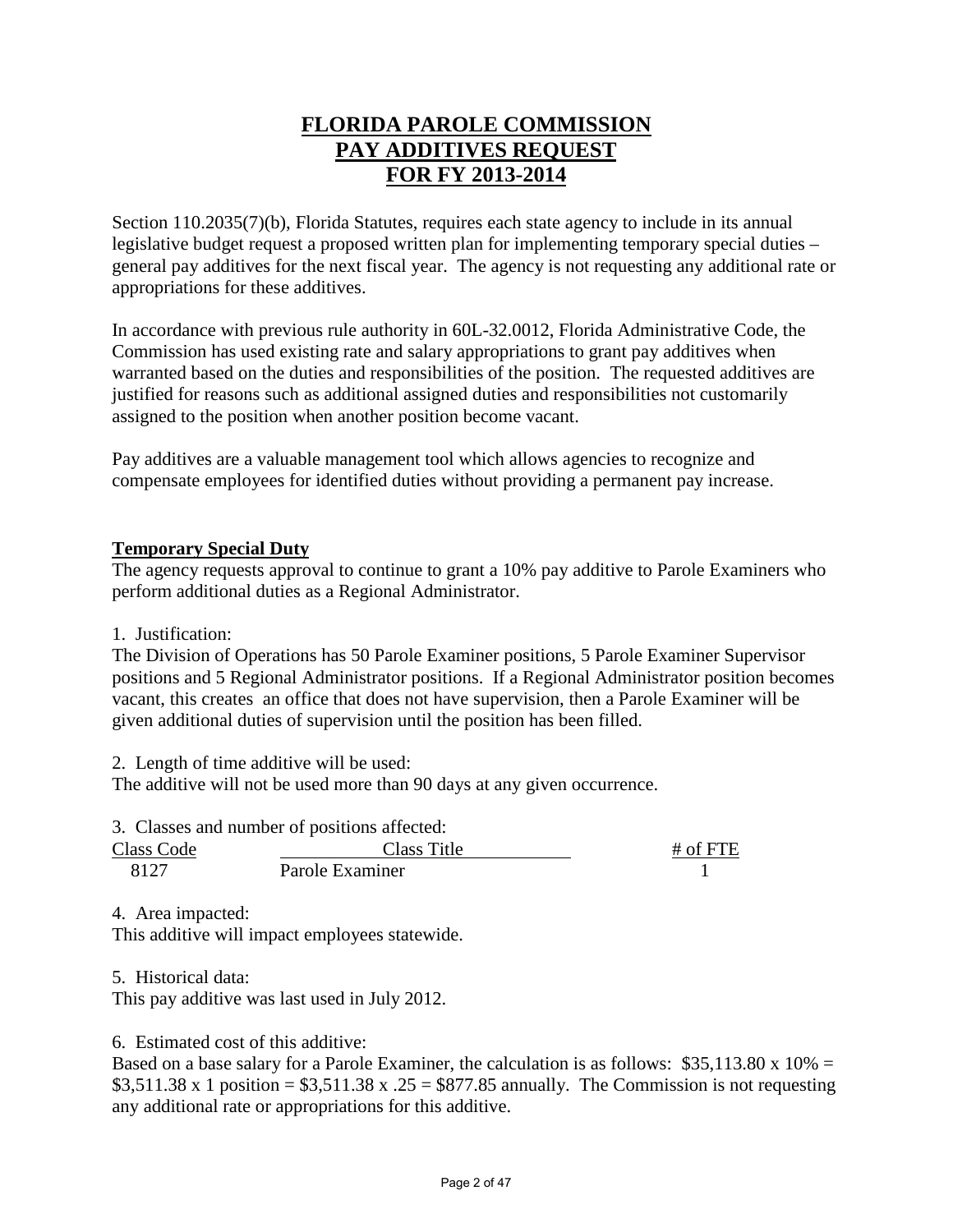# Florida Parole Commission

# Department Level Exhibits or Schedules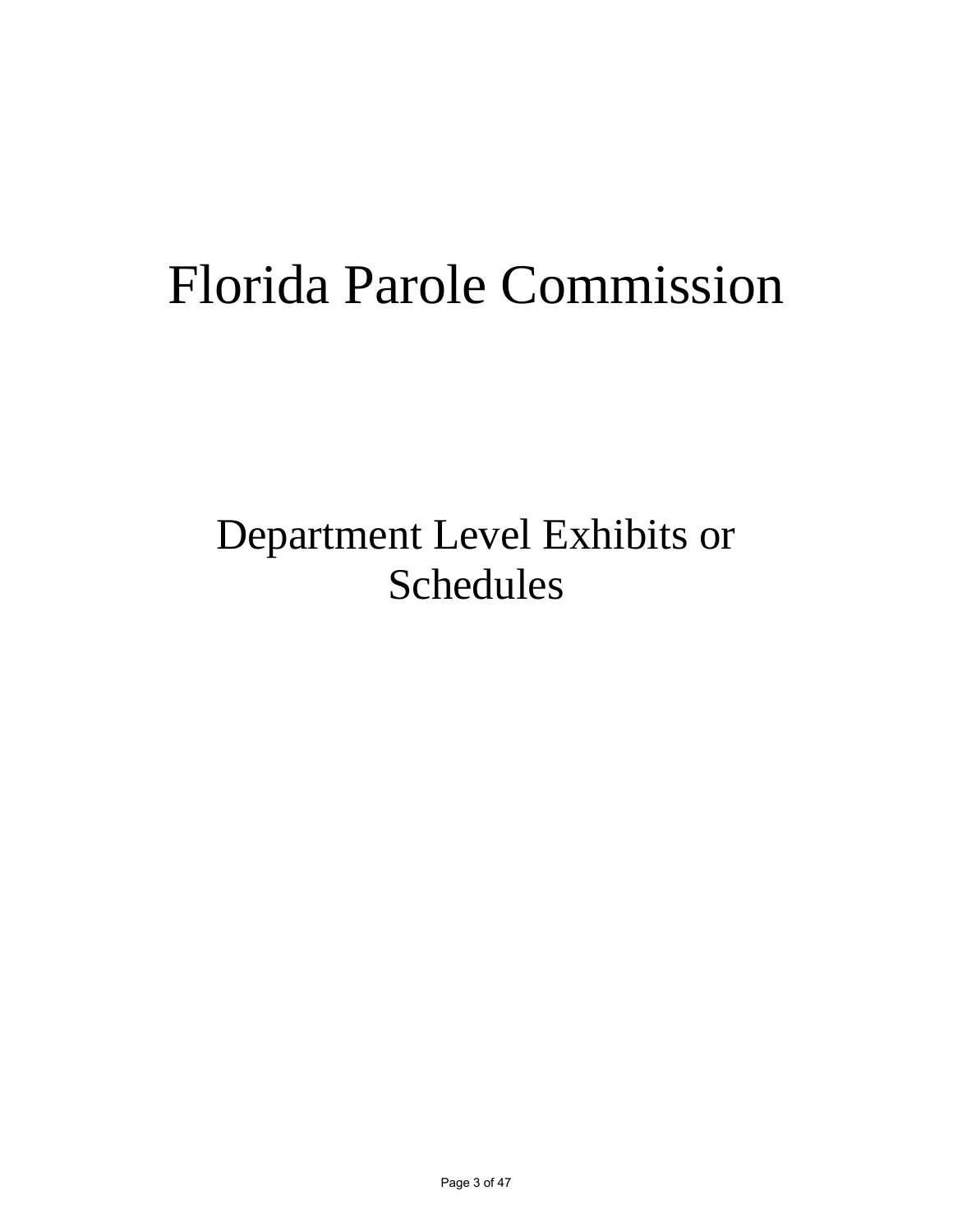### **Schedule VII: Agency Litigation Inventory**

*For directions on completing this schedule, please see the "Legislative Budget Request (LBR) Instructions" located on the Governor's website.*

| Agency:                                                                                                                                                          |             |                                                                                           | <b>Florida Parole Commission</b> |               |                                                               |  |  |  |
|------------------------------------------------------------------------------------------------------------------------------------------------------------------|-------------|-------------------------------------------------------------------------------------------|----------------------------------|---------------|---------------------------------------------------------------|--|--|--|
| <b>Contact Person:</b>                                                                                                                                           | Sarah Rumph |                                                                                           |                                  | Phone Number: | $(850)$ 488-4460                                              |  |  |  |
|                                                                                                                                                                  |             |                                                                                           |                                  |               |                                                               |  |  |  |
| Names of the Case: (If<br>no case name, list the<br>names of the plaintiff<br>and defendant.)                                                                    |             | There are no significant litigation cases pending, as defined by $\S$<br>216.023(5), F.S. |                                  |               |                                                               |  |  |  |
| Court with Jurisdiction:                                                                                                                                         |             | N/A                                                                                       |                                  |               |                                                               |  |  |  |
| <b>Case Number:</b>                                                                                                                                              |             | N/A                                                                                       |                                  |               |                                                               |  |  |  |
| Summary of the<br>Complaint:                                                                                                                                     |             | N/A                                                                                       |                                  |               |                                                               |  |  |  |
| Amount of the Claim:                                                                                                                                             |             | \$N/A                                                                                     |                                  |               |                                                               |  |  |  |
| Specific Statutes or<br>Laws (including GAA)<br>Challenged:                                                                                                      |             | N/A                                                                                       |                                  |               |                                                               |  |  |  |
| <b>Status of the Case:</b>                                                                                                                                       |             | N/A                                                                                       |                                  |               |                                                               |  |  |  |
| Who is representing (of<br>record) the state in this                                                                                                             |             |                                                                                           | <b>Agency Counsel</b>            |               |                                                               |  |  |  |
| lawsuit? Check all that                                                                                                                                          |             |                                                                                           |                                  |               | Office of the Attorney General or Division of Risk Management |  |  |  |
| apply.                                                                                                                                                           |             | <b>Outside Contract Counsel</b>                                                           |                                  |               |                                                               |  |  |  |
| If the lawsuit is a class<br>action (whether the class<br>is certified or not),<br>provide the name of the<br>firm or firms<br>representing the<br>plaintiff(s). |             | N/A                                                                                       |                                  |               |                                                               |  |  |  |

*Office of Policy and Budget – July 2012*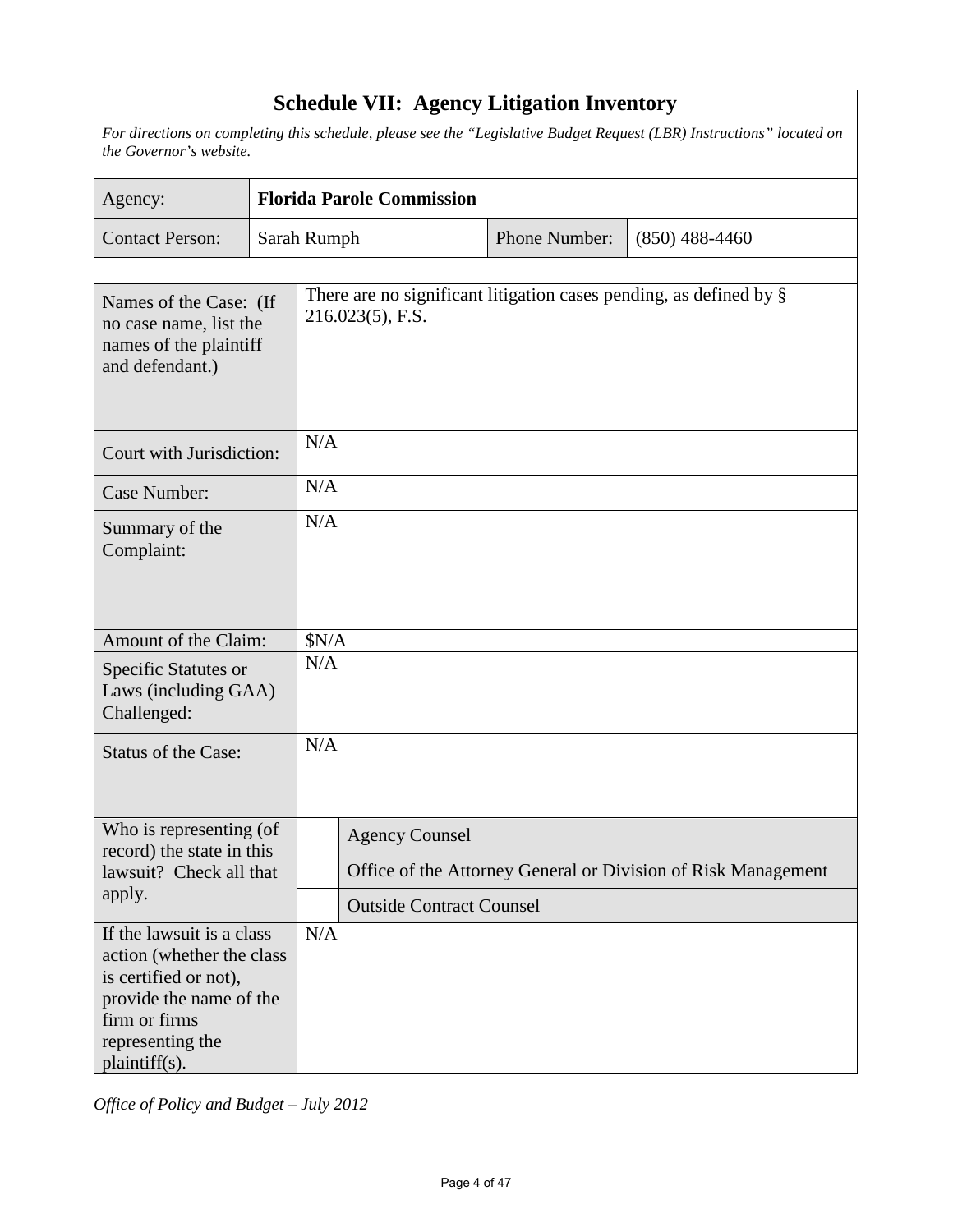#### **FLORIDA PAROLE COMMISSION OFFICE OF COMMISSIONER CHAIR**

**EFFECTIVE DATE:** July 1, 2012 **ORGANIZATIONAL CODE**: **78 01 00 00 000 Authorized F.T.E.: 3 Total Authorized F.T.E: 122** 

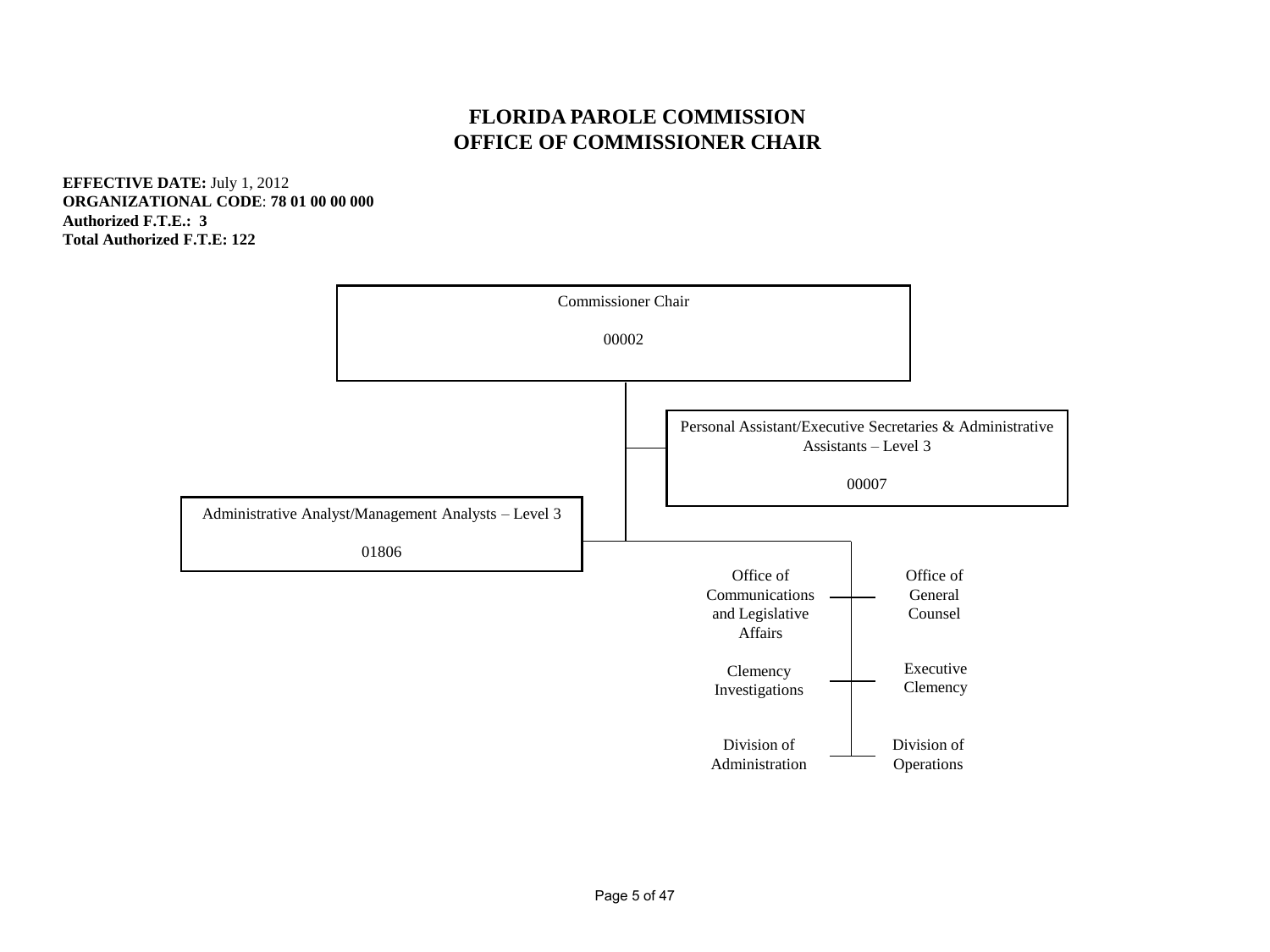#### **FLORIDA PAROLE COMMISSION OFFICE OF COMMUNICATIONS AND LEGISLATIVE AFFAIRS**

**EFFECTIVE DATE:** July 1, 2012 **ORGANIZATIONAL CODE**: **78 01 00 00 00 Authorized F.T.E.: 3** 

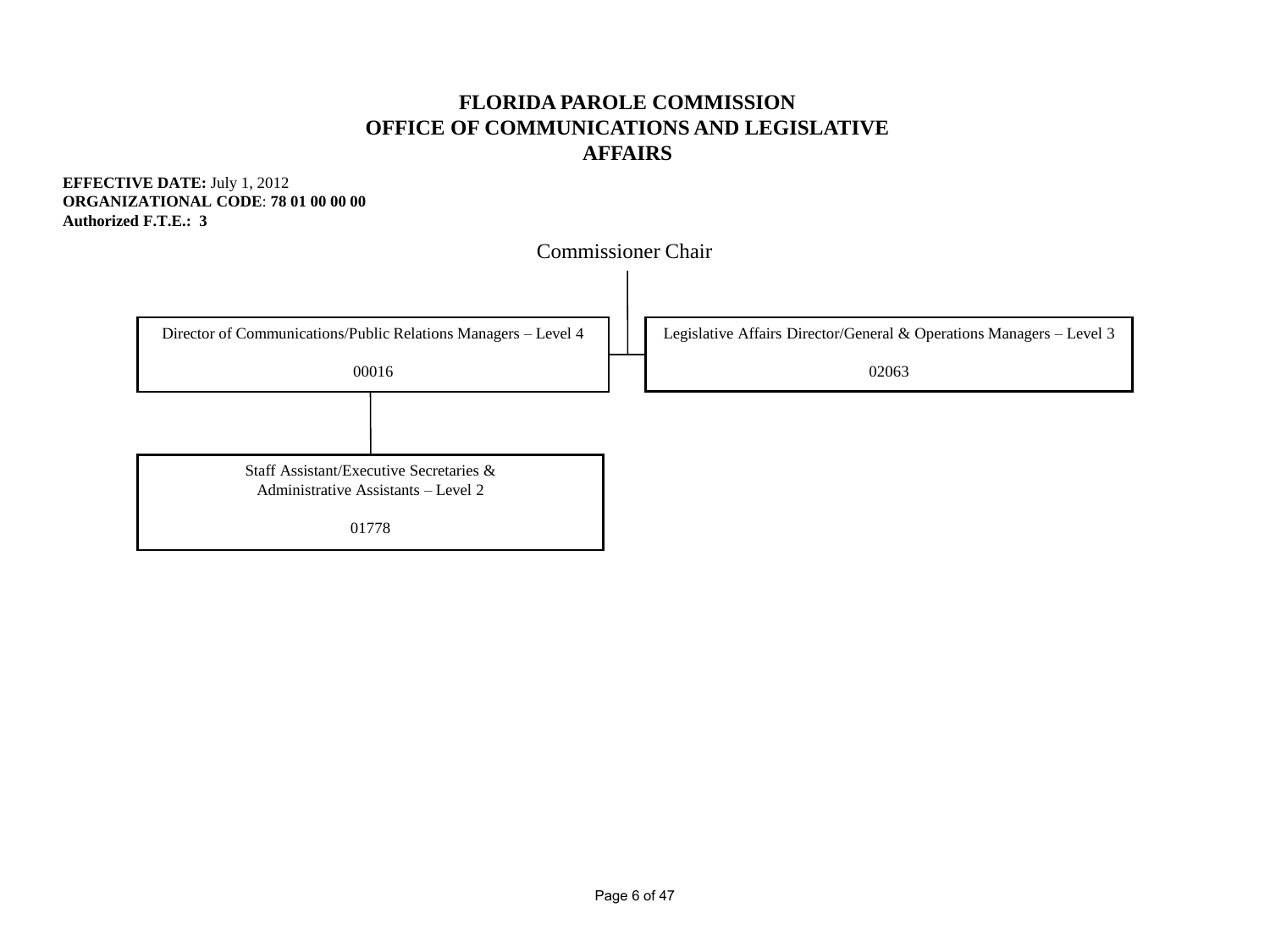#### **FLORIDA PAROLE COMMISSION OFFICE OF GENERAL COUNSEL**

**EFFECTIVE DATE:** July 1, 2012 **ORGANIZATIONAL CODE**: **78 01 01 00 000 Authorized F.T.E.: 5** 

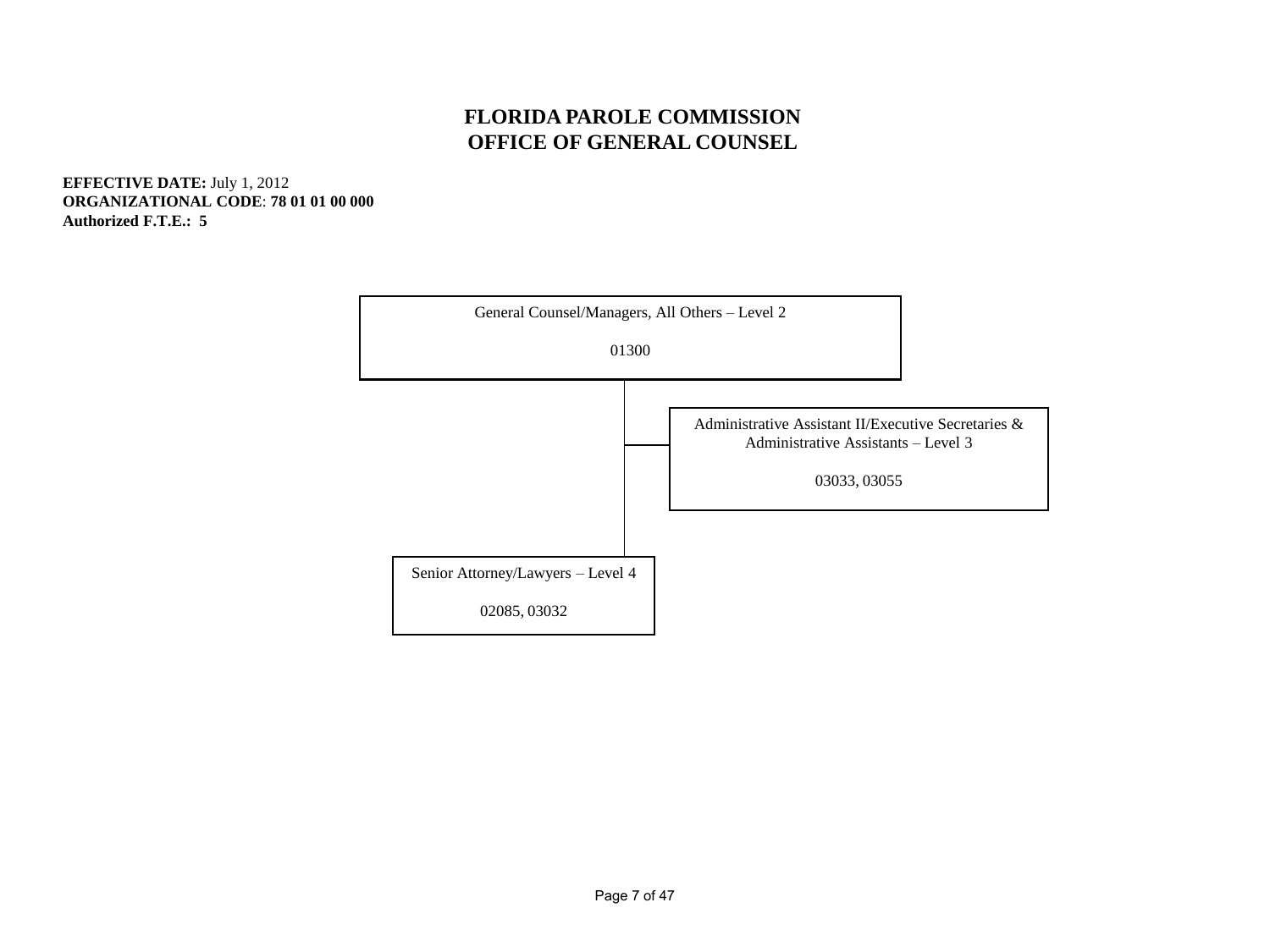#### **FLORIDA PAROLE COMMISSION OFFICE OF THE COMMISSIONERS**

**EFFECTIVE DATE:** July 1, 2012 **ORGANIZATIONAL CODE**: **78 02 01 00 000 Authorized F.T.E.: 3**

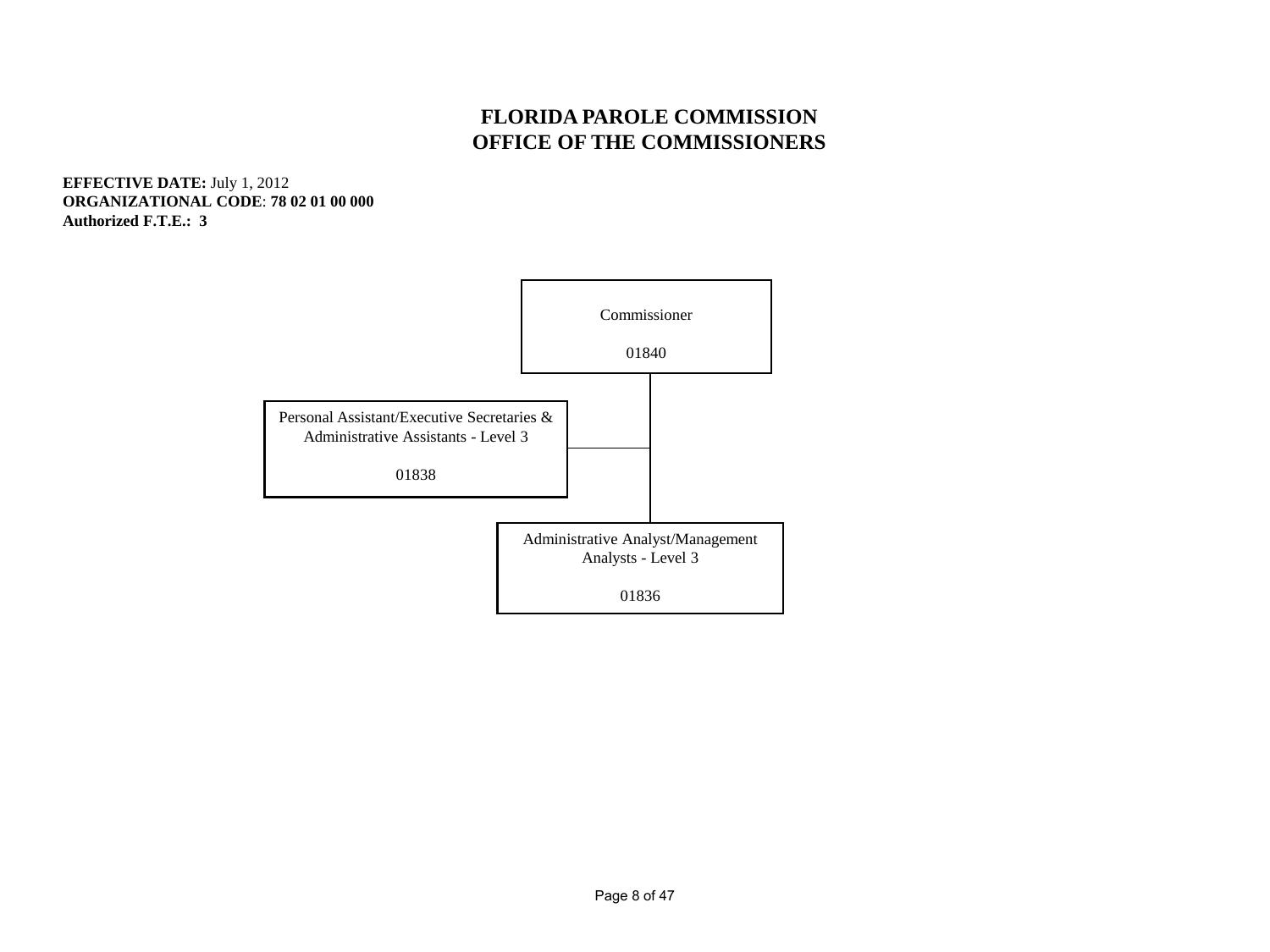#### **FLORIDA PAROLE COMMISSION OFFICE OF THE COMMISSIONERS**

**EFFECTIVE DATE:** July 1, 2012 **ORGANIZATIONAL CODE**: **78 02 02 00 000 Authorized F.T.E.: 3** 

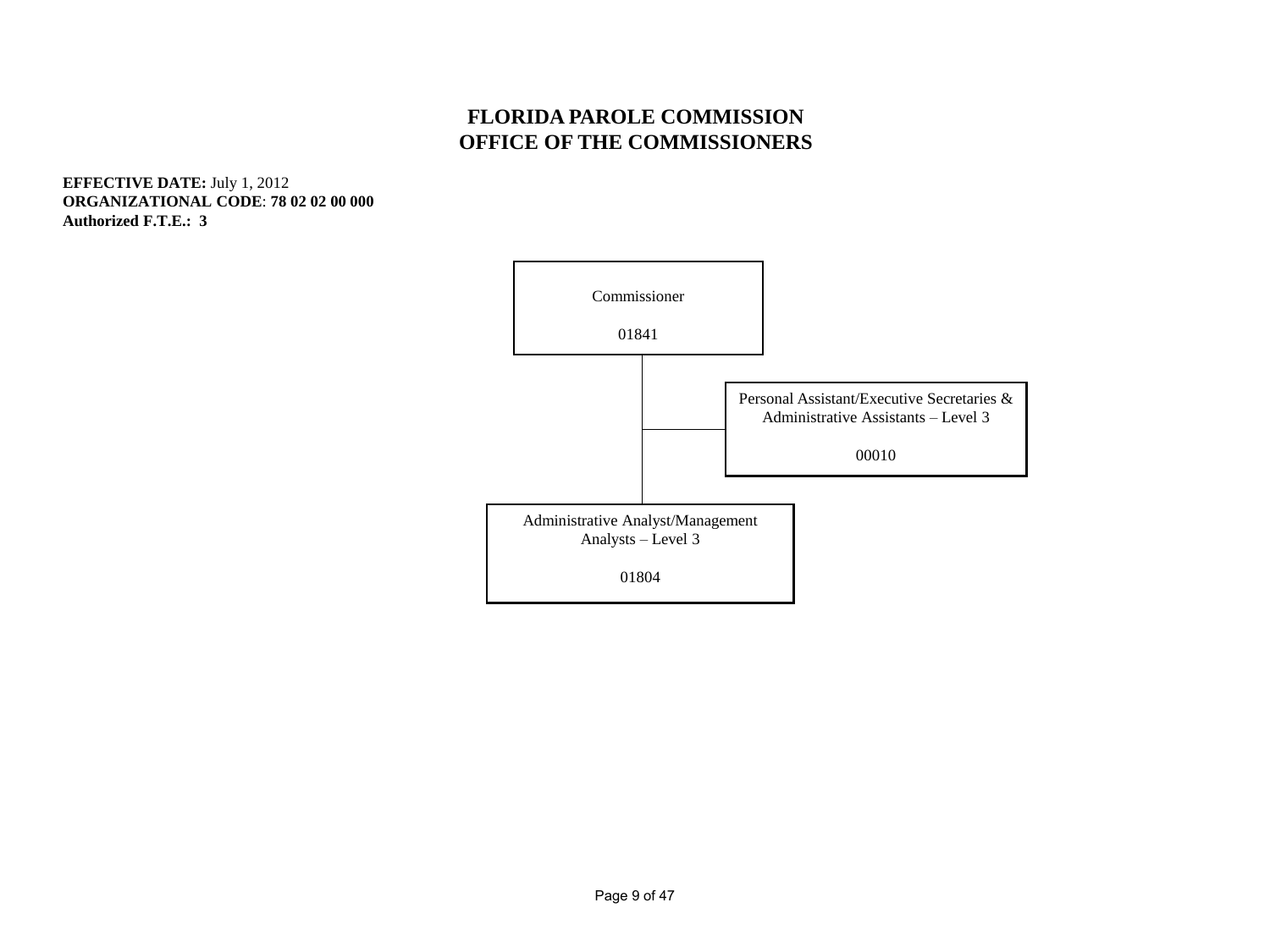#### **FLORIDA PAROLE COMMISSION CLEMENCY INVESTIGATIONS**

**EFFECTIVE DATE:** July 1, 2012 **ORGANIZATIONAL CODE**: **78 03 00 00 000 Authorized F.T.E.: 12** 

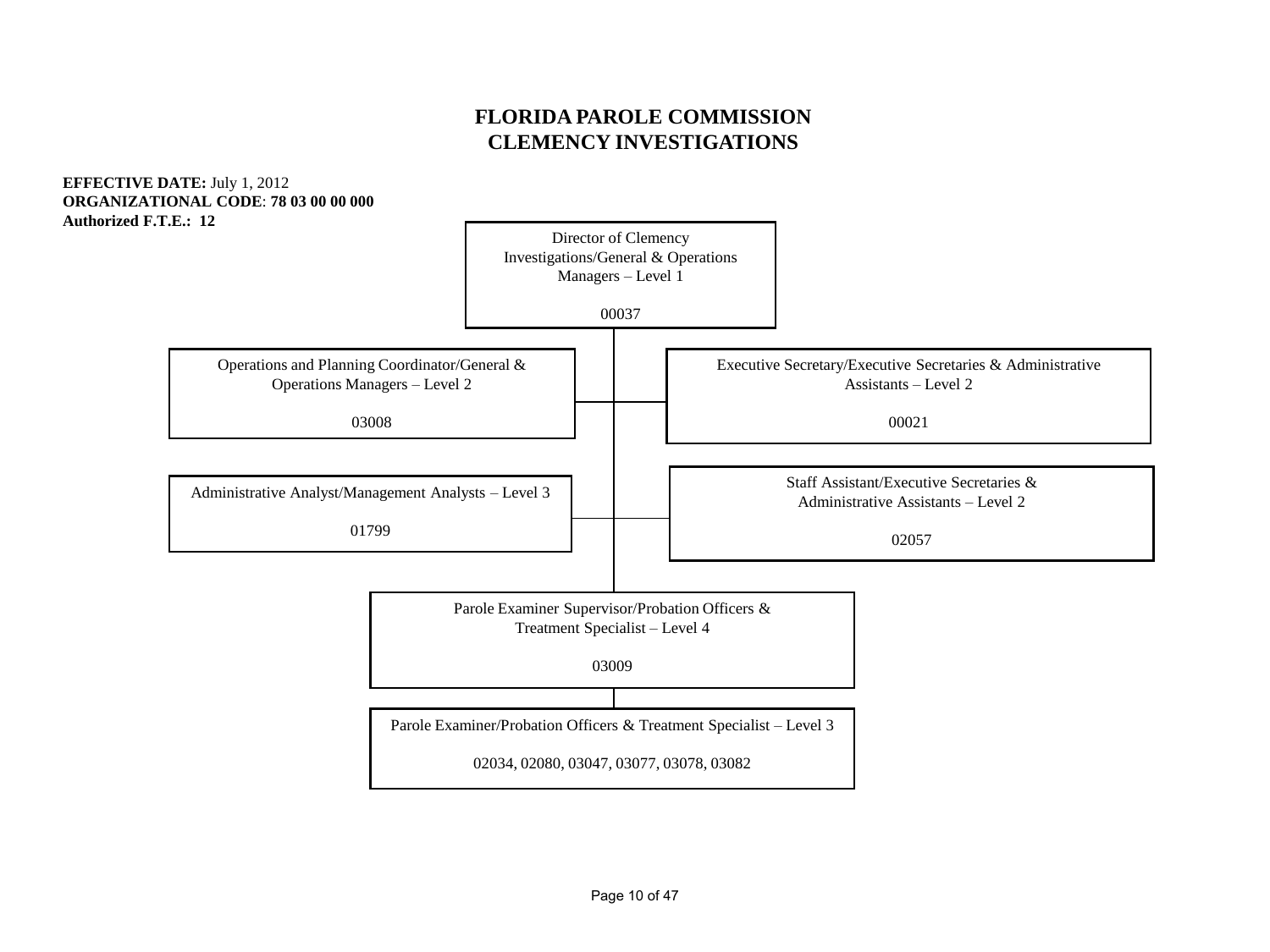#### **FLORIDA PAROLE COMMISSION EXECUTIVE CLEMENCY**

**EFFECTIVE DATE:** July 1, 2012 **ORGANIZATIONAL CODE**: **78 03 01 00 000 Authorized F.T.E.: 6**

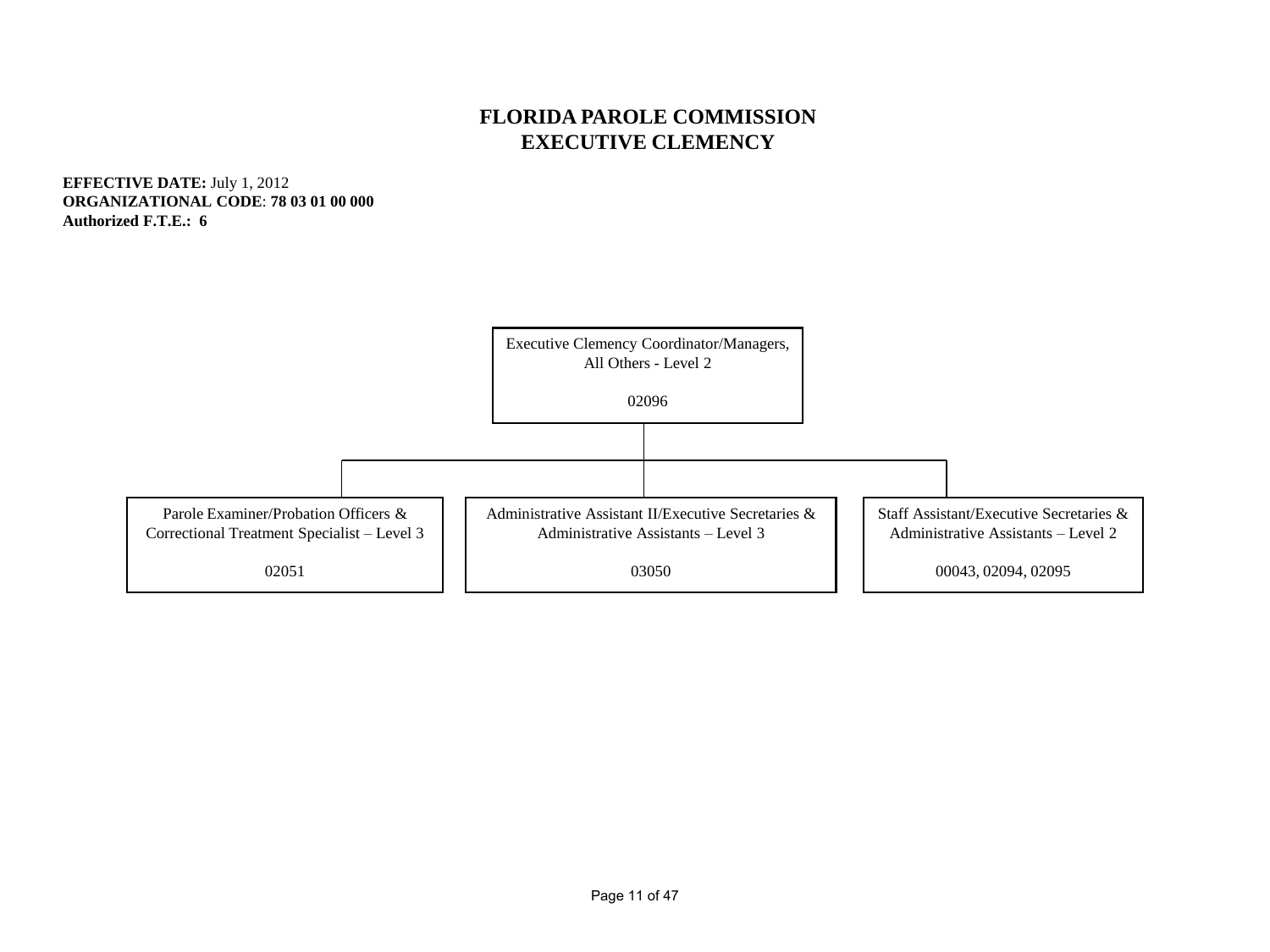#### **FLORIDA PAROLE COMMISSION DIVISION OF ADMINISTRATION DIRECTOR'S OFFICE**

**EFFECTIVE DATE:** July 1, 2012 **ORGANIZATIONAL CODE**: **78 04 00 00 000 Authorized F.T.E.: 2** 

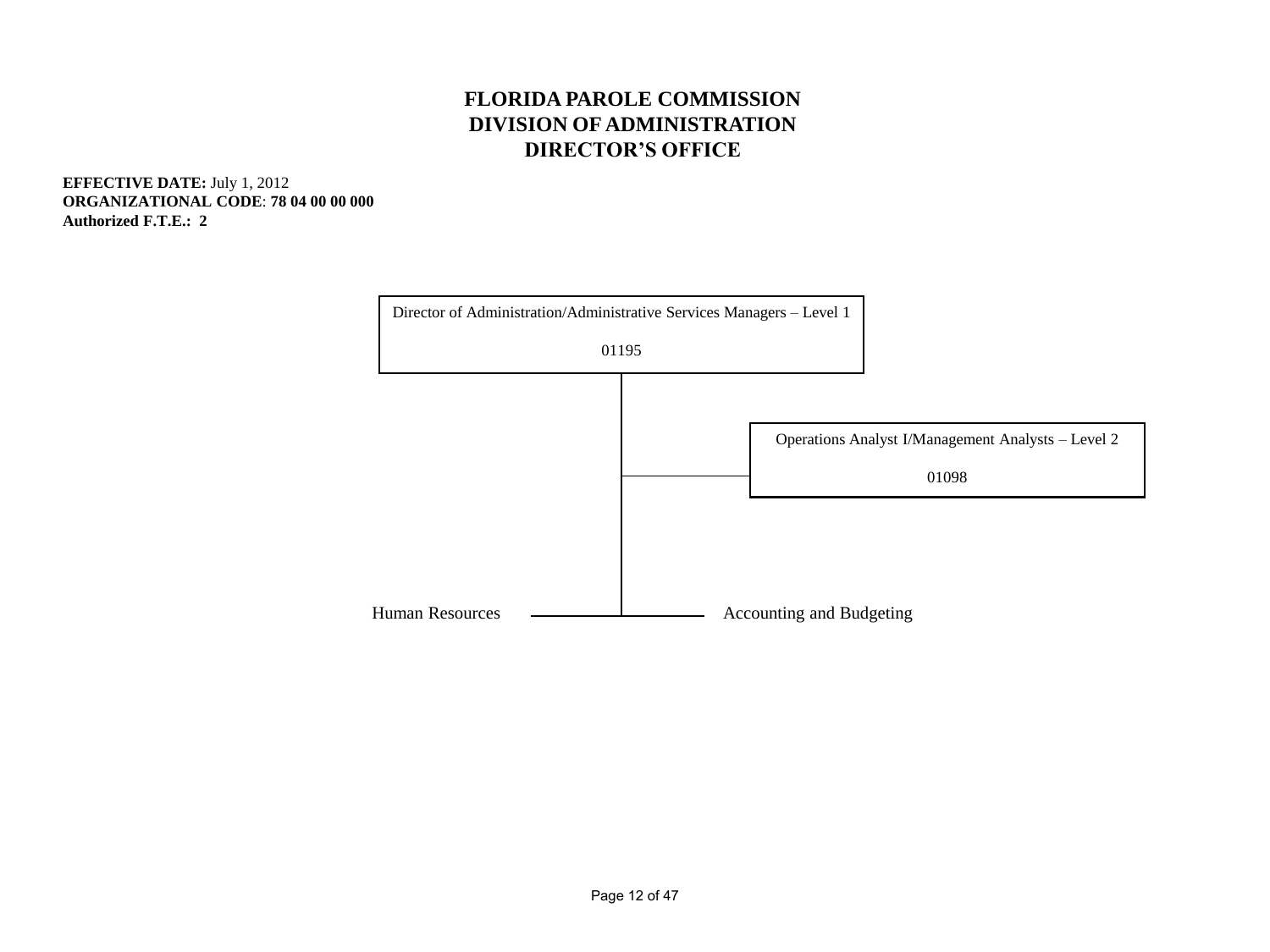#### **FLORIDA PAROLE COMMISSION DIVISION OF ADMINISTRATION HUMAN RESOURCES**

**EFFECTIVE DATE:** July 1, 2012 **ORGANIZATIONAL CODE**: **78 04 01 00 000 Authorized F.T.E.: 1**



Human Resources Administrator/Human Resources Managers – Level 3

00019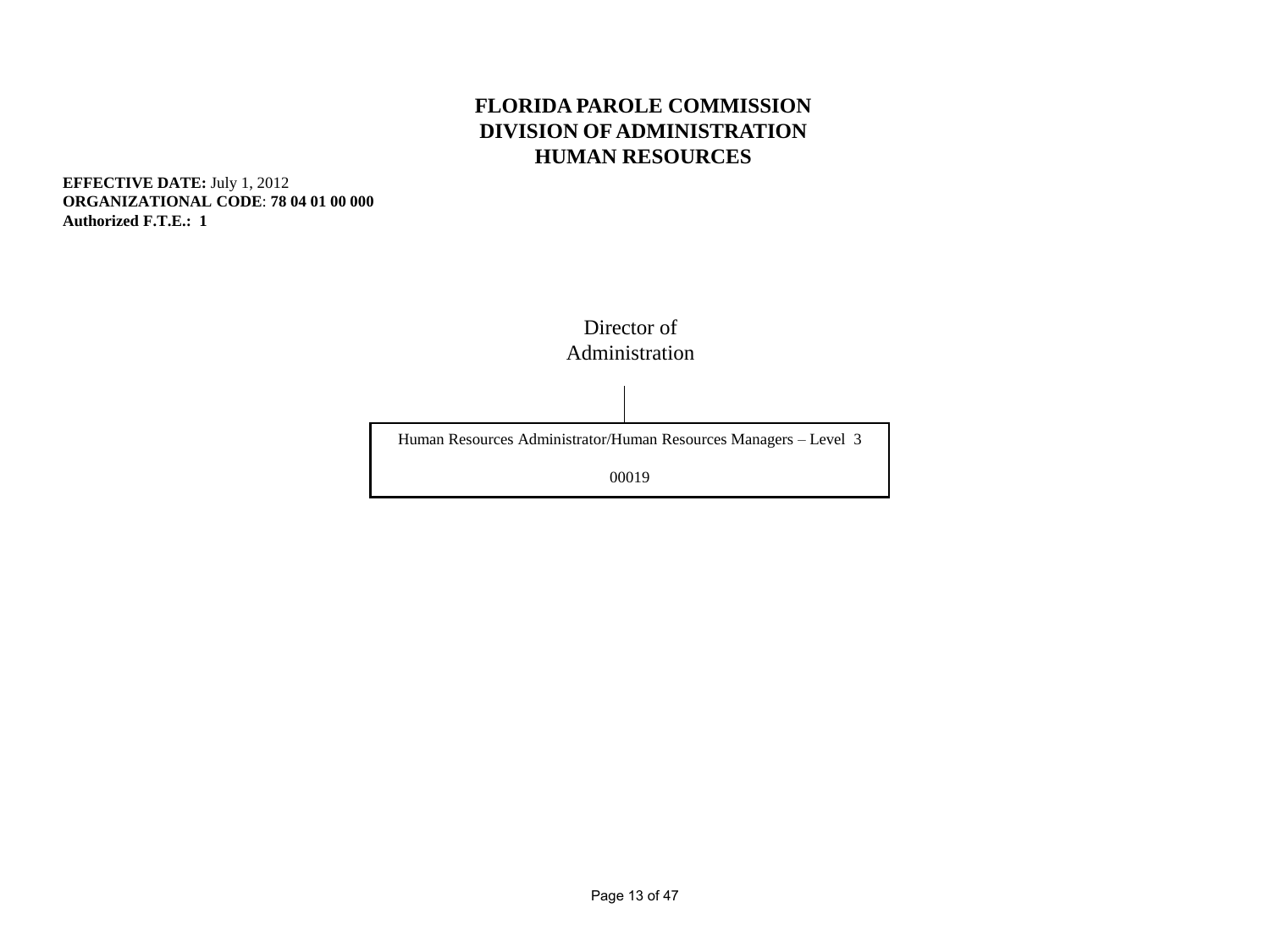#### **FLORIDA PAROLE COMMISSION DIVISION OF ADMINISTRATION ACCOUNTING AND BUDGETING**

**EFFECTIVE DATE:** July 1, 2012 **ORGANIZATIONAL CODE**: **78 04 02 00 00 Authorized F.T.E.: 1**

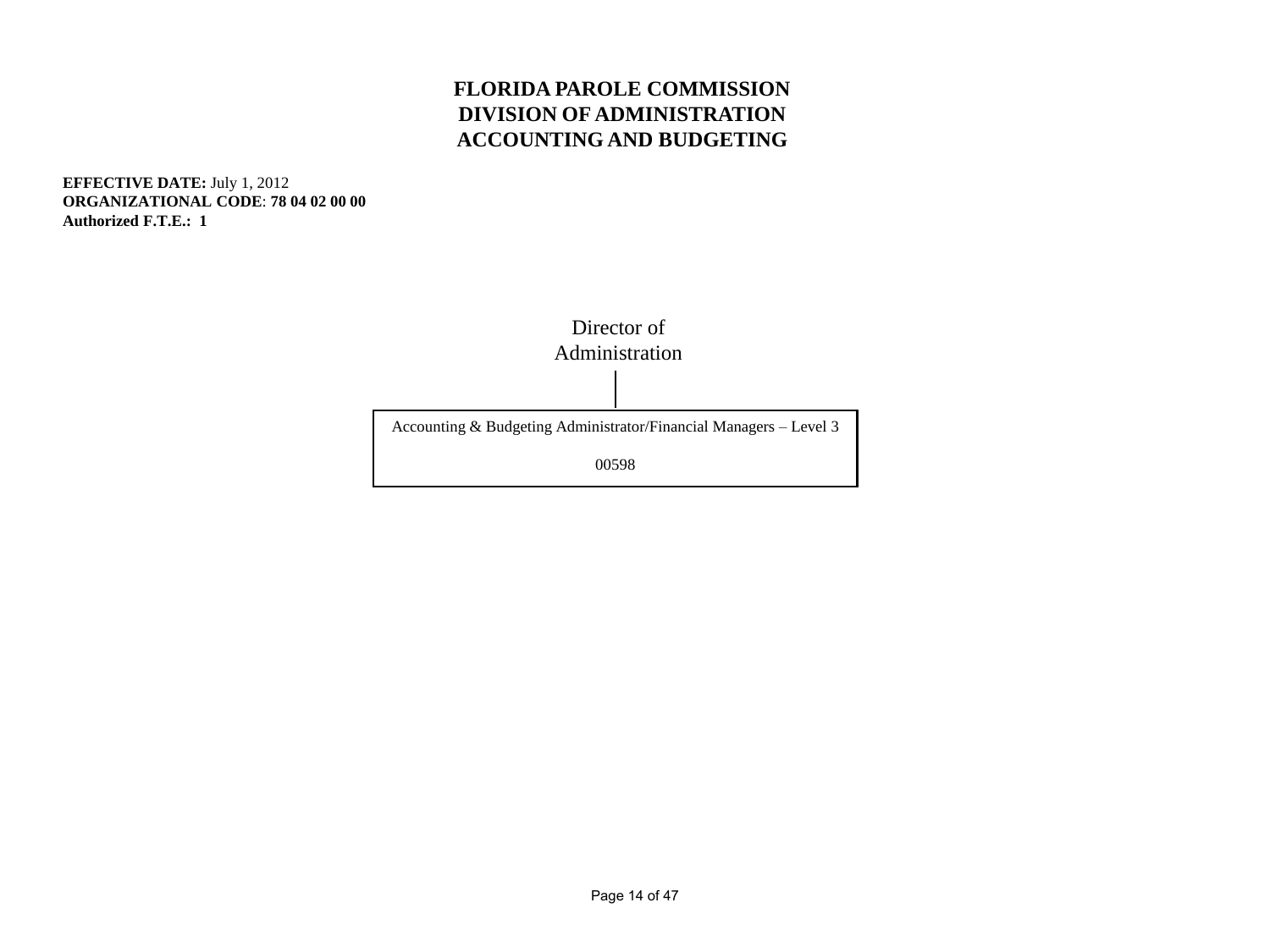#### **FLORIDA PAROLE COMMISSION DIVISION OF OPERATIONS DIRECTOR'S OFFICE**

**EFFECTIVE DATE:** July 1, 2012 **ORGANIZATIONAL CODE**: **78 06 00 00 000 Authorized F.T.E.: 2** 

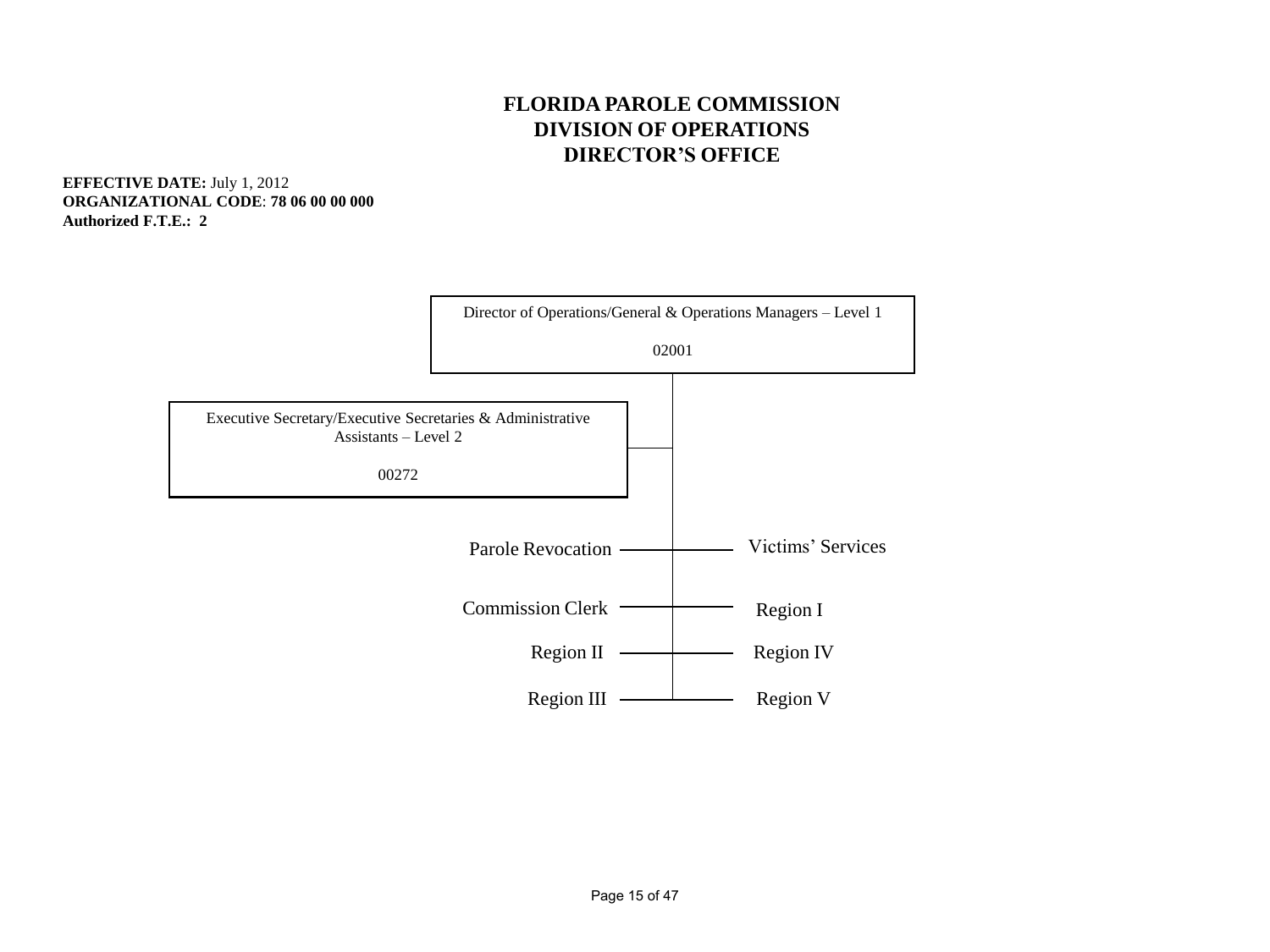#### **FLORIDA PAROLE COMMISSION DIVISION OF OPERATIONS PAROLE REVOCATION**

**EFFECTIVE DATE:** July 1, 2012 **ORGANIZATIONAL CODE**: **78 06 01 00 000 Authorized F.T.E.: 12** 

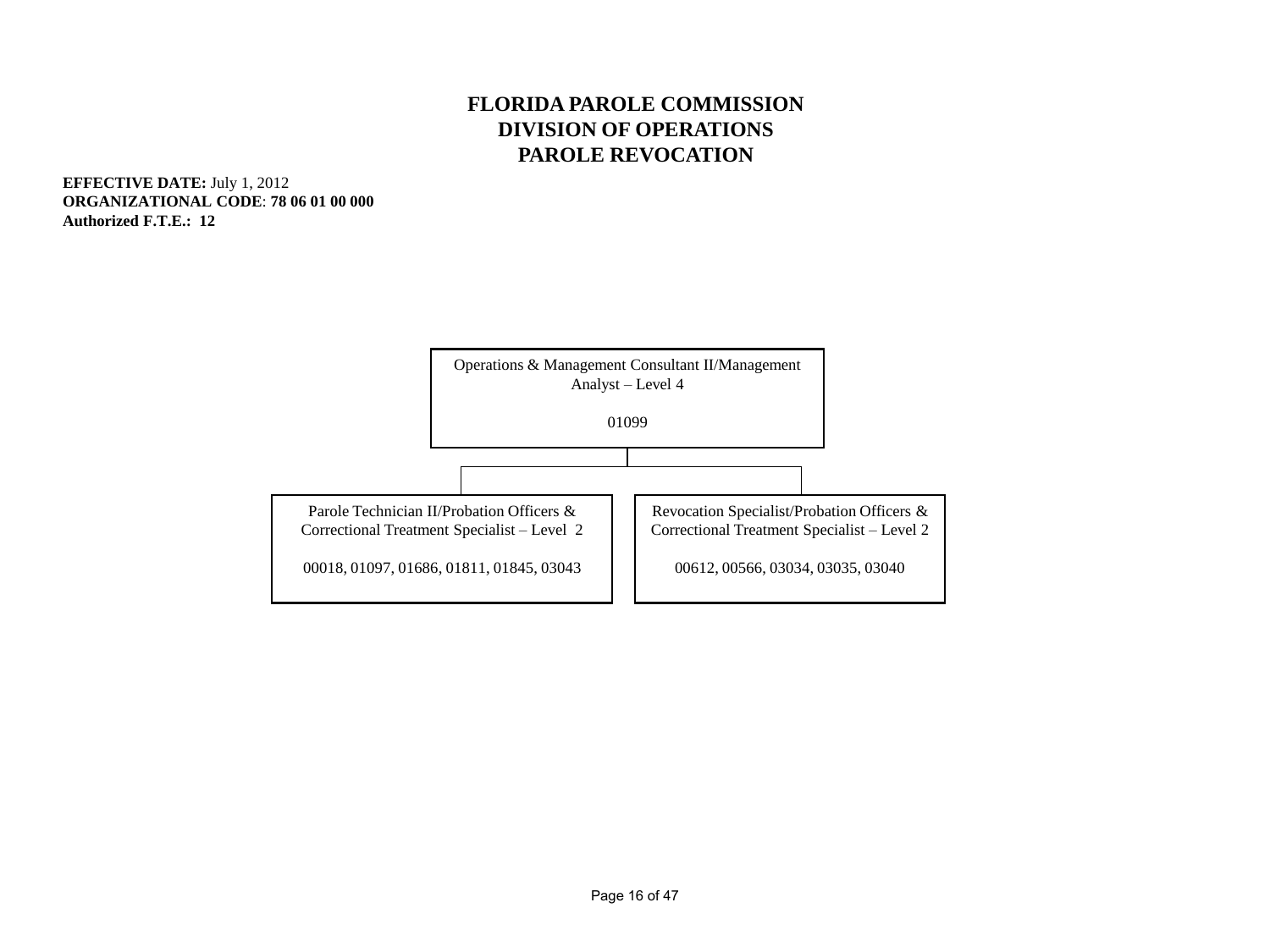#### **FLORIDA PAROLE COMMISSION DIVISION OF OPERATIONS VICTIMS' SERVICES**

**EFFECTIVE DATE:** July 1, 2012 **ORGANIZATIONAL CODE**: **78 06 02 01 000 Authorized F.T.E.: 3** 

|  | Operations & Management Consultant II/Management Analyst – Level 4                       |
|--|------------------------------------------------------------------------------------------|
|  | 01512                                                                                    |
|  |                                                                                          |
|  | Government Analyst I/Management Analyst – Level 3                                        |
|  | 03038                                                                                    |
|  |                                                                                          |
|  | Parole Technician II/Probation Officers & Correctional<br>Treatment Specialist - Level 1 |
|  | 03085                                                                                    |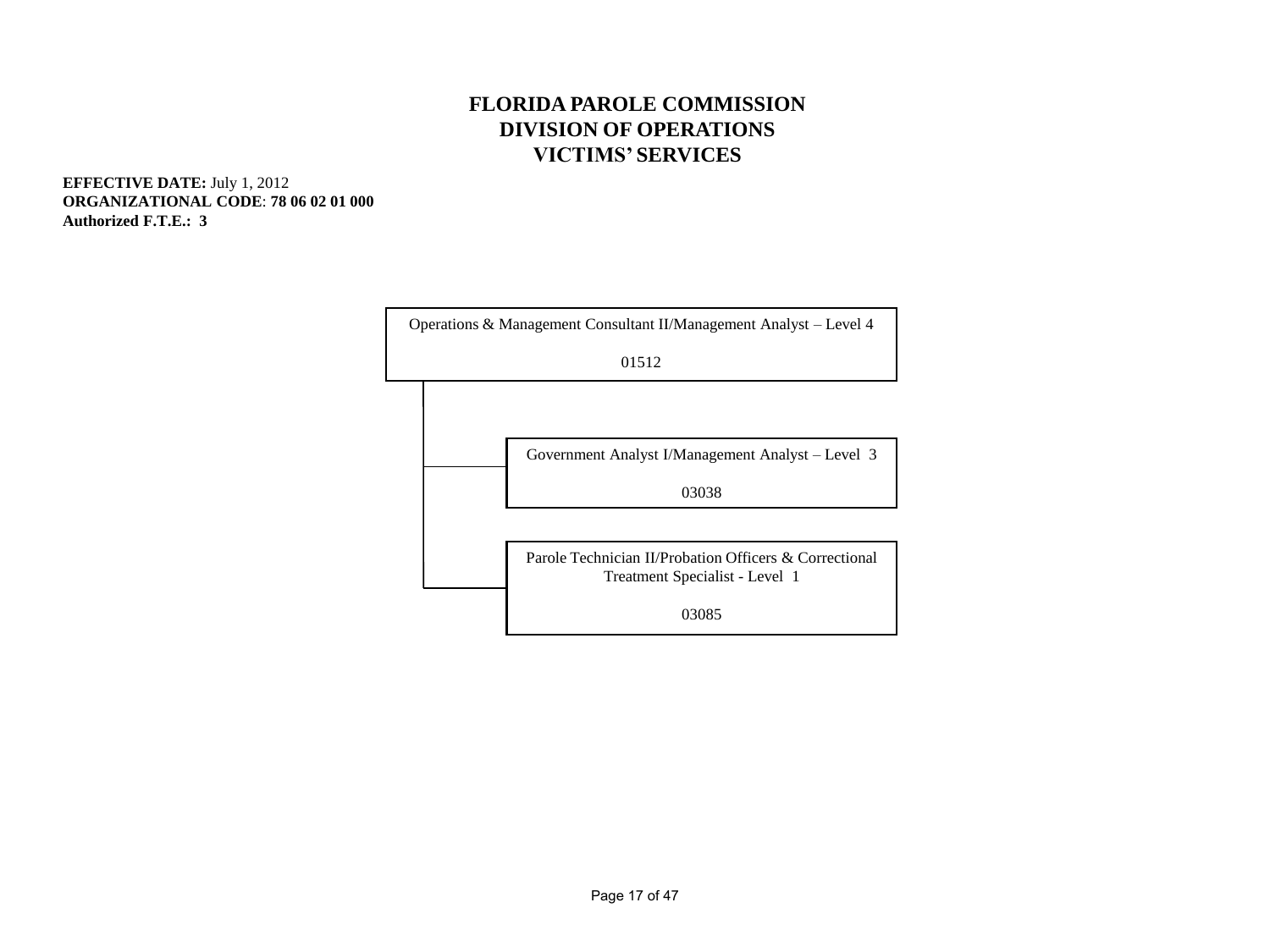#### **FLORIDA PAROLE COMMISSION DIVISION OF OPERATIONS OFFICE OF THE COMMISSION CLERK**

**EFFECTIVE DATE:** July 1, 2012 **ORGANIZATIONAL CODE**: **78 06 04 00 000 Authorized F.T.E.: 10** 

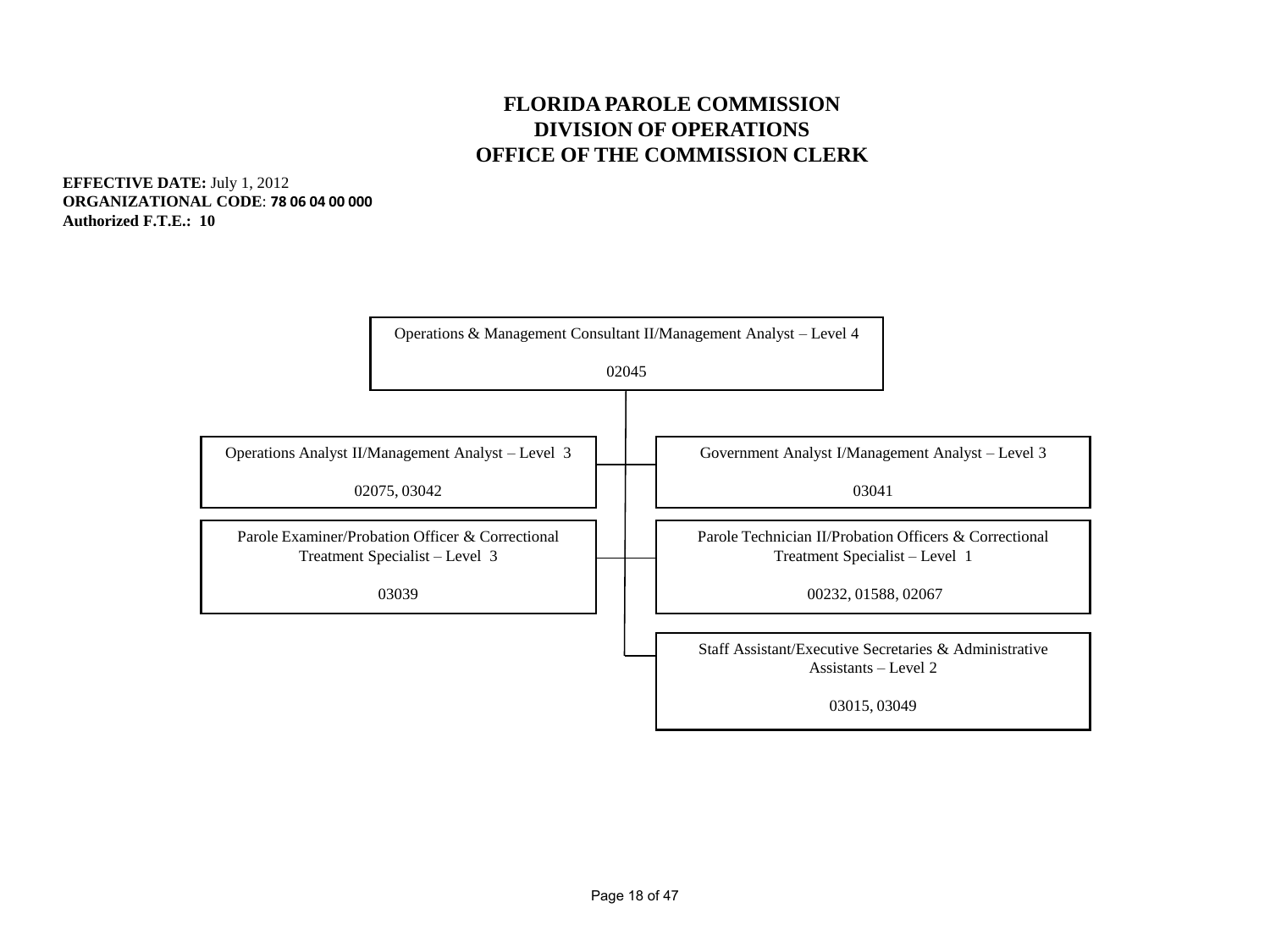#### **FLORIDA PAROLE COMMISSION DIVISION OF OPERATIONS REGION I – QUINCY**

**EFFECTIVE DATE:** July 1, 2012 **ORGANIZATIONAL CODE**: **78 06 05 01 000 Authorized F.T.E.: 4**



Milton Office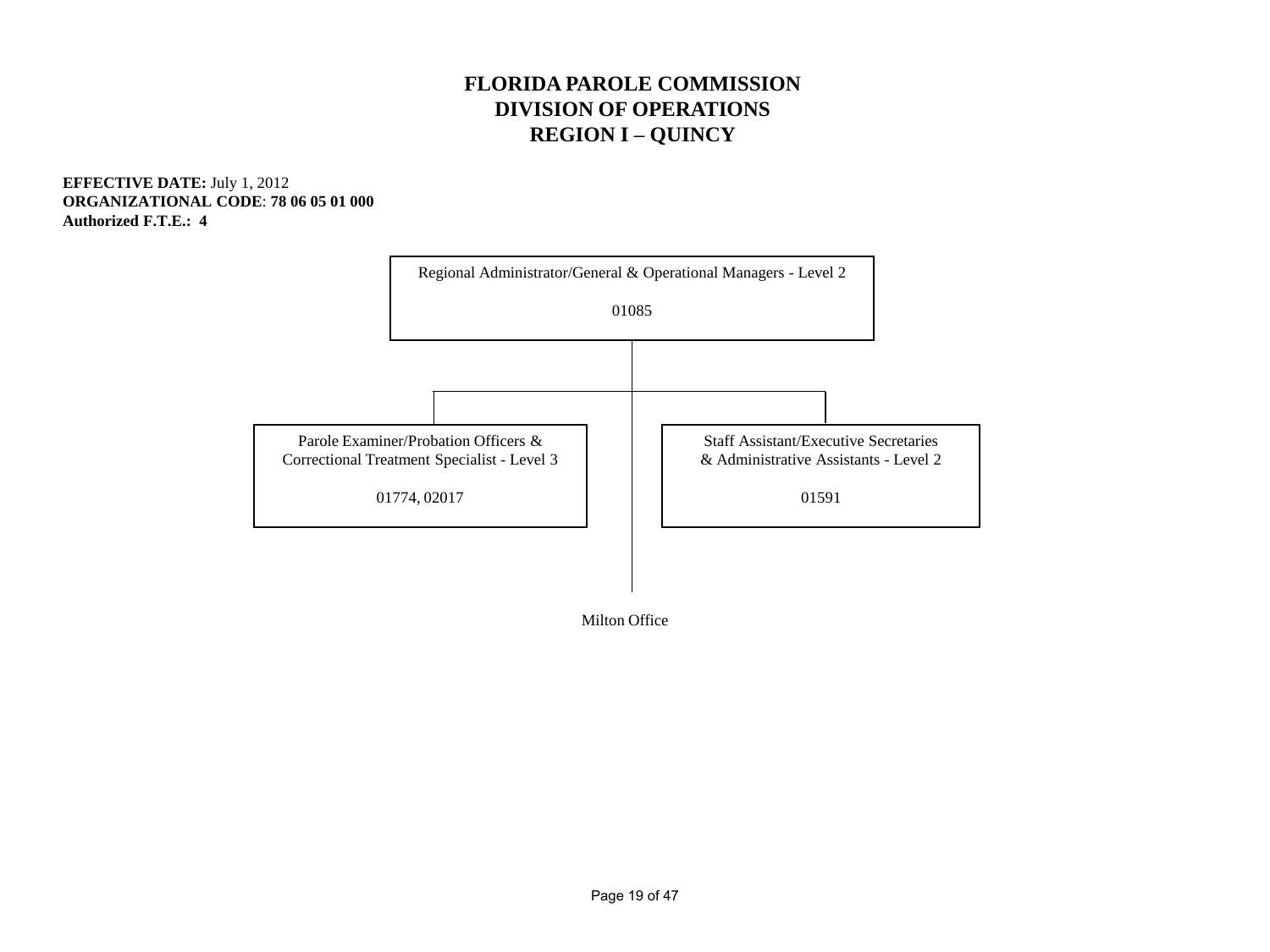#### **FLORIDA PAROLE COMMISSION DIVISION OF OPERATIONS REGION I – MILTON**

**EFFECTIVE DATE:** July 1, 2012 **ORGANIZATIONAL CODE**: **78 06 05 01 010 Authorized F.T.E.: 2** 

Regional Administrator

Parole Examiner/Probation Officers & Correctional Treatment Specialist - Level 3

00580, 03011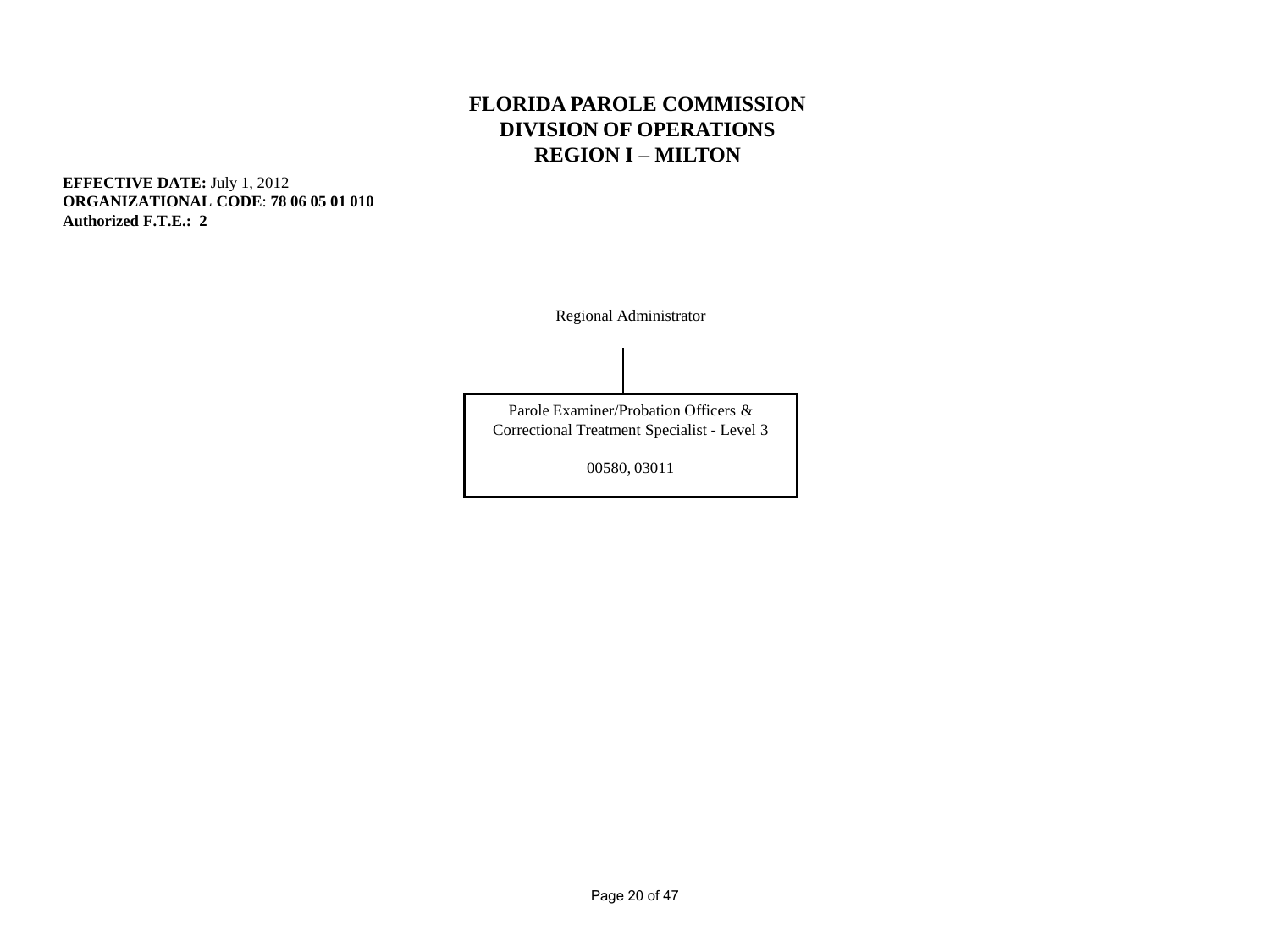#### **FLORIDA PAROLE COMMISSION DIVISION OF OPERATIONS REGION II – JACKSONVILLE**

**EFFECTIVE DATE:** July 1, 2012 **ORGANIZATIONAL CODE**: **78 06 05 02 010 Authorized F.T.E.: 7** 



Lawtey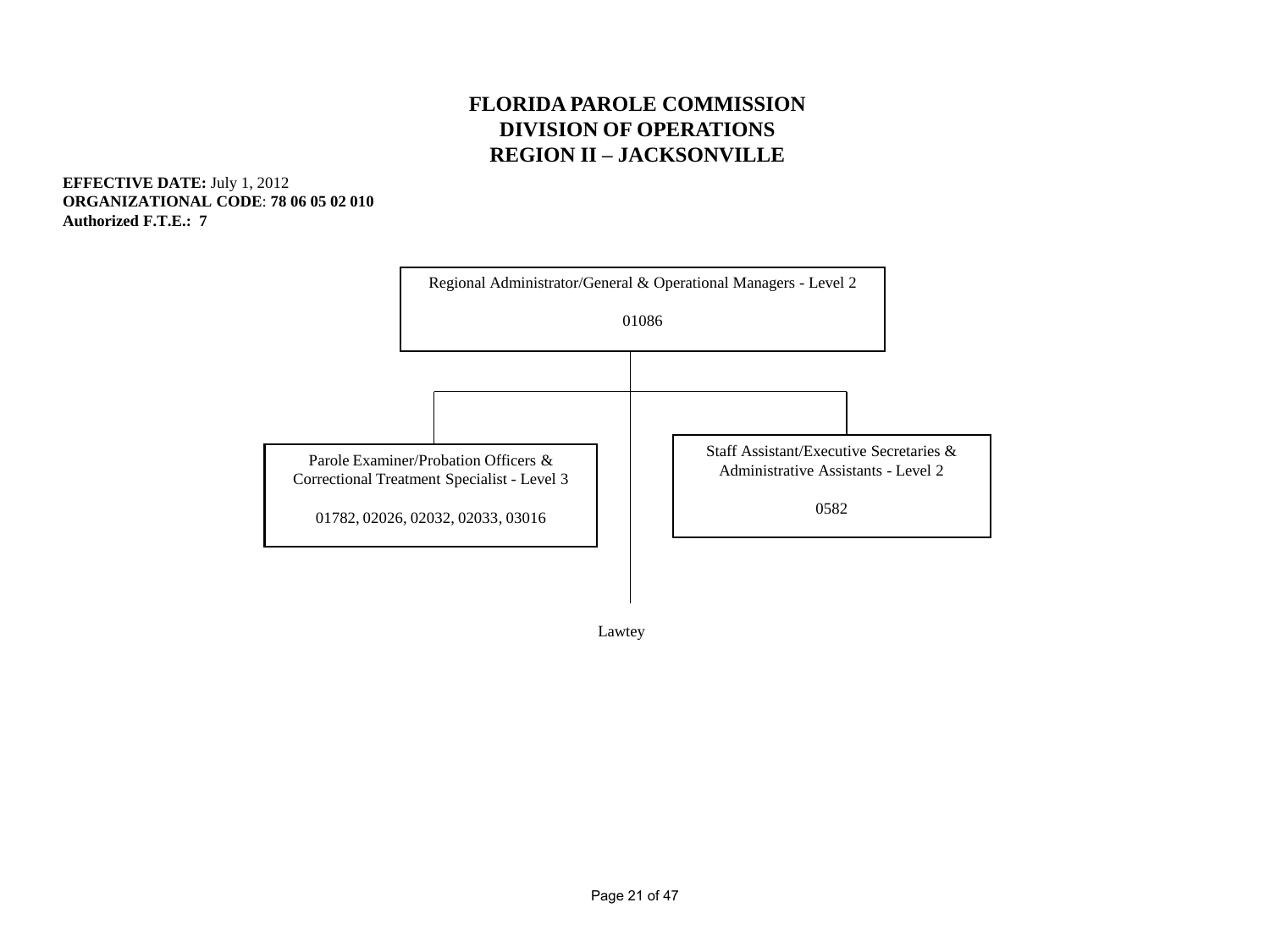#### **FLORIDA PAROLE COMMISSION DIVISION OF OPERATIONS REGION II – LAWTEY**

**EFFECTIVE DATE:** July 1, 2012 **ORGANIZATIONAL CODE**: **78 06 05 02 000 Authorized F.T.E.: 5**

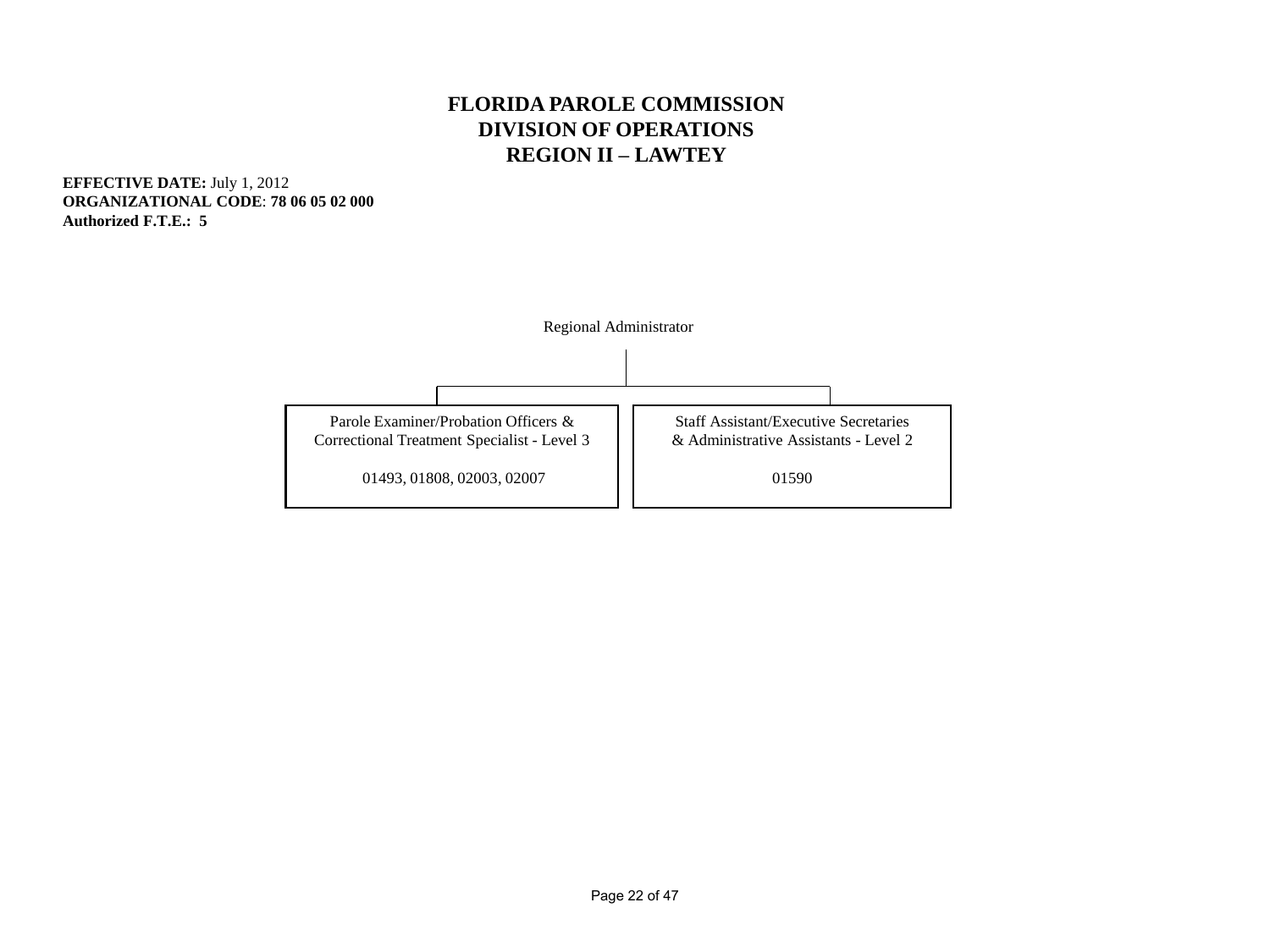#### **FLORIDA PAROLE COMMISSION DIVISION OF OPERATIONS REGION III – COCOA**

**EFFECTIVE DATE:** July 1, 2012 **ORGANIZATIONAL CODE**: **78 06 05 03 000 Authorized F.T.E.: 5**



Ocala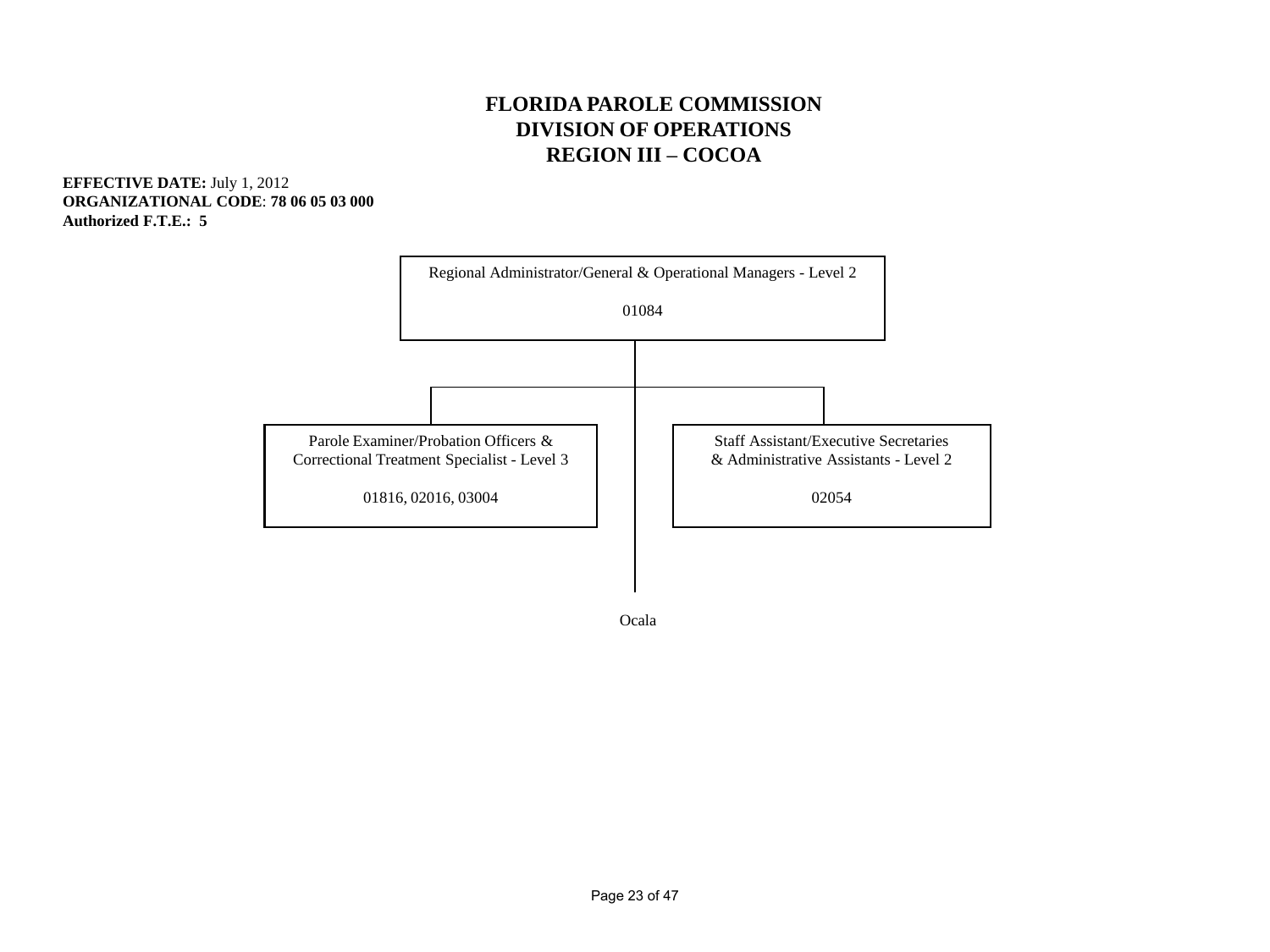#### **FLORIDA PAROLE COMMISSION DIVISION OF OPERATIONS REGION III – OCALA**

**EFFECTIVE DATE:** July 1, 2012 **ORGANIZATIONAL CODE**: **78 06 05 03 010 Authorized F.T.E.: 3** 

Regional Administrator

Parole Examiner/Probation Officers & Correctional Treatment Specialist - Level 3

01783, 02012, 03012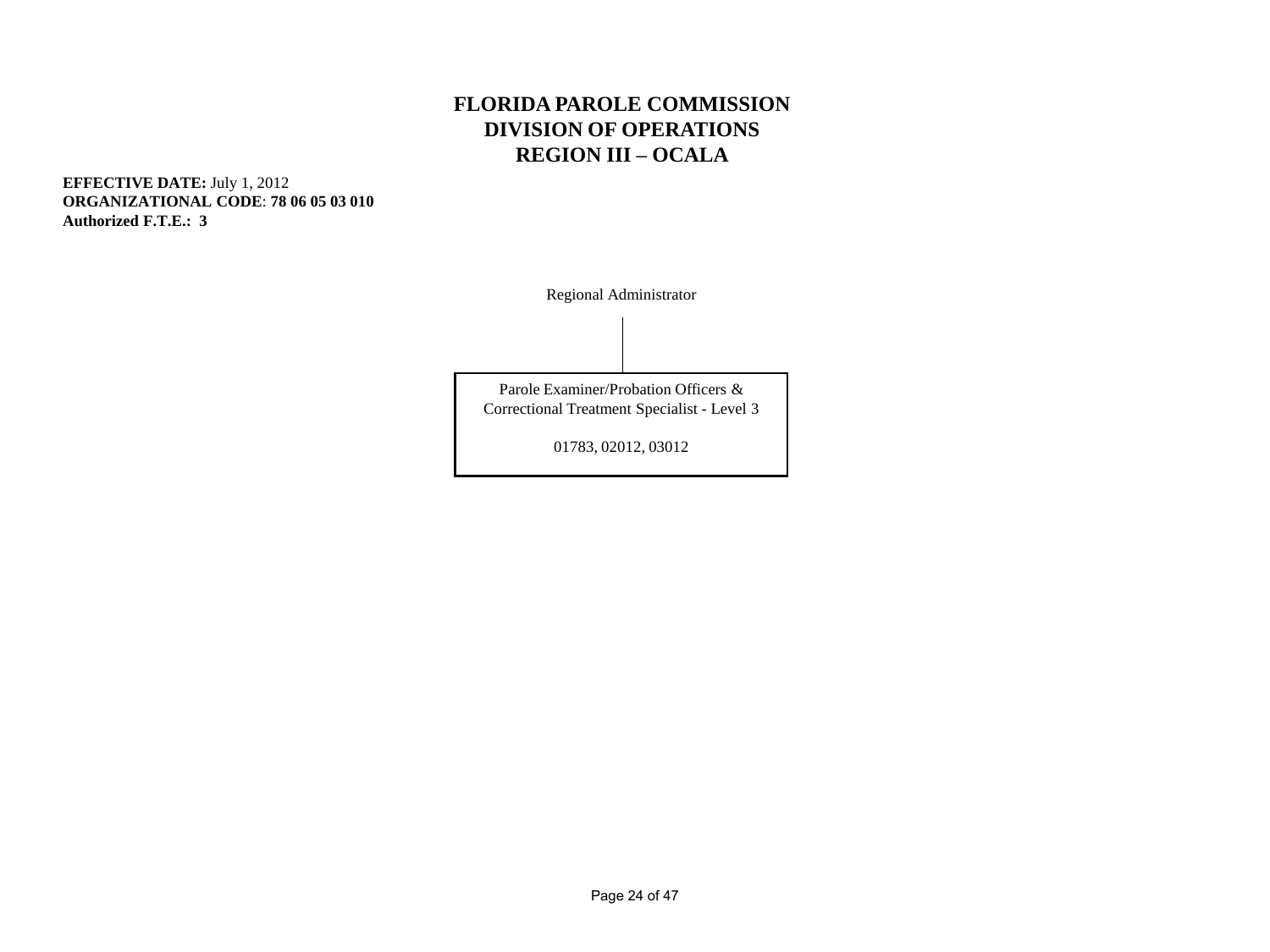#### **FLORIDA PAROLE COMMISSION DIVISION OF OPERATIONS REGION IV – MIAMI/DADE**

**EFFECTIVE DATE:** July 1, 2012 **ORGANIZATIONAL CODE**: **78 06 05 04 000 Authorized F.T.E.: 7** 

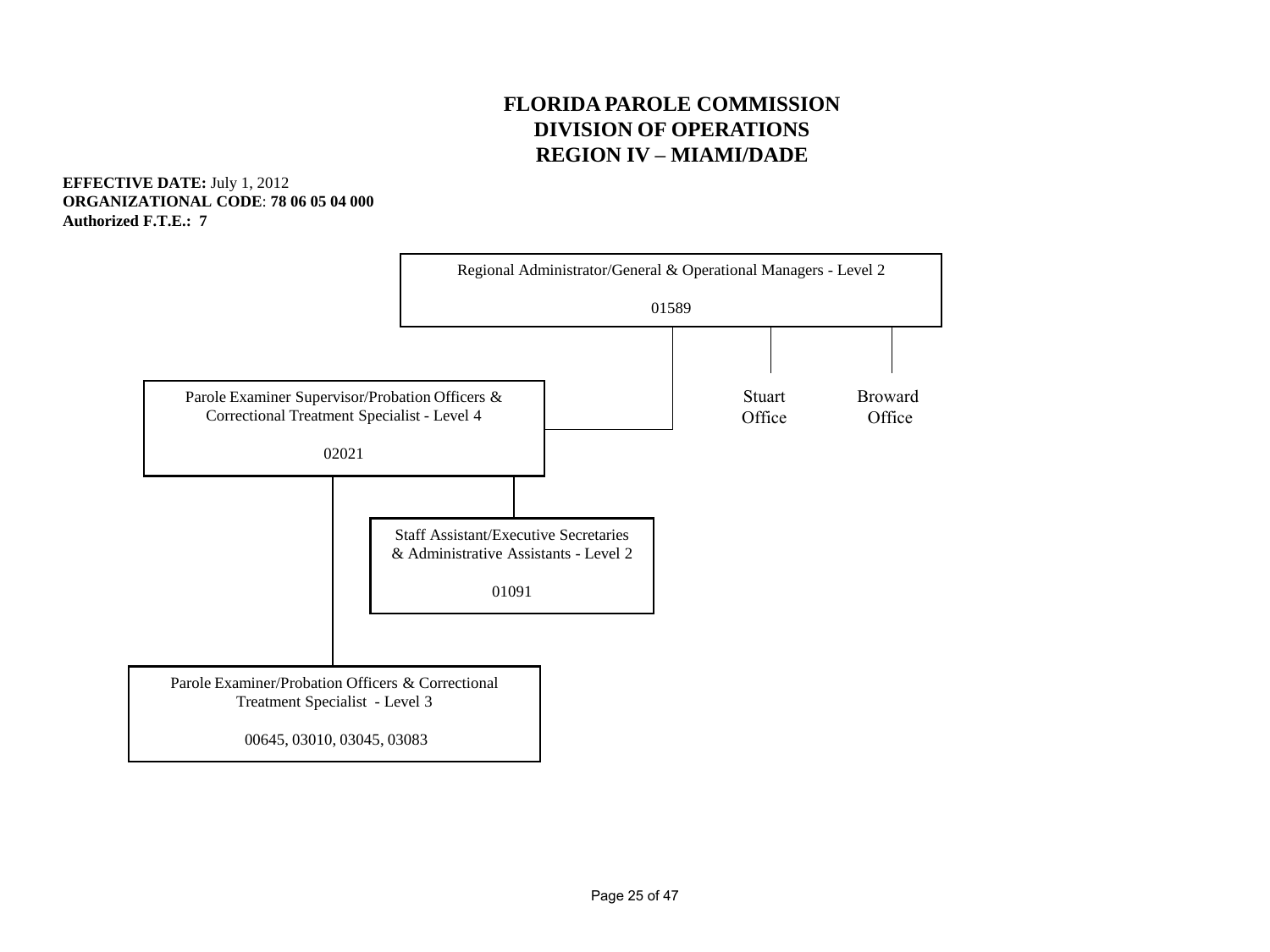#### **FLORIDA PAROLE COMMISSION DIVISION OF OPERATIONS REGION IV – STUART**

**EFFECTIVE DATE:** July 1, 2012 **ORGANIZATIONAL CODE**: **78 06 05 04 020 Authorized F.T.E.: 4** 

Regional Administrator

Parole Examiner/Probation Officers & Correctional Treatment Specialist - Level 3

01052, 02015, 02023, 02025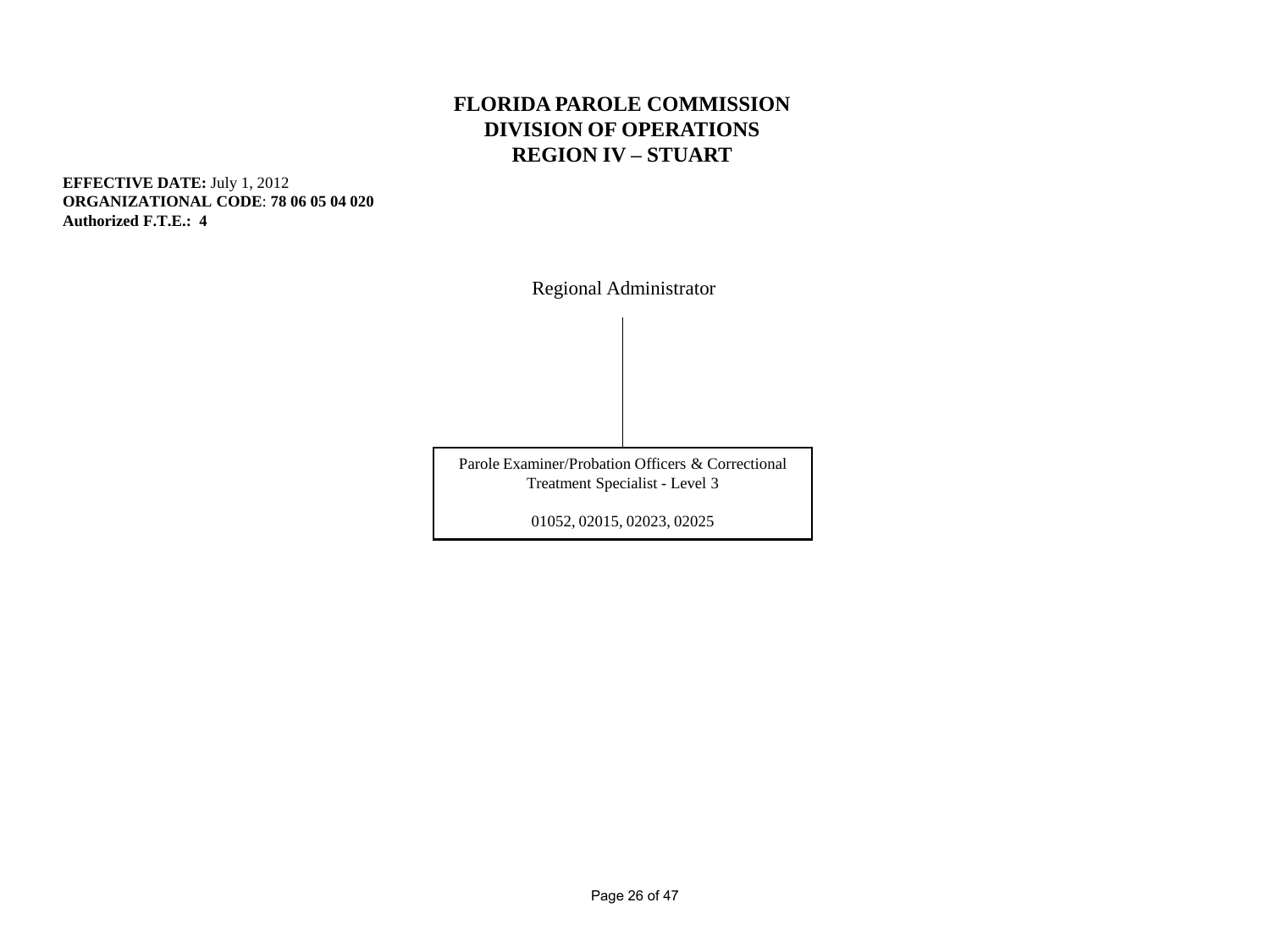#### **FLORIDA PAROLE COMMISSION DIVISION OF OPERATIONS REGION IV – BROWARD**

**EFFECTIVE DATE:** July 1, 2012 **ORGANIZATIONAL CODE**: **78 06 05 04 030 Authorized F.T.E.: 5** 

|                                                   | Parole Examiner Supervisor/Probation Officers & Correctional Treatment<br>Specialist - Level 4 |  |  |  |
|---------------------------------------------------|------------------------------------------------------------------------------------------------|--|--|--|
|                                                   | 01620                                                                                          |  |  |  |
|                                                   |                                                                                                |  |  |  |
|                                                   |                                                                                                |  |  |  |
|                                                   |                                                                                                |  |  |  |
| Parole Examiner/Probation Officers & Correctional |                                                                                                |  |  |  |
| Treatment Specialist - Level 3                    |                                                                                                |  |  |  |
| 01809, 02018, 02024, 02028                        |                                                                                                |  |  |  |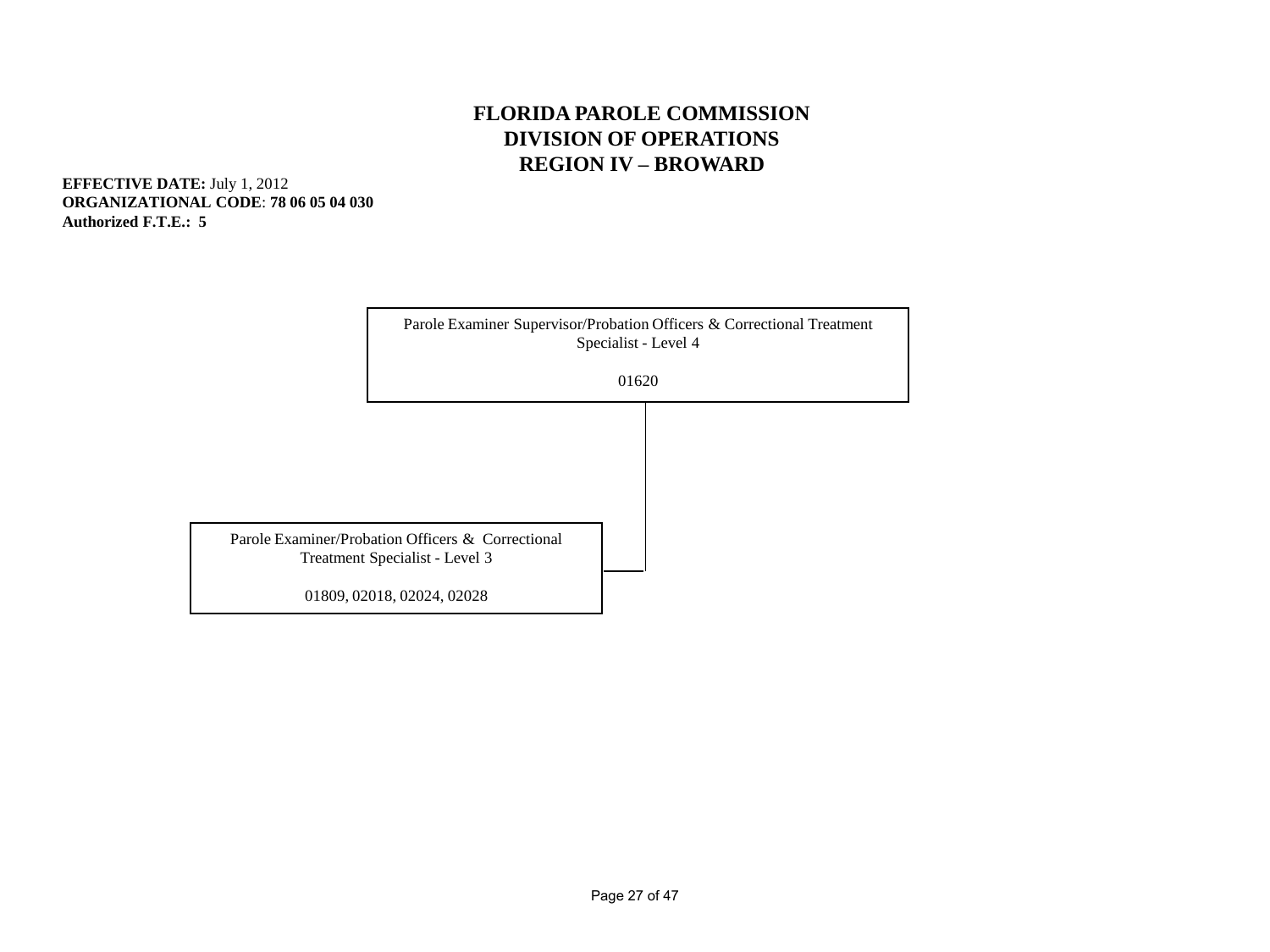#### **FLORIDA PAROLE COMMISSION DIVISION OF OPERATIONS REGION V – TAMPA**

**EFFECTIVE DATE:** July 1, 2012 **ORGANIZATIONAL CODE**: **78 06 05 05 000 Authorized F.T.E.: 13**

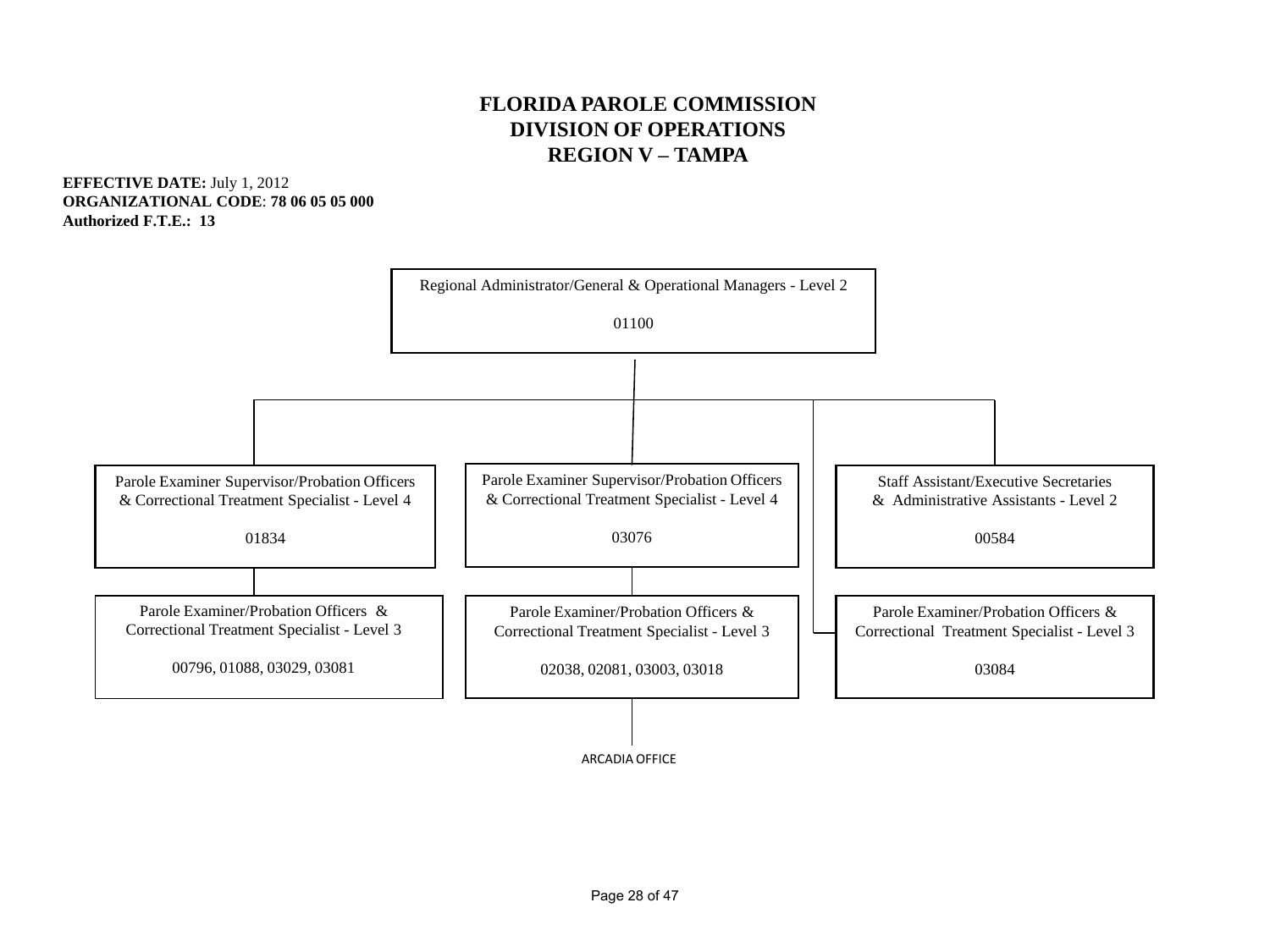#### **FLORIDA PAROLE COMMISSION DIVISION OF OPERATIONS EFFECTIVE DATE:** July 1, 2012<br> **REGION V – ARCADIA**

Parole Examiner Supervisor

Parole Examiner/Probation Officers & Correctional Treatment Specialist - Level 3

02006

**ORGANIZATIONAL CODE**: **78 06 05 05 010 Authorized F.T.E.: 1**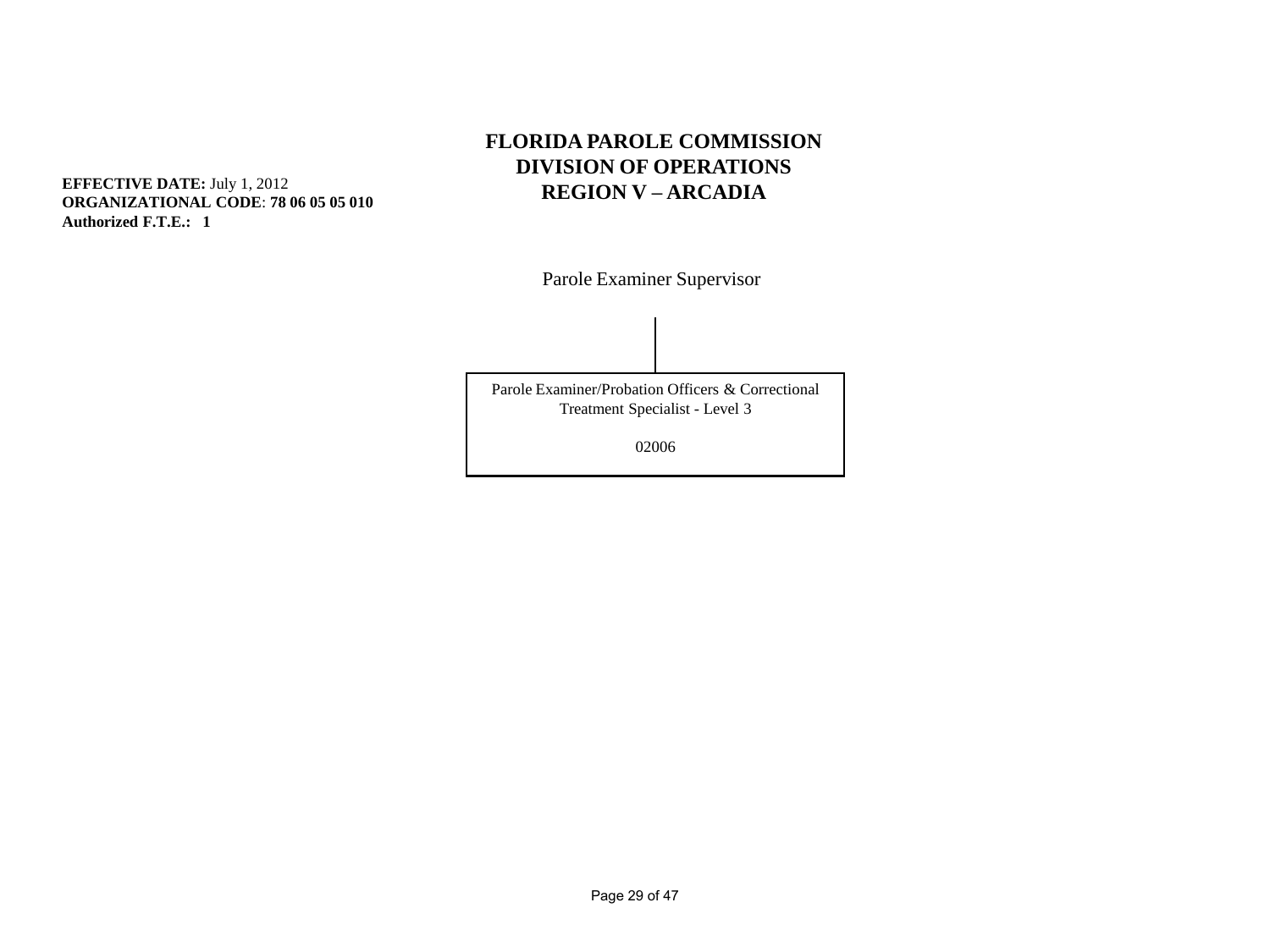| <b>PAROLE COMMISSION</b>                                                                                              | <b>FISCAL YEAR 2011-12</b>       |                    |                                                 |             |  |  |
|-----------------------------------------------------------------------------------------------------------------------|----------------------------------|--------------------|-------------------------------------------------|-------------|--|--|
| <b>SECTION I: BUDGET</b>                                                                                              |                                  | <b>OPERATING</b>   | <b>FIXED</b><br><b>CAPITAL</b><br><b>OUTLAY</b> |             |  |  |
| <b>TOTAL ALL FUNDS GENERAL</b>                                                                                        |                                  |                    |                                                 |             |  |  |
| <b>APPROPRIATIONS ACT</b>                                                                                             |                                  |                    | 8,229,821                                       | $\mathbf 0$ |  |  |
| <b>ADJUSTMENTS TO GENERAL</b><br><b>APPROPRIATIONS ACT (Supplementals,</b><br><b>Vetoes, Budget Amendments, etc.)</b> |                                  |                    | 402,995                                         |             |  |  |
| <b>FINAL BUDGET FOR AGENCY</b>                                                                                        |                                  |                    | 7,826,826                                       | $\mathbf 0$ |  |  |
| <b>SECTION II: ACTIVITIES * MEASURES</b>                                                                              | <b>Number of</b><br><b>Units</b> | $(1)$ Unit<br>Cost | (2) Expenditures<br>(Allocated)                 | $(3)$ FCO   |  |  |
| <b>Executive Direction, Administrative Support</b><br>and Information Technology                                      |                                  |                    |                                                 |             |  |  |
| <b>CONDITIONAL RELEASE/Number of</b><br><b>Conditional and Addiction Recovery Release</b><br><b>Cases Handled</b>     | 7,362                            | 81.78              | 602,032                                         |             |  |  |
| OFFENDER REVOCATIONS/Number of<br><b>Revocation Determinations</b>                                                    | 1,724                            | 1,353.17           | 2,332,873                                       |             |  |  |
| <b>CLEMENCY SERVICES/Number of clemency</b><br>cases handled                                                          | 73,569                           | 40.92              | 3,010,160                                       |             |  |  |
| PAROLE DETERMINATIONS/Number of<br>parole/conditional medical release decisions                                       | 1,486                            | 607.70             | 903,048                                         |             |  |  |
| VICTIMS' SERVICES/Number of victim's<br>assisted                                                                      | 21,415                           | 33.62              | 719,880                                         |             |  |  |
| <b>TOTAL</b>                                                                                                          |                                  |                    |                                                 |             |  |  |
| <b>SECTION III: RECONCILIATION TO BUDGET</b>                                                                          |                                  |                    |                                                 |             |  |  |
| <b>PASS THROUGHS</b>                                                                                                  |                                  |                    | 0                                               |             |  |  |
| <b>TRANSFER - STATE AGENCIES</b>                                                                                      |                                  |                    | 0                                               |             |  |  |
| <b>AID TO LOCAL GOVERNMENTS</b>                                                                                       |                                  |                    | $\mathbf{0}$                                    |             |  |  |
| PAYMENT OF PENSIONS, BENEFITS AND<br><b>CLAIMS</b>                                                                    |                                  |                    | 0                                               |             |  |  |
| <b>OTHER</b>                                                                                                          |                                  |                    | $\Omega$                                        |             |  |  |
| <b>REVERSIONS</b>                                                                                                     |                                  |                    | 258,839                                         |             |  |  |
|                                                                                                                       |                                  |                    |                                                 |             |  |  |
| <b>Total Budget for Agency (Total Activities +</b><br><b>Pass Throughs + Reversions)</b>                              |                                  |                    | 7,826,832                                       |             |  |  |
| <b>SCHEDULE XI/EXHIBIT VI: AGENCY-</b><br>LEVEL UNIT COST SUMMARY                                                     |                                  |                    |                                                 |             |  |  |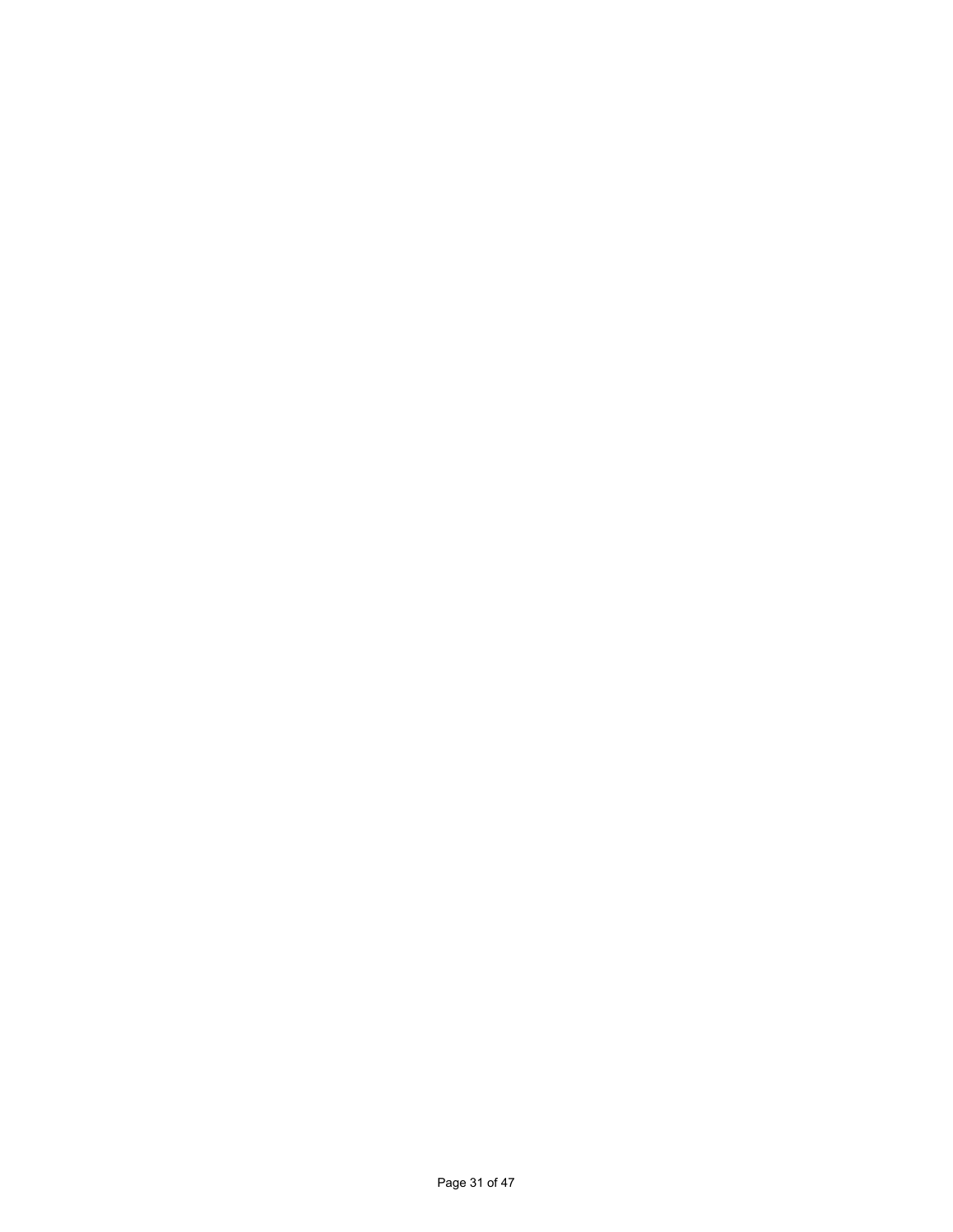### **Schedule XIV Variance from Long Range Financial Outlook**

#### Agency: Florida Parole Commission **Contact: Karen Huff**

Article III, Section 19(a)3, Florida Constitution, requires each agency Legislative Budget Request to be based upon and reflect the long range financial outlook adopted by the Joint Legislative Budget Commission or to explain any variance from the outlook.

1) Does the long range financial outlook adopted by the Joint Legislative Budget Commission in September 2012 contain revenue or expenditure estimates related to your agency?



2) If yes, please list the estimates for revenues and budget drivers that reflect an estimate for your agency for Fiscal Year 2013- 2014 and list the amount projected in the long range financial outlook and the amounts projected in your Schedule I or budget request.

|   |                                         |         | FY 2013-2014 Estimate/Request Amount<br><b>Legislative Budget</b><br><b>Long Range</b> |         |  |
|---|-----------------------------------------|---------|----------------------------------------------------------------------------------------|---------|--|
|   |                                         |         |                                                                                        |         |  |
|   | <b>Issue (Revenue or Budget Driver)</b> | $R/B^*$ | <b>Financial Outlook</b>                                                               | Request |  |
| a |                                         |         |                                                                                        |         |  |
| b |                                         |         |                                                                                        |         |  |
| С |                                         |         |                                                                                        |         |  |
| d |                                         |         |                                                                                        |         |  |
| e |                                         |         |                                                                                        |         |  |
|   |                                         |         |                                                                                        |         |  |

3) If your agency's Legislative Budget Request does not conform to the long range financial outlook with respect to the revenue estimates (from your Schedule I) or budget drivers, please explain the variance(s) below.

<sup>\*</sup> R/B = Revenue or Budget Driver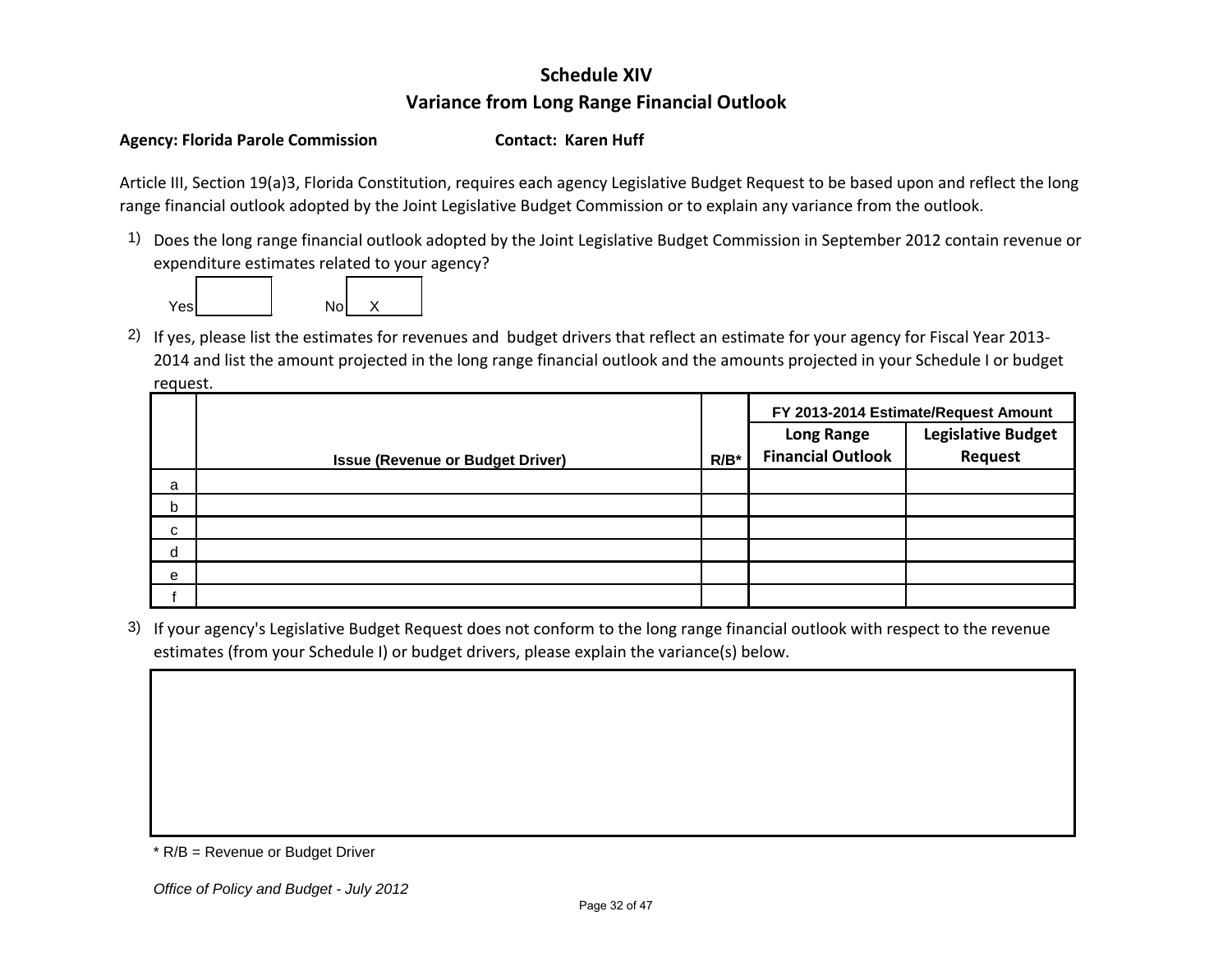# Florida Parole Commission

Post-Incarceration Enforcement and Victims' Rights Program Exhibits or Schedules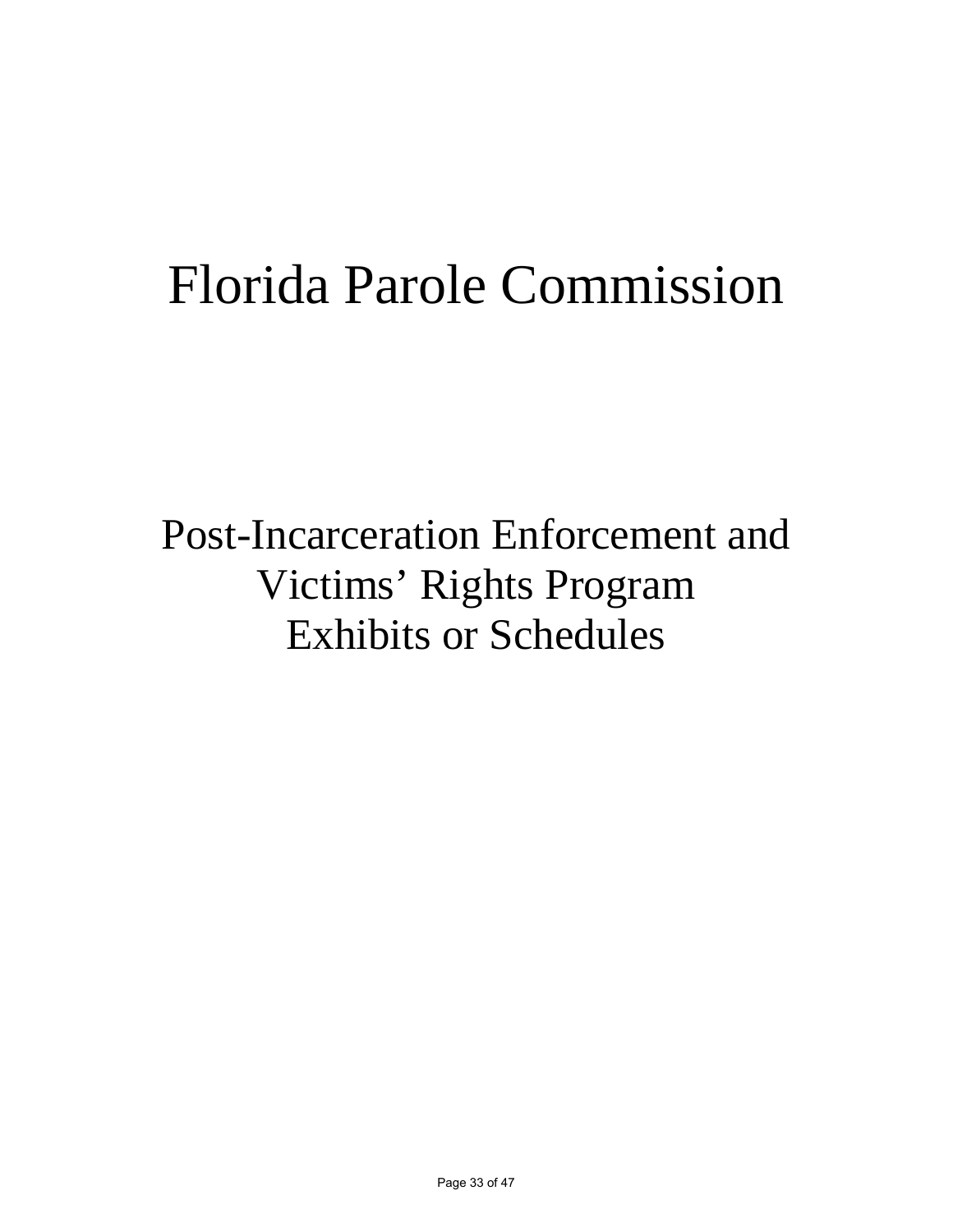# Florida Parole Commission

Post-Incarceration Enforcement and Victims' Rights Program Schedule I Series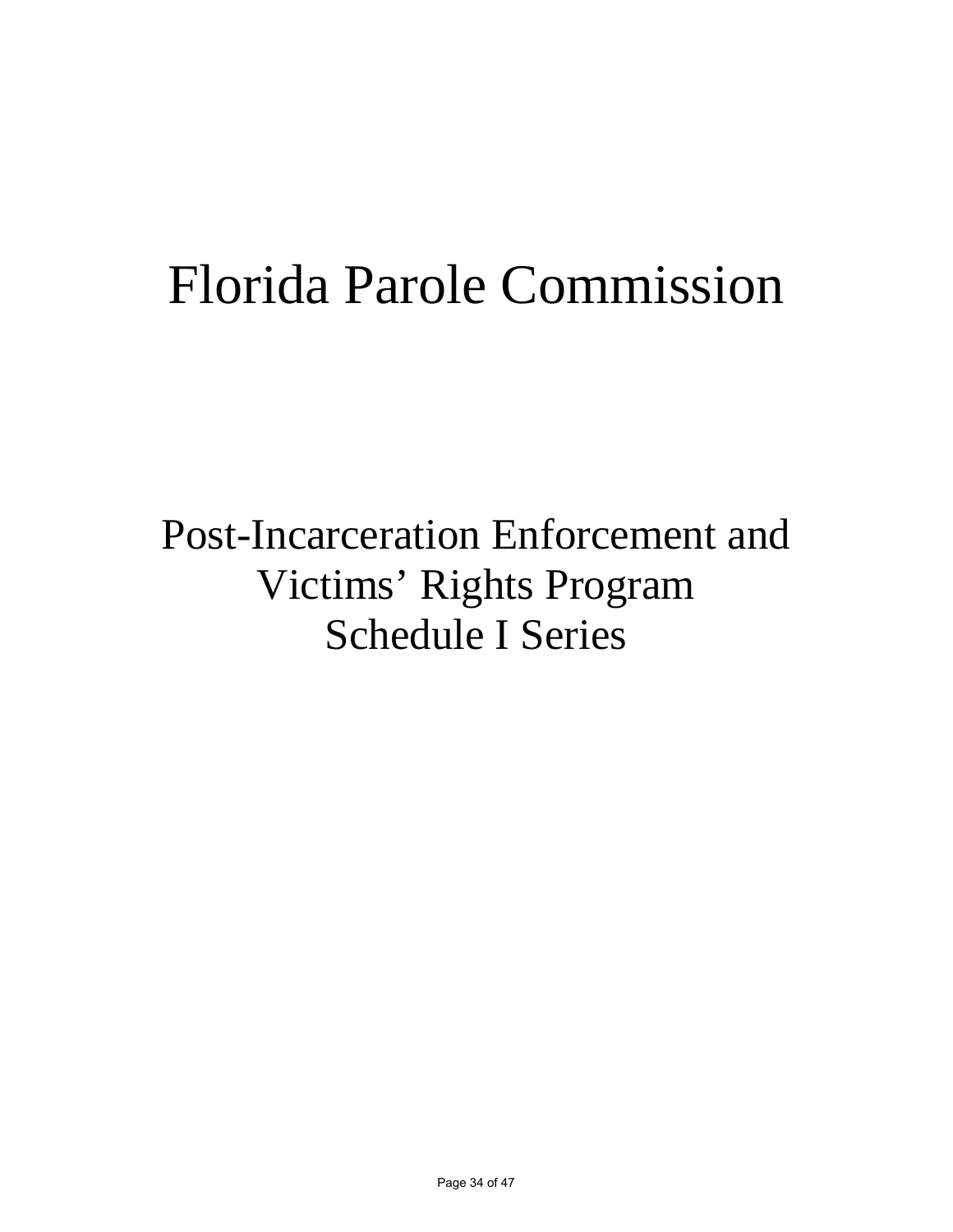### **SCHEDULE IC: RECONCILIATION OF UNRESERVED FUND BALANCE**

| <b>Department Title:</b>                                                                                                                                             | <b>Budget Period: 2013 - 2014</b><br><b>Florida Parole Commission</b> |                             |                                   |  |  |  |  |
|----------------------------------------------------------------------------------------------------------------------------------------------------------------------|-----------------------------------------------------------------------|-----------------------------|-----------------------------------|--|--|--|--|
| <b>Trust Fund Title:</b>                                                                                                                                             | <b>Federal Grants Trust Fund</b>                                      |                             |                                   |  |  |  |  |
| <b>Budget Entity:</b>                                                                                                                                                | 78010000 - Post-Incarceration Enforcement and Victims' Rights         |                             |                                   |  |  |  |  |
| <b>LAS/PBS Fund Number:</b>                                                                                                                                          | 2261                                                                  |                             |                                   |  |  |  |  |
|                                                                                                                                                                      | <b>Balance as of</b><br>6/30/2012                                     | SWFS*<br><b>Adjustments</b> | <b>Adjusted</b><br><b>Balance</b> |  |  |  |  |
| <b>Chief Financial Officer's (CFO) Cash Balance</b>                                                                                                                  | $21131$ (A)                                                           |                             | 21131                             |  |  |  |  |
| ADD: Other Cash (See Instructions)                                                                                                                                   | (B)                                                                   |                             |                                   |  |  |  |  |
| <b>ADD:</b> Investments                                                                                                                                              | (C)                                                                   |                             |                                   |  |  |  |  |
| ADD: Outstanding Accounts Receivable                                                                                                                                 | (D)                                                                   |                             | $\overline{0}$                    |  |  |  |  |
| ADD:                                                                                                                                                                 | (E)                                                                   |                             |                                   |  |  |  |  |
| <b>Total Cash plus Accounts Receivable</b>                                                                                                                           | $21131$ (F)                                                           |                             | 21131                             |  |  |  |  |
| LESS Allowances for Uncollectibles                                                                                                                                   | $\left( G\right)$                                                     |                             |                                   |  |  |  |  |
| LESS Approved "A" Certified Forwards                                                                                                                                 | (H)                                                                   |                             |                                   |  |  |  |  |
| Approved "B" Certified Forwards                                                                                                                                      | (H)                                                                   |                             |                                   |  |  |  |  |
| Approved "FCO" Certified Forwards                                                                                                                                    | (H)                                                                   |                             |                                   |  |  |  |  |
| LESS: Other Accounts Payable (Nonoperating)                                                                                                                          | (I)                                                                   |                             |                                   |  |  |  |  |
|                                                                                                                                                                      | $\mathrm{(J)}$                                                        |                             |                                   |  |  |  |  |
| <b>Unreserved Fund Balance, 07/01/12</b>                                                                                                                             | $21131$ (K)                                                           |                             | $21131$ **                        |  |  |  |  |
| Notes:<br><i>*SWFS</i> = Statewide Financial Statement<br>** This amount should agree with Line I, Section IV of the Schedule I for the most recent completed fiscal |                                                                       |                             |                                   |  |  |  |  |

 **year and Line A for the following year.**

*Office of Policy and Budget - July 2012*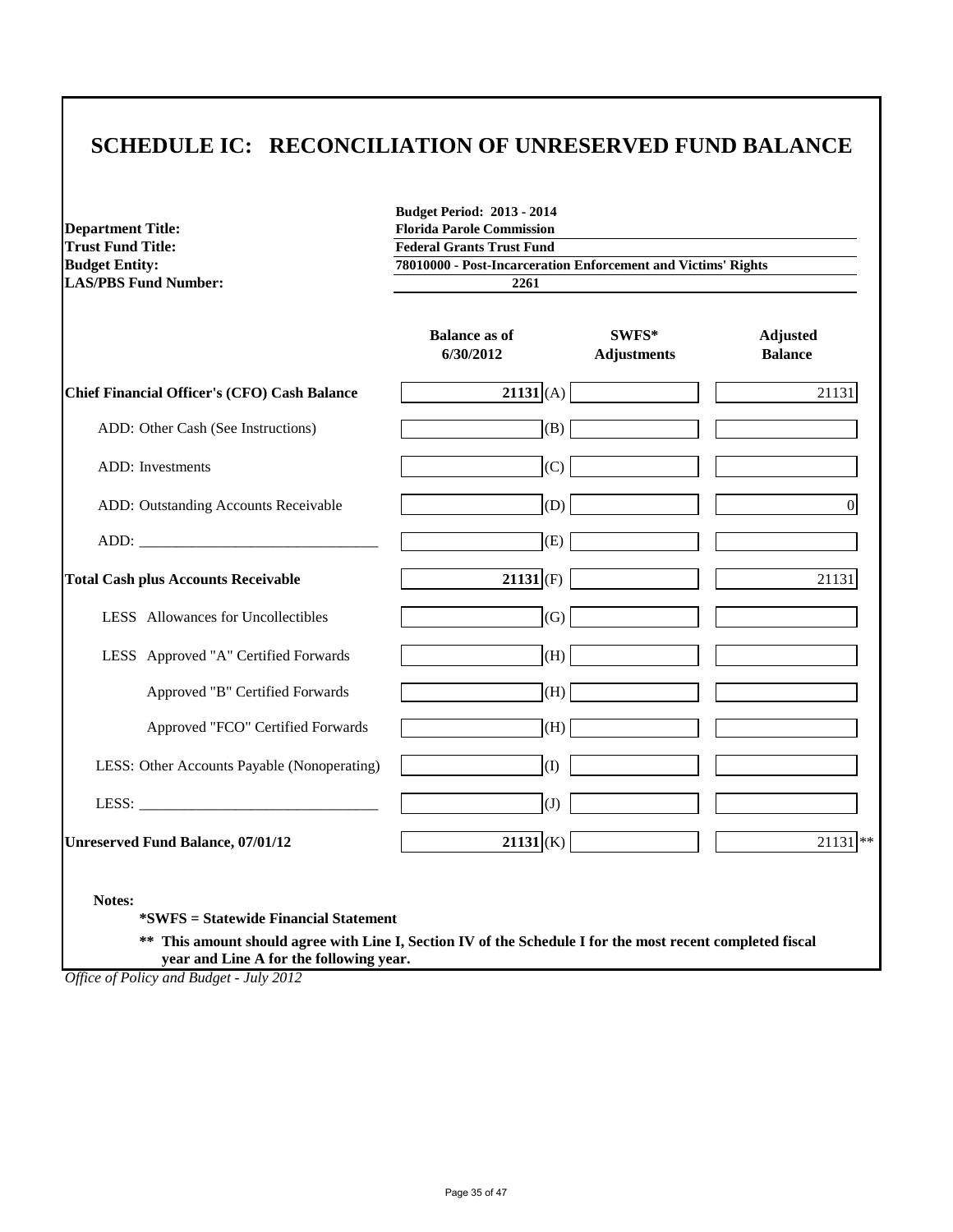### **RECONCILIATION: BEGINNING TRIAL BALANCE TO SCHEDULE I and IC**

| <b>Florida Parole Commission</b><br><b>Department Title:</b><br><b>Trust Fund Title:</b><br><b>Federal Grants Trust Fund</b><br><b>LAS/PBS Fund Number:</b><br>2261<br><b>BEGINNING TRIAL BALANCE:</b><br>Total Fund Balance Per FLAIR Trial Balance, 07/01/12<br>Total all GLC's 5XXXX for governmental funds;<br>(16,937.00)(A)<br>GLC 539XX for proprietary and fiduciary funds<br><b>Subtract Nonspendable Fund Balance (GLC 56XXX)</b><br><b>Add/Subtract Statewide Financial Statement (SWFS)Adjustments:</b><br>SWFS Adjustment # and Description<br>$(4,19\overline{4.00})$ (C)<br>SWFS Adjustment # and Description<br><b>Add/Subtract Other Adjustment(s):</b><br>Approved "B" Carry Forward (Encumbrances) per LAS/PBS<br>Approved "C" Carry Forward Total (FCO) per LAS/PBS<br>A/P not C/F-Operating Categories | <b>Budget Period: 2013 - 2014</b> |                 |
|-----------------------------------------------------------------------------------------------------------------------------------------------------------------------------------------------------------------------------------------------------------------------------------------------------------------------------------------------------------------------------------------------------------------------------------------------------------------------------------------------------------------------------------------------------------------------------------------------------------------------------------------------------------------------------------------------------------------------------------------------------------------------------------------------------------------------------|-----------------------------------|-----------------|
|                                                                                                                                                                                                                                                                                                                                                                                                                                                                                                                                                                                                                                                                                                                                                                                                                             |                                   |                 |
|                                                                                                                                                                                                                                                                                                                                                                                                                                                                                                                                                                                                                                                                                                                                                                                                                             |                                   |                 |
|                                                                                                                                                                                                                                                                                                                                                                                                                                                                                                                                                                                                                                                                                                                                                                                                                             |                                   |                 |
|                                                                                                                                                                                                                                                                                                                                                                                                                                                                                                                                                                                                                                                                                                                                                                                                                             |                                   |                 |
|                                                                                                                                                                                                                                                                                                                                                                                                                                                                                                                                                                                                                                                                                                                                                                                                                             |                                   |                 |
|                                                                                                                                                                                                                                                                                                                                                                                                                                                                                                                                                                                                                                                                                                                                                                                                                             |                                   | (B)             |
|                                                                                                                                                                                                                                                                                                                                                                                                                                                                                                                                                                                                                                                                                                                                                                                                                             |                                   |                 |
|                                                                                                                                                                                                                                                                                                                                                                                                                                                                                                                                                                                                                                                                                                                                                                                                                             |                                   |                 |
|                                                                                                                                                                                                                                                                                                                                                                                                                                                                                                                                                                                                                                                                                                                                                                                                                             |                                   | (C)             |
|                                                                                                                                                                                                                                                                                                                                                                                                                                                                                                                                                                                                                                                                                                                                                                                                                             |                                   |                 |
|                                                                                                                                                                                                                                                                                                                                                                                                                                                                                                                                                                                                                                                                                                                                                                                                                             |                                   | (D)             |
|                                                                                                                                                                                                                                                                                                                                                                                                                                                                                                                                                                                                                                                                                                                                                                                                                             |                                   | (D)             |
|                                                                                                                                                                                                                                                                                                                                                                                                                                                                                                                                                                                                                                                                                                                                                                                                                             |                                   | (D)             |
|                                                                                                                                                                                                                                                                                                                                                                                                                                                                                                                                                                                                                                                                                                                                                                                                                             |                                   | (D)             |
|                                                                                                                                                                                                                                                                                                                                                                                                                                                                                                                                                                                                                                                                                                                                                                                                                             |                                   | (D)             |
|                                                                                                                                                                                                                                                                                                                                                                                                                                                                                                                                                                                                                                                                                                                                                                                                                             |                                   | (D)             |
| $(21,131.00)$ <sup>(E)</sup><br><b>ADJUSTED BEGINNING TRIAL BALANCE:</b>                                                                                                                                                                                                                                                                                                                                                                                                                                                                                                                                                                                                                                                                                                                                                    |                                   |                 |
| $21,131.00$ (F)<br>UNRESERVED FUND BALANCE, SCHEDULE IC (Line I)                                                                                                                                                                                                                                                                                                                                                                                                                                                                                                                                                                                                                                                                                                                                                            |                                   |                 |
| <b>DIFFERENCE:</b><br>0.00                                                                                                                                                                                                                                                                                                                                                                                                                                                                                                                                                                                                                                                                                                                                                                                                  |                                   | $\mathrm{(G)*}$ |
| *SHOULD EQUAL ZERO.                                                                                                                                                                                                                                                                                                                                                                                                                                                                                                                                                                                                                                                                                                                                                                                                         |                                   |                 |
|                                                                                                                                                                                                                                                                                                                                                                                                                                                                                                                                                                                                                                                                                                                                                                                                                             |                                   |                 |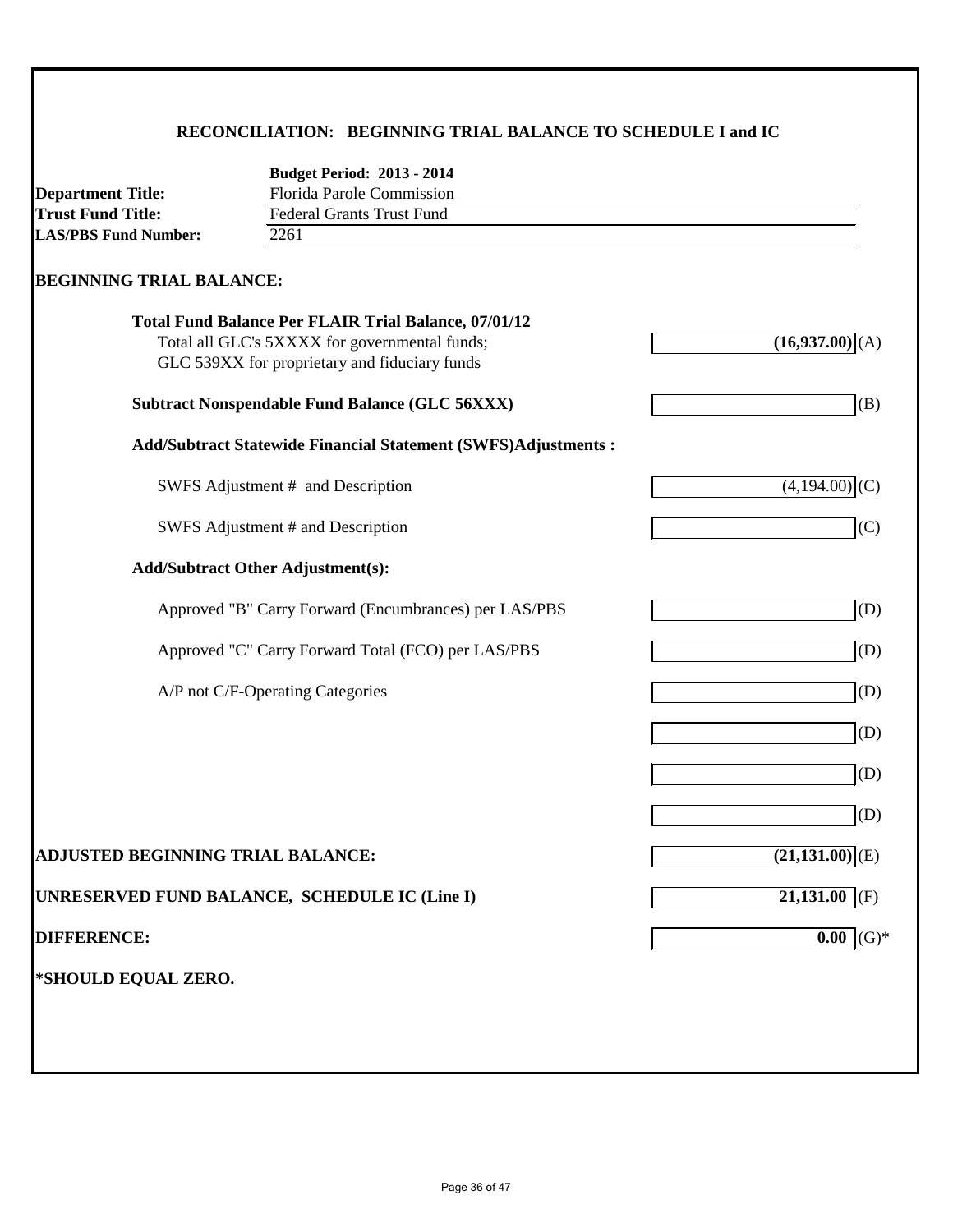|      | COL A03     | COL A04               | COL A05    |
|------|-------------|-----------------------|------------|
|      | AGY REOUEST | AGY REO N/R           | AG REO ANZ |
|      | FY 2013-14  | FY 2013-14 FY 2013-14 |            |
| POS. | AMOUNT POS  | AMOUNT POS            | AMOUNT     |
|      |             |                       |            |

NO RECORDS SELECTED FOR REPORTING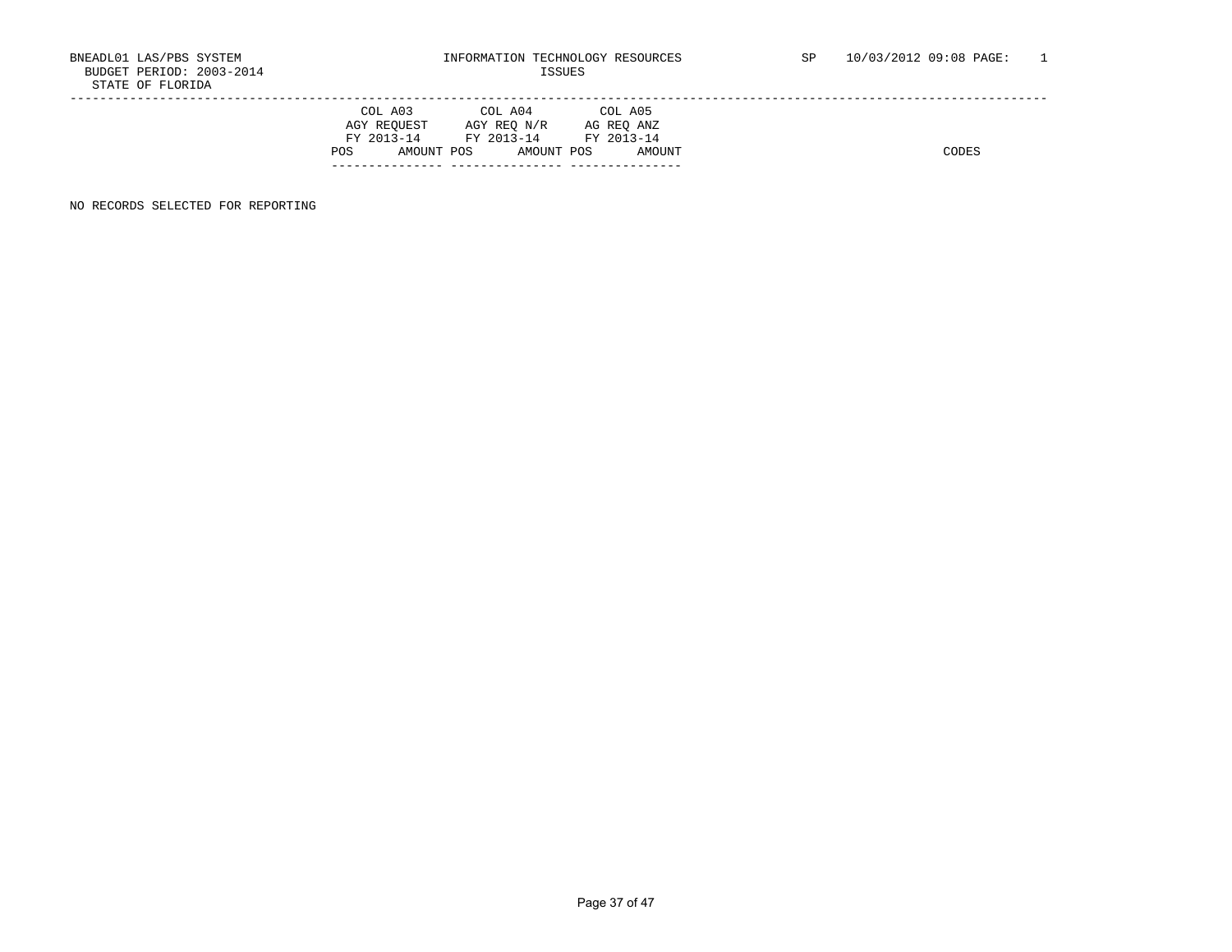|                            |                                  | <b>SCHEDULE VI: DETAIL OF DEBT SERVICE</b> |                  |                              |
|----------------------------|----------------------------------|--------------------------------------------|------------------|------------------------------|
| Department:                | <b>Florida Parole Commission</b> |                                            |                  | <b>Budget Period 2013-14</b> |
| <b>Budget Entity:</b>      | 78010000                         | (2)                                        | (3)              | (4)                          |
| (1)                        |                                  | <b>ACTUAL</b>                              | <b>ESTIMATED</b> | <b>REQUEST</b>               |
| <b>SECTION I</b>           |                                  | FY 2011-12                                 | FY 2012-13       | FY 2013-14                   |
| Interest on Debt           |                                  | $(A)$ N/A                                  | $\rm N/A$        | $\rm N/A$                    |
| Principal                  |                                  | $(B)$ N/A                                  | N/A              | N/A                          |
| Repayment of Loans         |                                  | $(C)$ $N/A$                                | N/A              | N/A                          |
| Fiscal Agent or Other Fees |                                  | $(D)\overline{N/A}$                        | N/A              | N/A                          |
| Other Debt Service         |                                  | $(E)$ N/A                                  | N/A              | N/A                          |
| <b>Total Debt Service</b>  |                                  | $(F)$ N/A                                  | N/A              | N/A                          |
| Explanation:               |                                  |                                            |                  |                              |
|                            |                                  |                                            |                  |                              |
|                            |                                  |                                            |                  |                              |
| <b>SECTION II</b>          |                                  |                                            |                  |                              |
| ISSUE:<br>(1)              | (2)                              | (3)                                        | (4)              | (5)                          |
| <b>INTEREST RATE</b>       | MATURITY DATE ISSUE AMOUNT       |                                            | June 30, 2013    | June 30, 2014                |
| (6)                        |                                  | (7)                                        | (8)              | (9)                          |
|                            |                                  | <b>ACTUAL</b>                              | <b>ESTIMATED</b> | <b>REQUEST</b>               |
|                            |                                  | FY 2011-12                                 | FY 2012-13       | FY 2013-14                   |
| Interest on Debt           | (G)                              |                                            |                  |                              |
| Principal                  | (H)                              |                                            |                  |                              |
| Fiscal Agent or Other Fees | (1)                              |                                            |                  |                              |
| Other                      | (J)                              |                                            |                  |                              |
| <b>Total Debt Service</b>  | (K)                              |                                            |                  |                              |
| ISSUE:                     |                                  |                                            |                  |                              |
| <b>INTEREST RATE</b>       | MATURITY DATE ISSUE AMOUNT       |                                            | June 30, 2013    | June 30, 2014                |
|                            |                                  |                                            |                  |                              |
|                            |                                  | <b>ACTUAL</b>                              | <b>ESTIMATED</b> | <b>REQUEST</b>               |
|                            |                                  | FY 2011-12                                 | FY 2012-13       | FY 2013-14                   |
| Interest on Debt           | $\left( G\right)$                |                                            |                  |                              |
|                            | (H)                              |                                            |                  |                              |
| Principal                  |                                  |                                            |                  |                              |
| Fiscal Agent or Other Fees | (1)                              |                                            |                  |                              |
| Other                      | $(\mathrm{J})$                   |                                            |                  |                              |

*Office of Policy and Budget - July 2012*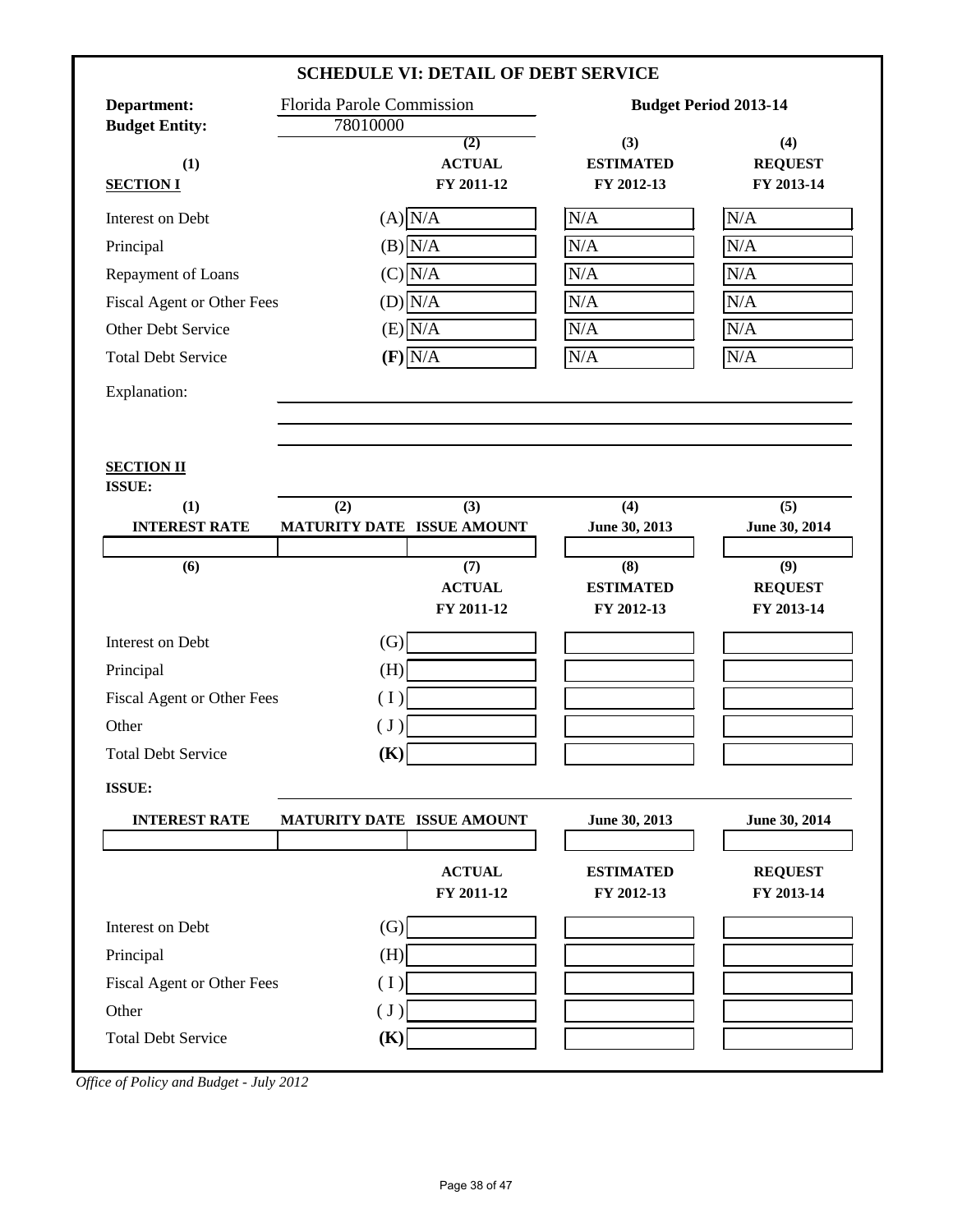| SCHEDULE IX: MAJOR AUDIT FINDINGS AND RECOMMENDATIONS |                                |                  |                                                   | <b>Budget Period: 2013-14</b>                       |                             |
|-------------------------------------------------------|--------------------------------|------------------|---------------------------------------------------|-----------------------------------------------------|-----------------------------|
| <b>Department: Florida Parole Commission</b>          |                                |                  | Chief Internal Auditor: None (Gina Giacomo)       |                                                     |                             |
| <b>Budget Entity:</b>                                 | 78010000                       |                  | <b>Phone Number:</b> (850) 488-3415               |                                                     |                             |
| (1)                                                   | (2)                            | (3)              | (4)                                               | (5)                                                 | (6)                         |
| <b>REPORT</b><br><b>NUMBER</b>                        | <b>PERIOD</b><br><b>ENDING</b> | <b>UNIT/AREA</b> | <b>SUMMARY OF</b><br>FINDINGS AND RECOMMENDATIONS | <b>SUMMARY OF</b><br><b>CORRECTIVE ACTION TAKEN</b> | <b>ISSUE</b><br><b>CODE</b> |
| None                                                  |                                |                  |                                                   |                                                     |                             |

┑

*Office of Policy and Budget - July 2012*

 $\Gamma$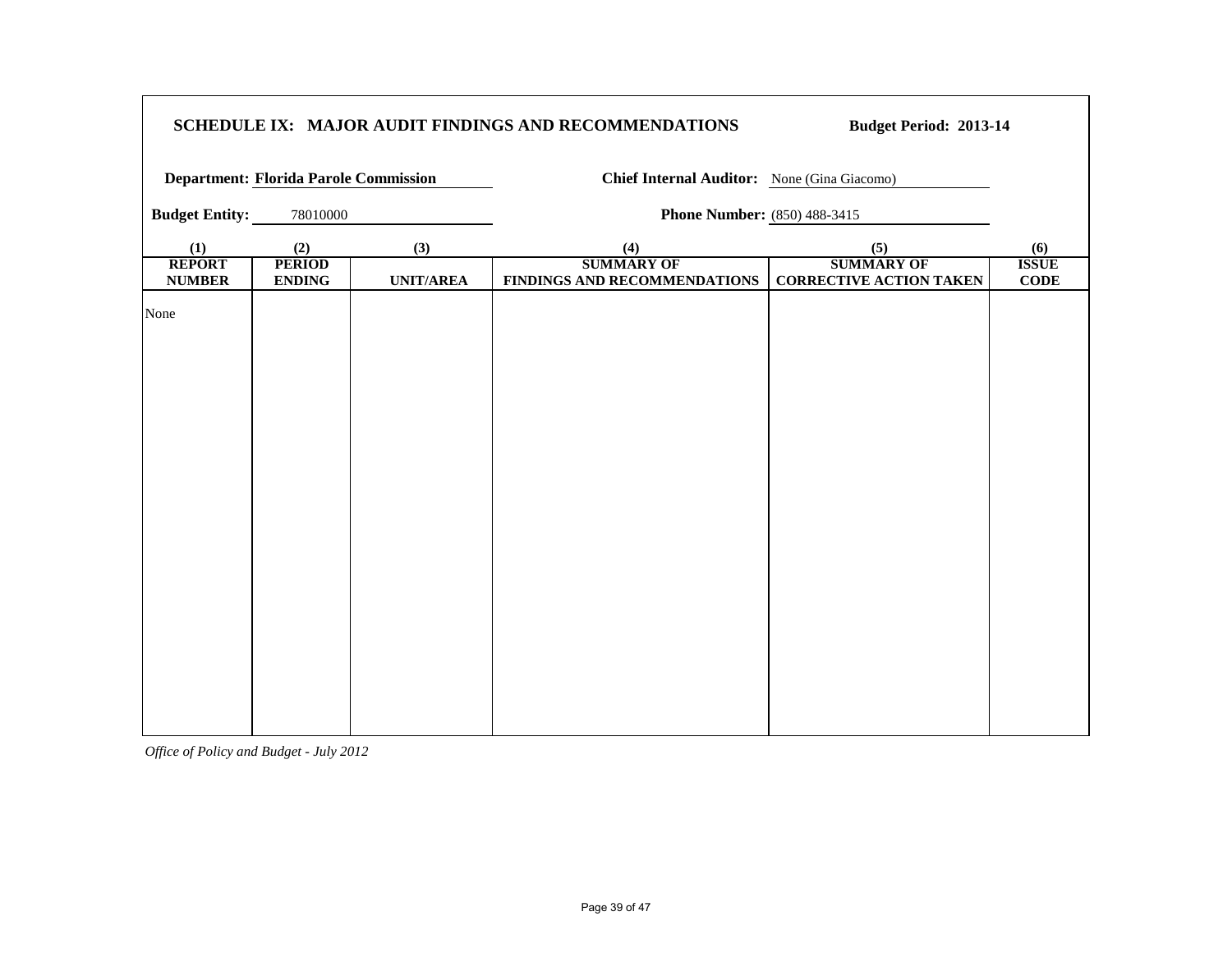### **Fiscal Year 2013-14 LBR Technical Review Checklist**

Department/Budget Entity (Service): Florida Parole Commission (7801)

Agency Budget Officer/OPB Analyst Name: Karen Huff (Griffin Kolchakian)

Program or Service (Budget Entity Codes) *A "Y" indicates "YES" and is acceptable, an "N/J" indicates "NO/Justification Provided" - these require further explanation/justification (additional sheets can be used as necessary), and "TIPS" are other areas to consider.* 

|                | Action                                                                             | 78                | 01 | $00\,$ | 00 | 00 |
|----------------|------------------------------------------------------------------------------------|-------------------|----|--------|----|----|
| 1. GENERAL     |                                                                                    |                   |    |        |    |    |
| 1.1            | Are Columns A01, A02, A04, A05, A36, A93, IA1, IA5, IP1, IV1, IV3 and NV1          |                   |    |        |    |    |
|                | set to TRANSFER CONTROL for DISPLAY status and MANAGEMENT                          |                   |    |        |    |    |
|                | CONTROL for UPDATE status for both the Budget and Trust Fund columns?              |                   |    |        |    |    |
|                | Are Columns A06, A07, A08 and A09 for Fixed Capital Outlay (FCO) set to            |                   |    |        |    |    |
|                | TRANSFER CONTROL for DISPLAY status only? (CSDI)                                   | Yes               |    |        |    |    |
| 1.2            | Is Column A03 set to TRANSFER CONTROL for DISPLAY and UPDATE                       |                   |    |        |    |    |
|                | status for both the Budget and Trust Fund columns? (CSDI)                          | Yes               |    |        |    |    |
| <b>AUDITS:</b> |                                                                                    |                   |    |        |    |    |
| 1.3            | Has Column A03 been copied to Column A12? Run the Exhibit B Audit                  |                   |    |        |    |    |
|                | Comparison Report to verify. (EXBR, EXBA)                                          | Yes               |    |        |    |    |
| 1.4            | Has security been set correctly? (CSDR, CSA)                                       | $\overline{Y}$ es |    |        |    |    |
| <b>TIP</b>     | The agency should prepare the budget request for submission in this order: 1)      |                   |    |        |    |    |
|                | Lock columns as described above; 2) copy Column A03 to Column A12; and 3)          |                   |    |        |    |    |
|                | set Column A12 column security to ALL for DISPLAY status and                       |                   |    |        |    |    |
|                | MANAGEMENT CONTROL for UPDATE status.                                              |                   |    |        |    |    |
|                | 2. EXHIBIT A (EADR, EXA)                                                           |                   |    |        |    |    |
| 2.1            | Is the budget entity authority and description consistent with the agency's LRPP   |                   |    |        |    |    |
|                | and does it conform to the directives provided on page 58 of the LBR               |                   |    |        |    |    |
|                | Instructions?                                                                      | Yes               |    |        |    |    |
| 2.2            | Are the statewide issues generated systematically (estimated expenditures,         |                   |    |        |    |    |
|                | nonrecurring expenditures, etc.) included?                                         | Yes               |    |        |    |    |
| 2.3            | Are the issue codes and titles consistent with Section 3 of the LBR Instructions   |                   |    |        |    |    |
|                | (pages 15 through 30)? Do they clearly describe the issue?                         | Yes               |    |        |    |    |
| 2.4            | Have the coding guidelines in Section $3$ of the LBR Instructions (pages 15        |                   |    |        |    |    |
|                | through 30) been followed?                                                         | Yes               |    |        |    |    |
|                | 3. EXHIBIT B (EXBR, EXB)                                                           |                   |    |        |    |    |
| 3.1            | Is it apparent that there is a fund shift and were the issues entered into LAS/PBS |                   |    |        |    |    |
|                | correctly? Check D-3A funding shift issue 340XXX0 - a unique deduct and            |                   |    |        |    |    |
|                | unique add back issue should be used to ensure fund shifts display correctly on    |                   |    |        |    |    |
|                | the LBR exhibits.                                                                  | N/A               |    |        |    |    |
| 3.2            | Are the 33XXXX0 issues negative amounts only and do not restore nonrecurring       |                   |    |        |    |    |
|                | cuts from a prior year or fund any issues that net to a positive or zero amount?   |                   |    |        |    |    |
|                | Check D-3A issues 33XXXX0 - a unique issue should be used for issues that net      |                   |    |        |    |    |
|                | to zero or a positive amount.                                                      | Yes               |    |        |    |    |
| <b>AUDITS:</b> |                                                                                    |                   |    |        |    |    |
| 3.3            | Negative Appropriation Category Audit for Agency Request (Columns A03 and          |                   |    |        |    |    |
|                | A04): Are all appropriation categories positive by budget entity at the FSI level? |                   |    |        |    |    |
|                | Are all nonrecurring amounts less than requested amounts? (NACR, NAC -             |                   |    |        |    |    |
|                | Report should print "No Negative Appropriation Categories Found")                  |                   |    |        |    |    |
|                |                                                                                    | Yes               |    |        |    |    |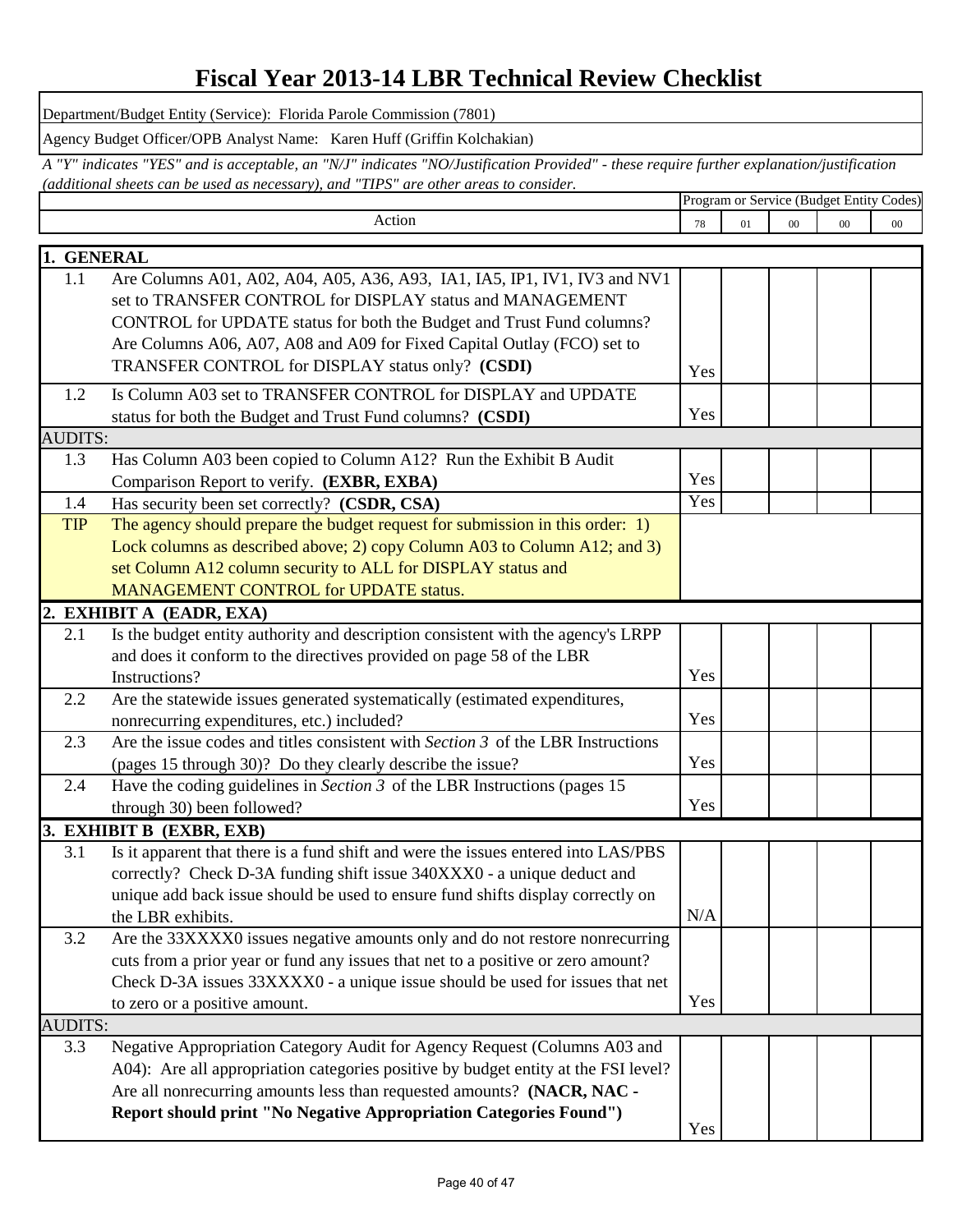|                                                                                     | Program or Service (Budget Entity Codes)                                                                                                                                                                                                                                                                                                                                                                                                                                                                                                                                                                                                                                                                                                                                                                                                                                                                                                                                                                                                                                                                                                                                                                                                                                                                                                                                                                                                                                                                                                                                                                                                                                                                                                                                                                                                                                                                                                                                                                                                                                                                                                                                                                                                                                                                                                                         |                                                                                                           |        |        |        |
|-------------------------------------------------------------------------------------|------------------------------------------------------------------------------------------------------------------------------------------------------------------------------------------------------------------------------------------------------------------------------------------------------------------------------------------------------------------------------------------------------------------------------------------------------------------------------------------------------------------------------------------------------------------------------------------------------------------------------------------------------------------------------------------------------------------------------------------------------------------------------------------------------------------------------------------------------------------------------------------------------------------------------------------------------------------------------------------------------------------------------------------------------------------------------------------------------------------------------------------------------------------------------------------------------------------------------------------------------------------------------------------------------------------------------------------------------------------------------------------------------------------------------------------------------------------------------------------------------------------------------------------------------------------------------------------------------------------------------------------------------------------------------------------------------------------------------------------------------------------------------------------------------------------------------------------------------------------------------------------------------------------------------------------------------------------------------------------------------------------------------------------------------------------------------------------------------------------------------------------------------------------------------------------------------------------------------------------------------------------------------------------------------------------------------------------------------------------|-----------------------------------------------------------------------------------------------------------|--------|--------|--------|
| Action                                                                              | 78                                                                                                                                                                                                                                                                                                                                                                                                                                                                                                                                                                                                                                                                                                                                                                                                                                                                                                                                                                                                                                                                                                                                                                                                                                                                                                                                                                                                                                                                                                                                                                                                                                                                                                                                                                                                                                                                                                                                                                                                                                                                                                                                                                                                                                                                                                                                                               | 01                                                                                                        | $00\,$ | $00\,$ | $00\,$ |
|                                                                                     |                                                                                                                                                                                                                                                                                                                                                                                                                                                                                                                                                                                                                                                                                                                                                                                                                                                                                                                                                                                                                                                                                                                                                                                                                                                                                                                                                                                                                                                                                                                                                                                                                                                                                                                                                                                                                                                                                                                                                                                                                                                                                                                                                                                                                                                                                                                                                                  |                                                                                                           |        |        |        |
|                                                                                     |                                                                                                                                                                                                                                                                                                                                                                                                                                                                                                                                                                                                                                                                                                                                                                                                                                                                                                                                                                                                                                                                                                                                                                                                                                                                                                                                                                                                                                                                                                                                                                                                                                                                                                                                                                                                                                                                                                                                                                                                                                                                                                                                                                                                                                                                                                                                                                  |                                                                                                           |        |        |        |
|                                                                                     | Yes                                                                                                                                                                                                                                                                                                                                                                                                                                                                                                                                                                                                                                                                                                                                                                                                                                                                                                                                                                                                                                                                                                                                                                                                                                                                                                                                                                                                                                                                                                                                                                                                                                                                                                                                                                                                                                                                                                                                                                                                                                                                                                                                                                                                                                                                                                                                                              |                                                                                                           |        |        |        |
|                                                                                     |                                                                                                                                                                                                                                                                                                                                                                                                                                                                                                                                                                                                                                                                                                                                                                                                                                                                                                                                                                                                                                                                                                                                                                                                                                                                                                                                                                                                                                                                                                                                                                                                                                                                                                                                                                                                                                                                                                                                                                                                                                                                                                                                                                                                                                                                                                                                                                  |                                                                                                           |        |        |        |
| A02 and A03.                                                                        |                                                                                                                                                                                                                                                                                                                                                                                                                                                                                                                                                                                                                                                                                                                                                                                                                                                                                                                                                                                                                                                                                                                                                                                                                                                                                                                                                                                                                                                                                                                                                                                                                                                                                                                                                                                                                                                                                                                                                                                                                                                                                                                                                                                                                                                                                                                                                                  |                                                                                                           |        |        |        |
| Exhibit B - A02 equal to B07: Compares Current Year Estimated column to a           |                                                                                                                                                                                                                                                                                                                                                                                                                                                                                                                                                                                                                                                                                                                                                                                                                                                                                                                                                                                                                                                                                                                                                                                                                                                                                                                                                                                                                                                                                                                                                                                                                                                                                                                                                                                                                                                                                                                                                                                                                                                                                                                                                                                                                                                                                                                                                                  |                                                                                                           |        |        |        |
| backup of A02. This audit is necessary to ensure that the historical detail records |                                                                                                                                                                                                                                                                                                                                                                                                                                                                                                                                                                                                                                                                                                                                                                                                                                                                                                                                                                                                                                                                                                                                                                                                                                                                                                                                                                                                                                                                                                                                                                                                                                                                                                                                                                                                                                                                                                                                                                                                                                                                                                                                                                                                                                                                                                                                                                  |                                                                                                           |        |        |        |
|                                                                                     |                                                                                                                                                                                                                                                                                                                                                                                                                                                                                                                                                                                                                                                                                                                                                                                                                                                                                                                                                                                                                                                                                                                                                                                                                                                                                                                                                                                                                                                                                                                                                                                                                                                                                                                                                                                                                                                                                                                                                                                                                                                                                                                                                                                                                                                                                                                                                                  |                                                                                                           |        |        |        |
|                                                                                     |                                                                                                                                                                                                                                                                                                                                                                                                                                                                                                                                                                                                                                                                                                                                                                                                                                                                                                                                                                                                                                                                                                                                                                                                                                                                                                                                                                                                                                                                                                                                                                                                                                                                                                                                                                                                                                                                                                                                                                                                                                                                                                                                                                                                                                                                                                                                                                  |                                                                                                           |        |        |        |
|                                                                                     |                                                                                                                                                                                                                                                                                                                                                                                                                                                                                                                                                                                                                                                                                                                                                                                                                                                                                                                                                                                                                                                                                                                                                                                                                                                                                                                                                                                                                                                                                                                                                                                                                                                                                                                                                                                                                                                                                                                                                                                                                                                                                                                                                                                                                                                                                                                                                                  |                                                                                                           |        |        |        |
|                                                                                     |                                                                                                                                                                                                                                                                                                                                                                                                                                                                                                                                                                                                                                                                                                                                                                                                                                                                                                                                                                                                                                                                                                                                                                                                                                                                                                                                                                                                                                                                                                                                                                                                                                                                                                                                                                                                                                                                                                                                                                                                                                                                                                                                                                                                                                                                                                                                                                  |                                                                                                           |        |        |        |
|                                                                                     |                                                                                                                                                                                                                                                                                                                                                                                                                                                                                                                                                                                                                                                                                                                                                                                                                                                                                                                                                                                                                                                                                                                                                                                                                                                                                                                                                                                                                                                                                                                                                                                                                                                                                                                                                                                                                                                                                                                                                                                                                                                                                                                                                                                                                                                                                                                                                                  |                                                                                                           |        |        |        |
|                                                                                     |                                                                                                                                                                                                                                                                                                                                                                                                                                                                                                                                                                                                                                                                                                                                                                                                                                                                                                                                                                                                                                                                                                                                                                                                                                                                                                                                                                                                                                                                                                                                                                                                                                                                                                                                                                                                                                                                                                                                                                                                                                                                                                                                                                                                                                                                                                                                                                  |                                                                                                           |        |        |        |
|                                                                                     |                                                                                                                                                                                                                                                                                                                                                                                                                                                                                                                                                                                                                                                                                                                                                                                                                                                                                                                                                                                                                                                                                                                                                                                                                                                                                                                                                                                                                                                                                                                                                                                                                                                                                                                                                                                                                                                                                                                                                                                                                                                                                                                                                                                                                                                                                                                                                                  |                                                                                                           |        |        |        |
|                                                                                     |                                                                                                                                                                                                                                                                                                                                                                                                                                                                                                                                                                                                                                                                                                                                                                                                                                                                                                                                                                                                                                                                                                                                                                                                                                                                                                                                                                                                                                                                                                                                                                                                                                                                                                                                                                                                                                                                                                                                                                                                                                                                                                                                                                                                                                                                                                                                                                  |                                                                                                           |        |        |        |
|                                                                                     |                                                                                                                                                                                                                                                                                                                                                                                                                                                                                                                                                                                                                                                                                                                                                                                                                                                                                                                                                                                                                                                                                                                                                                                                                                                                                                                                                                                                                                                                                                                                                                                                                                                                                                                                                                                                                                                                                                                                                                                                                                                                                                                                                                                                                                                                                                                                                                  |                                                                                                           |        |        |        |
|                                                                                     |                                                                                                                                                                                                                                                                                                                                                                                                                                                                                                                                                                                                                                                                                                                                                                                                                                                                                                                                                                                                                                                                                                                                                                                                                                                                                                                                                                                                                                                                                                                                                                                                                                                                                                                                                                                                                                                                                                                                                                                                                                                                                                                                                                                                                                                                                                                                                                  |                                                                                                           |        |        |        |
|                                                                                     |                                                                                                                                                                                                                                                                                                                                                                                                                                                                                                                                                                                                                                                                                                                                                                                                                                                                                                                                                                                                                                                                                                                                                                                                                                                                                                                                                                                                                                                                                                                                                                                                                                                                                                                                                                                                                                                                                                                                                                                                                                                                                                                                                                                                                                                                                                                                                                  |                                                                                                           |        |        |        |
|                                                                                     |                                                                                                                                                                                                                                                                                                                                                                                                                                                                                                                                                                                                                                                                                                                                                                                                                                                                                                                                                                                                                                                                                                                                                                                                                                                                                                                                                                                                                                                                                                                                                                                                                                                                                                                                                                                                                                                                                                                                                                                                                                                                                                                                                                                                                                                                                                                                                                  |                                                                                                           |        |        |        |
|                                                                                     |                                                                                                                                                                                                                                                                                                                                                                                                                                                                                                                                                                                                                                                                                                                                                                                                                                                                                                                                                                                                                                                                                                                                                                                                                                                                                                                                                                                                                                                                                                                                                                                                                                                                                                                                                                                                                                                                                                                                                                                                                                                                                                                                                                                                                                                                                                                                                                  |                                                                                                           |        |        |        |
|                                                                                     |                                                                                                                                                                                                                                                                                                                                                                                                                                                                                                                                                                                                                                                                                                                                                                                                                                                                                                                                                                                                                                                                                                                                                                                                                                                                                                                                                                                                                                                                                                                                                                                                                                                                                                                                                                                                                                                                                                                                                                                                                                                                                                                                                                                                                                                                                                                                                                  |                                                                                                           |        |        |        |
|                                                                                     |                                                                                                                                                                                                                                                                                                                                                                                                                                                                                                                                                                                                                                                                                                                                                                                                                                                                                                                                                                                                                                                                                                                                                                                                                                                                                                                                                                                                                                                                                                                                                                                                                                                                                                                                                                                                                                                                                                                                                                                                                                                                                                                                                                                                                                                                                                                                                                  |                                                                                                           |        |        |        |
|                                                                                     |                                                                                                                                                                                                                                                                                                                                                                                                                                                                                                                                                                                                                                                                                                                                                                                                                                                                                                                                                                                                                                                                                                                                                                                                                                                                                                                                                                                                                                                                                                                                                                                                                                                                                                                                                                                                                                                                                                                                                                                                                                                                                                                                                                                                                                                                                                                                                                  |                                                                                                           |        |        |        |
|                                                                                     |                                                                                                                                                                                                                                                                                                                                                                                                                                                                                                                                                                                                                                                                                                                                                                                                                                                                                                                                                                                                                                                                                                                                                                                                                                                                                                                                                                                                                                                                                                                                                                                                                                                                                                                                                                                                                                                                                                                                                                                                                                                                                                                                                                                                                                                                                                                                                                  |                                                                                                           |        |        |        |
|                                                                                     |                                                                                                                                                                                                                                                                                                                                                                                                                                                                                                                                                                                                                                                                                                                                                                                                                                                                                                                                                                                                                                                                                                                                                                                                                                                                                                                                                                                                                                                                                                                                                                                                                                                                                                                                                                                                                                                                                                                                                                                                                                                                                                                                                                                                                                                                                                                                                                  |                                                                                                           |        |        |        |
|                                                                                     |                                                                                                                                                                                                                                                                                                                                                                                                                                                                                                                                                                                                                                                                                                                                                                                                                                                                                                                                                                                                                                                                                                                                                                                                                                                                                                                                                                                                                                                                                                                                                                                                                                                                                                                                                                                                                                                                                                                                                                                                                                                                                                                                                                                                                                                                                                                                                                  |                                                                                                           |        |        |        |
|                                                                                     | Yes                                                                                                                                                                                                                                                                                                                                                                                                                                                                                                                                                                                                                                                                                                                                                                                                                                                                                                                                                                                                                                                                                                                                                                                                                                                                                                                                                                                                                                                                                                                                                                                                                                                                                                                                                                                                                                                                                                                                                                                                                                                                                                                                                                                                                                                                                                                                                              |                                                                                                           |        |        |        |
|                                                                                     |                                                                                                                                                                                                                                                                                                                                                                                                                                                                                                                                                                                                                                                                                                                                                                                                                                                                                                                                                                                                                                                                                                                                                                                                                                                                                                                                                                                                                                                                                                                                                                                                                                                                                                                                                                                                                                                                                                                                                                                                                                                                                                                                                                                                                                                                                                                                                                  |                                                                                                           |        |        |        |
|                                                                                     |                                                                                                                                                                                                                                                                                                                                                                                                                                                                                                                                                                                                                                                                                                                                                                                                                                                                                                                                                                                                                                                                                                                                                                                                                                                                                                                                                                                                                                                                                                                                                                                                                                                                                                                                                                                                                                                                                                                                                                                                                                                                                                                                                                                                                                                                                                                                                                  |                                                                                                           |        |        |        |
|                                                                                     |                                                                                                                                                                                                                                                                                                                                                                                                                                                                                                                                                                                                                                                                                                                                                                                                                                                                                                                                                                                                                                                                                                                                                                                                                                                                                                                                                                                                                                                                                                                                                                                                                                                                                                                                                                                                                                                                                                                                                                                                                                                                                                                                                                                                                                                                                                                                                                  |                                                                                                           |        |        |        |
|                                                                                     |                                                                                                                                                                                                                                                                                                                                                                                                                                                                                                                                                                                                                                                                                                                                                                                                                                                                                                                                                                                                                                                                                                                                                                                                                                                                                                                                                                                                                                                                                                                                                                                                                                                                                                                                                                                                                                                                                                                                                                                                                                                                                                                                                                                                                                                                                                                                                                  |                                                                                                           |        |        |        |
|                                                                                     |                                                                                                                                                                                                                                                                                                                                                                                                                                                                                                                                                                                                                                                                                                                                                                                                                                                                                                                                                                                                                                                                                                                                                                                                                                                                                                                                                                                                                                                                                                                                                                                                                                                                                                                                                                                                                                                                                                                                                                                                                                                                                                                                                                                                                                                                                                                                                                  |                                                                                                           |        |        |        |
|                                                                                     |                                                                                                                                                                                                                                                                                                                                                                                                                                                                                                                                                                                                                                                                                                                                                                                                                                                                                                                                                                                                                                                                                                                                                                                                                                                                                                                                                                                                                                                                                                                                                                                                                                                                                                                                                                                                                                                                                                                                                                                                                                                                                                                                                                                                                                                                                                                                                                  |                                                                                                           |        |        |        |
|                                                                                     |                                                                                                                                                                                                                                                                                                                                                                                                                                                                                                                                                                                                                                                                                                                                                                                                                                                                                                                                                                                                                                                                                                                                                                                                                                                                                                                                                                                                                                                                                                                                                                                                                                                                                                                                                                                                                                                                                                                                                                                                                                                                                                                                                                                                                                                                                                                                                                  |                                                                                                           |        |        |        |
|                                                                                     |                                                                                                                                                                                                                                                                                                                                                                                                                                                                                                                                                                                                                                                                                                                                                                                                                                                                                                                                                                                                                                                                                                                                                                                                                                                                                                                                                                                                                                                                                                                                                                                                                                                                                                                                                                                                                                                                                                                                                                                                                                                                                                                                                                                                                                                                                                                                                                  |                                                                                                           |        |        |        |
|                                                                                     |                                                                                                                                                                                                                                                                                                                                                                                                                                                                                                                                                                                                                                                                                                                                                                                                                                                                                                                                                                                                                                                                                                                                                                                                                                                                                                                                                                                                                                                                                                                                                                                                                                                                                                                                                                                                                                                                                                                                                                                                                                                                                                                                                                                                                                                                                                                                                                  |                                                                                                           |        |        |        |
|                                                                                     |                                                                                                                                                                                                                                                                                                                                                                                                                                                                                                                                                                                                                                                                                                                                                                                                                                                                                                                                                                                                                                                                                                                                                                                                                                                                                                                                                                                                                                                                                                                                                                                                                                                                                                                                                                                                                                                                                                                                                                                                                                                                                                                                                                                                                                                                                                                                                                  |                                                                                                           |        |        |        |
|                                                                                     |                                                                                                                                                                                                                                                                                                                                                                                                                                                                                                                                                                                                                                                                                                                                                                                                                                                                                                                                                                                                                                                                                                                                                                                                                                                                                                                                                                                                                                                                                                                                                                                                                                                                                                                                                                                                                                                                                                                                                                                                                                                                                                                                                                                                                                                                                                                                                                  |                                                                                                           |        |        |        |
|                                                                                     |                                                                                                                                                                                                                                                                                                                                                                                                                                                                                                                                                                                                                                                                                                                                                                                                                                                                                                                                                                                                                                                                                                                                                                                                                                                                                                                                                                                                                                                                                                                                                                                                                                                                                                                                                                                                                                                                                                                                                                                                                                                                                                                                                                                                                                                                                                                                                                  |                                                                                                           |        |        |        |
|                                                                                     |                                                                                                                                                                                                                                                                                                                                                                                                                                                                                                                                                                                                                                                                                                                                                                                                                                                                                                                                                                                                                                                                                                                                                                                                                                                                                                                                                                                                                                                                                                                                                                                                                                                                                                                                                                                                                                                                                                                                                                                                                                                                                                                                                                                                                                                                                                                                                                  |                                                                                                           |        |        |        |
|                                                                                     |                                                                                                                                                                                                                                                                                                                                                                                                                                                                                                                                                                                                                                                                                                                                                                                                                                                                                                                                                                                                                                                                                                                                                                                                                                                                                                                                                                                                                                                                                                                                                                                                                                                                                                                                                                                                                                                                                                                                                                                                                                                                                                                                                                                                                                                                                                                                                                  |                                                                                                           |        |        |        |
|                                                                                     |                                                                                                                                                                                                                                                                                                                                                                                                                                                                                                                                                                                                                                                                                                                                                                                                                                                                                                                                                                                                                                                                                                                                                                                                                                                                                                                                                                                                                                                                                                                                                                                                                                                                                                                                                                                                                                                                                                                                                                                                                                                                                                                                                                                                                                                                                                                                                                  |                                                                                                           |        |        |        |
|                                                                                     | Current Year Estimated Verification Comparison Report: Is Column A02 equal<br>to Column B07? (EXBR, EXBC - Report should print "Records Selected Net<br>To Zero")<br>Generally look for and be able to fully explain significant differences between<br>have not been adjusted. Records selected should net to zero.<br>Requests for appropriations which require advance payment authority must use<br>the sub-title "Grants and Aids". For advance payment authority to local units of<br>government, the Aid to Local Government appropriation category (05XXXX)<br>should be used. For advance payment authority to non-profit organizations or<br>other units of state government, the Special Categories appropriation category<br>(10XXXX) should be used.<br>4. EXHIBIT D (EADR, EXD)<br>Is the program component objective statement consistent with the agency LRPP,<br>and does it conform to the directives provided on page 61 of the LBR<br>Instructions?<br>Is the program component code and title used correct?<br>Fund shifts or transfers of services or activities between program components will<br>be displayed on an Exhibit D whereas it may not be visible on an Exhibit A.<br>5. EXHIBIT D-1 (ED1R, EXD1)<br>Are all object of expenditures positive amounts? (This is a manual check.)<br><b>AUDITS:</b><br>Do the fund totals agree with the object category totals within each appropriation<br>category? (ED1R, XD1A - Report should print "No Differences Found For<br>This Report")<br>FLAIR Expenditure/Appropriation Ledger Comparison Report: Is Column A01<br>less than Column B04? (EXBR, EXBB - Negative differences need to be<br>corrected in Column A01.)<br>A01/State Accounts Disbursements and Carry Forward Comparison Report:<br>corrected in Column A01.)<br>If objects are negative amounts, the agency must make adjustments to Column<br>A01 to correct the object amounts. In addition, the fund totals must be adjusted<br>to reflect the adjustment made to the object data.<br>If fund totals and object totals do not agree or negative object amounts exist, the<br>agency must adjust Column A01.<br>Exhibit B - A01 less than B04: This audit is to ensure that the disbursements and<br>carry/certifications forward in A01 are less than FY 2011-12 approved budget.<br>Amounts should be positive. | Yes<br>Yes<br>Yes<br>Yes<br>Does Column A01 equal Column B08? (EXBR, EXBD - Differences need to be<br>Yes |        |        |        |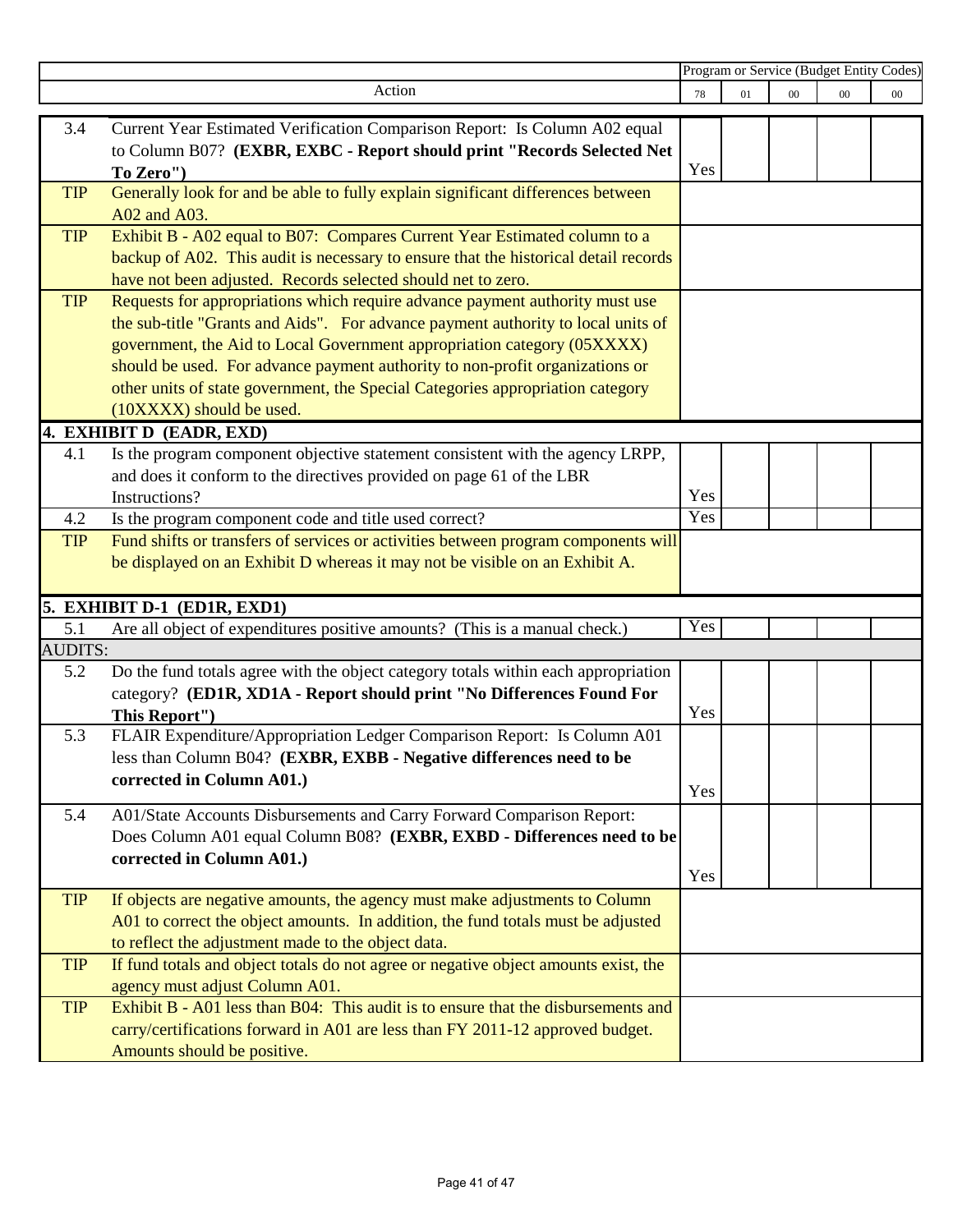|            |                                                                                      | Program or Service (Budget Entity Codes) |    |        |        |        |
|------------|--------------------------------------------------------------------------------------|------------------------------------------|----|--------|--------|--------|
|            | Action                                                                               | 78                                       | 01 | $00\,$ | $00\,$ | $00\,$ |
|            |                                                                                      |                                          |    |        |        |        |
| <b>TIP</b> | If B08 is not equal to A01, check the following: 1) the initial FLAIR                |                                          |    |        |        |        |
|            | disbursements or carry forward data load was corrected appropriately in A01; 2)      |                                          |    |        |        |        |
|            | the disbursement data from departmental FLAIR was reconciled to State                |                                          |    |        |        |        |
|            | Accounts; and 3) the FLAIR disbursements did not change after Column B08 was         |                                          |    |        |        |        |
|            | created.                                                                             |                                          |    |        |        |        |
|            | 6. EXHIBIT D-3 (ED3R, ED3) (Not required in the LBR - for analytical purposes only.) |                                          |    |        |        |        |
| 6.1        | Are issues appropriately aligned with appropriation categories?                      | Yes                                      |    |        |        |        |
| <b>TIP</b> | Exhibit D-3 is no longer required in the budget submission but may be needed for     |                                          |    |        |        |        |
|            | this particular appropriation category/issue sort. Exhibit D-3 is also a useful      |                                          |    |        |        |        |
|            | report when identifying negative appropriation category problems.                    |                                          |    |        |        |        |
|            |                                                                                      |                                          |    |        |        |        |
|            | 7. EXHIBIT D-3A (EADR, ED3A)                                                         |                                          |    |        |        |        |
| 7.1        | Are the issue titles correct and do they clearly identify the issue? (See pages 15   |                                          |    |        |        |        |
|            | through 30 of the LBR Instructions.)                                                 | Yes                                      |    |        |        |        |
| 7.2        | Does the issue narrative adequately explain the agency's request and is the          |                                          |    |        |        |        |
|            | explanation consistent with the LRPP? (See page 66-67 of the LBR Instructions.)      |                                          |    |        |        |        |
|            |                                                                                      | Yes                                      |    |        |        |        |
| 7.3        | Does the narrative for Information Technology (IT) issue follow the additional       |                                          |    |        |        |        |
|            | narrative requirements described on pages 68 through 70 of the LBR Instructions?     |                                          |    |        |        |        |
|            |                                                                                      | N/A                                      |    |        |        |        |
| 7.4        | Are all issues with an IT component identified with a "Y" in the "IT                 |                                          |    |        |        |        |
|            | COMPONENT?" field? If the issue contains an IT component, has that                   |                                          |    |        |        |        |
|            | component been identified and documented?                                            | N/A                                      |    |        |        |        |
| 7.5        | Does the issue narrative explain any variances from the Standard Expense and         |                                          |    |        |        |        |
|            | Human Resource Services Assessments package? Is the nonrecurring portion in          |                                          |    |        |        |        |
|            | the nonrecurring column? (See pages E-4 and E-5 of the LBR Instructions.)            |                                          |    |        |        |        |
|            |                                                                                      | N/A                                      |    |        |        |        |
| 7.6        | Does the salary rate request amount accurately reflect any new requests and are      |                                          |    |        |        |        |
|            | the amounts proportionate to the Salaries and Benefits request? Note: Salary rate    |                                          |    |        |        |        |
|            | should always be annualized.                                                         | Yes                                      |    |        |        |        |
| 7.7        | Does the issue narrative thoroughly explain/justify all Salaries and Benefits        |                                          |    |        |        |        |
|            | amounts entered into the Other Salary Amounts transactions (OADA/C)?                 |                                          |    |        |        |        |
|            | Amounts entered into OAD are reflected in the Position Detail of Salaries and        |                                          |    |        |        |        |
|            | Benefits section of the Exhibit D-3A.                                                | Yes                                      |    |        |        |        |
| 7.8        | Does the issue narrative include the Consensus Estimating Conference forecast,       |                                          |    |        |        |        |
|            | where appropriate?                                                                   | Yes                                      |    |        |        |        |
| 7.9        | Does the issue narrative reference the specific county(ies) where applicable?        |                                          |    |        |        |        |
|            |                                                                                      | Yes                                      |    |        |        |        |
| 7.10       | Do the 160XXX0 issues reflect budget amendments that have been approved (or          |                                          |    |        |        |        |
|            | in the process of being approved) and that have a recurring impact (including        |                                          |    |        |        |        |
|            | Lump Sums)? Have the approved budget amendments been entered in Column               |                                          |    |        |        |        |
|            | A18 as instructed in Memo #13-003?                                                   | N/A                                      |    |        |        |        |
| 7.11       | When appropriate are there any 160XXX0 issues included to delete positions           |                                          |    |        |        |        |
|            | placed in reserve in the OPB Position and Rate Ledger (e.g. unfunded grants)?        |                                          |    |        |        |        |
|            | Note: Lump sum appropriations not yet allocated should not be deleted. (PLRR,        |                                          |    |        |        |        |
|            | PLMO)                                                                                | N/A                                      |    |        |        |        |
| 7.12       | Does the issue narrative include plans to satisfy additional space requirements      |                                          |    |        |        |        |
|            | when requesting additional positions?                                                | N/A                                      |    |        |        |        |
|            |                                                                                      |                                          |    |        |        |        |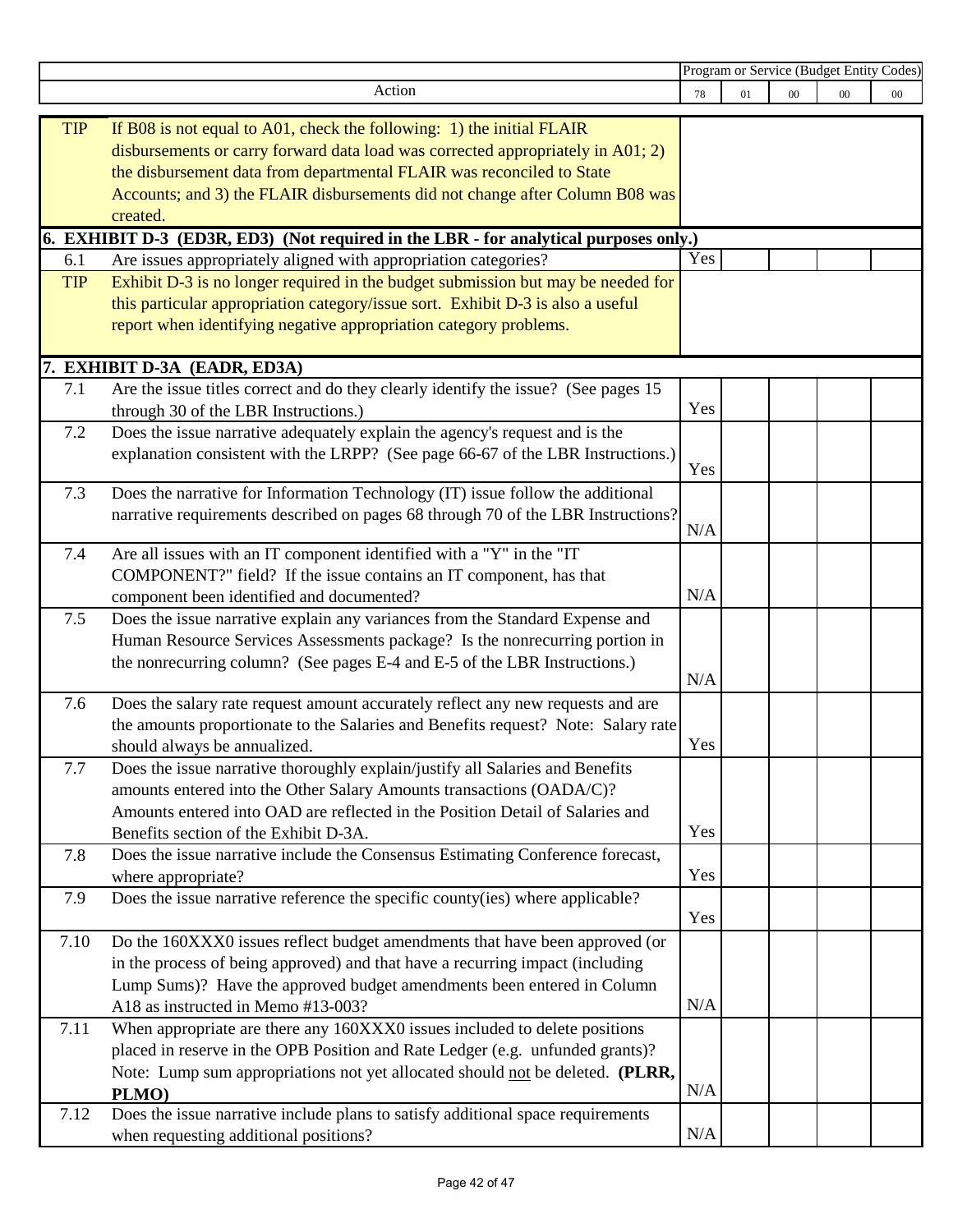|            |                                                                                                                                           | Program or Service (Budget Entity Codes) |    |        |        |        |
|------------|-------------------------------------------------------------------------------------------------------------------------------------------|------------------------------------------|----|--------|--------|--------|
|            | Action                                                                                                                                    | 78                                       | 01 | $00\,$ | $00\,$ | $00\,$ |
| 7.13       | Has the agency included a 160XXX0 issue and 210XXXX and 260XXX0 issues                                                                    |                                          |    |        |        |        |
|            | as required for lump sum distributions?                                                                                                   | N/A                                      |    |        |        |        |
| 7.14       |                                                                                                                                           | Yes                                      |    |        |        |        |
| 7.15       | Do the amounts reflect appropriate FSI assignments?<br>Do the issues relating to salary and benefits have an "A" in the fifth position of |                                          |    |        |        |        |
|            | the issue code (XXXXAXX) and are they self-contained (not combined with                                                                   |                                          |    |        |        |        |
|            |                                                                                                                                           |                                          |    |        |        |        |
|            | other issues)? (See page 29 and 88 of the LBR Instructions.)                                                                              | N/A                                      |    |        |        |        |
| 7.16       | Do the issues relating to <i>Information Technology (IT)</i> have a "C" in the sixth                                                      |                                          |    |        |        |        |
|            | position of the issue code (36XXXCX) and are the correct issue codes used                                                                 |                                          |    |        |        |        |
|            | (361XXC0, 362XXC0, 363XXC0, 17C01C0, 17C02C0, 17C03C0, 24010C0,                                                                           |                                          |    |        |        |        |
|            | 33001C0 or 55C01C0)?                                                                                                                      | N/A                                      |    |        |        |        |
| 7.17       | Are the issues relating to major audit findings and recommendations properly                                                              |                                          |    |        |        |        |
|            | coded (4A0XXX0, 4B0XXX0)?                                                                                                                 | N/A                                      |    |        |        |        |
| 7.18       | Does the issue narrative identify the strategy or strategies in the Five Year                                                             |                                          |    |        |        |        |
|            | Statewide Strategic Plan for Economic Development as requested in Memo# 13-                                                               |                                          |    |        |        |        |
|            | 010?                                                                                                                                      | Yes                                      |    |        |        |        |
| AUDIT:     |                                                                                                                                           |                                          |    |        |        |        |
| 7.19       | Are all FSI's equal to '1', '2', '3', or '9'? There should be no FSI's equal to '0'.                                                      |                                          |    |        |        |        |
|            | (EADR, FSIA - Report should print "No Records Selected For Reporting")                                                                    |                                          |    |        |        |        |
|            |                                                                                                                                           | Yes                                      |    |        |        |        |
| 7.20       | Does the General Revenue for 160XXXX (Adjustments to Current Year                                                                         |                                          |    |        |        |        |
|            | Expenditures) issues net to zero? (GENR, LBR1)                                                                                            | N/A                                      |    |        |        |        |
| 7.21       | Does the General Revenue for 180XXXX (Intra-Agency Reorganizations) issues                                                                |                                          |    |        |        |        |
|            | net to zero? (GENR, LBR2)                                                                                                                 | N/A                                      |    |        |        |        |
| 7.22       | Does the General Revenue for 200XXXX (Estimated Expenditures Realignment)                                                                 |                                          |    |        |        |        |
|            | issues net to zero? (GENR, LBR3)                                                                                                          | N/A                                      |    |        |        |        |
| 7.23       | Have FCO appropriations been entered into the nonrecurring column A04?                                                                    |                                          |    |        |        |        |
|            | (GENR, LBR4 - Report should print "No Records Selected For Reporting"                                                                     |                                          |    |        |        |        |
|            | or a listing of D-3A issue(s) assigned to Debt Service (IOE N) or in some                                                                 |                                          |    |        |        |        |
|            | cases State Capital Outlay - Public Education Capital Outlay (IOE L))                                                                     |                                          |    |        |        |        |
|            |                                                                                                                                           | N/A                                      |    |        |        |        |
| <b>TIP</b> | Salaries and Benefits amounts entered using the OADA/C transactions must be                                                               |                                          |    |        |        |        |
|            | thoroughly justified in the D-3A issue narrative. Agencies can run                                                                        |                                          |    |        |        |        |
|            | <b>OADA/OADR</b> from STAM to identify the amounts entered into OAD and ensure                                                            |                                          |    |        |        |        |
|            | these entries have been thoroughly explained in the D-3A issue narrative.                                                                 |                                          |    |        |        |        |
|            |                                                                                                                                           |                                          |    |        |        |        |
| <b>TIP</b> | The issue narrative must completely and thoroughly explain and justify each D-                                                            |                                          |    |        |        |        |
|            | 3A issue. Agencies must ensure it provides the information necessary for the                                                              |                                          |    |        |        |        |
|            | OPB and legislative analysts to have a complete understanding of the issue                                                                |                                          |    |        |        |        |
|            | submitted. Thoroughly review pages 66 through 70 of the LBR Instructions.                                                                 |                                          |    |        |        |        |
|            |                                                                                                                                           |                                          |    |        |        |        |
| <b>TIP</b> | Check BAPS to verify status of budget amendments. Check for reapprovals not                                                               |                                          |    |        |        |        |
|            | picked up in the General Appropriations Act. Verify that Lump Sum                                                                         |                                          |    |        |        |        |
|            | appropriations in Column A02 do not appear in Column A03. Review budget                                                                   |                                          |    |        |        |        |
|            | amendments to verify that 160XXX0 issue amounts correspond accurately and                                                                 |                                          |    |        |        |        |
|            | net to zero for General Revenue funds.                                                                                                    |                                          |    |        |        |        |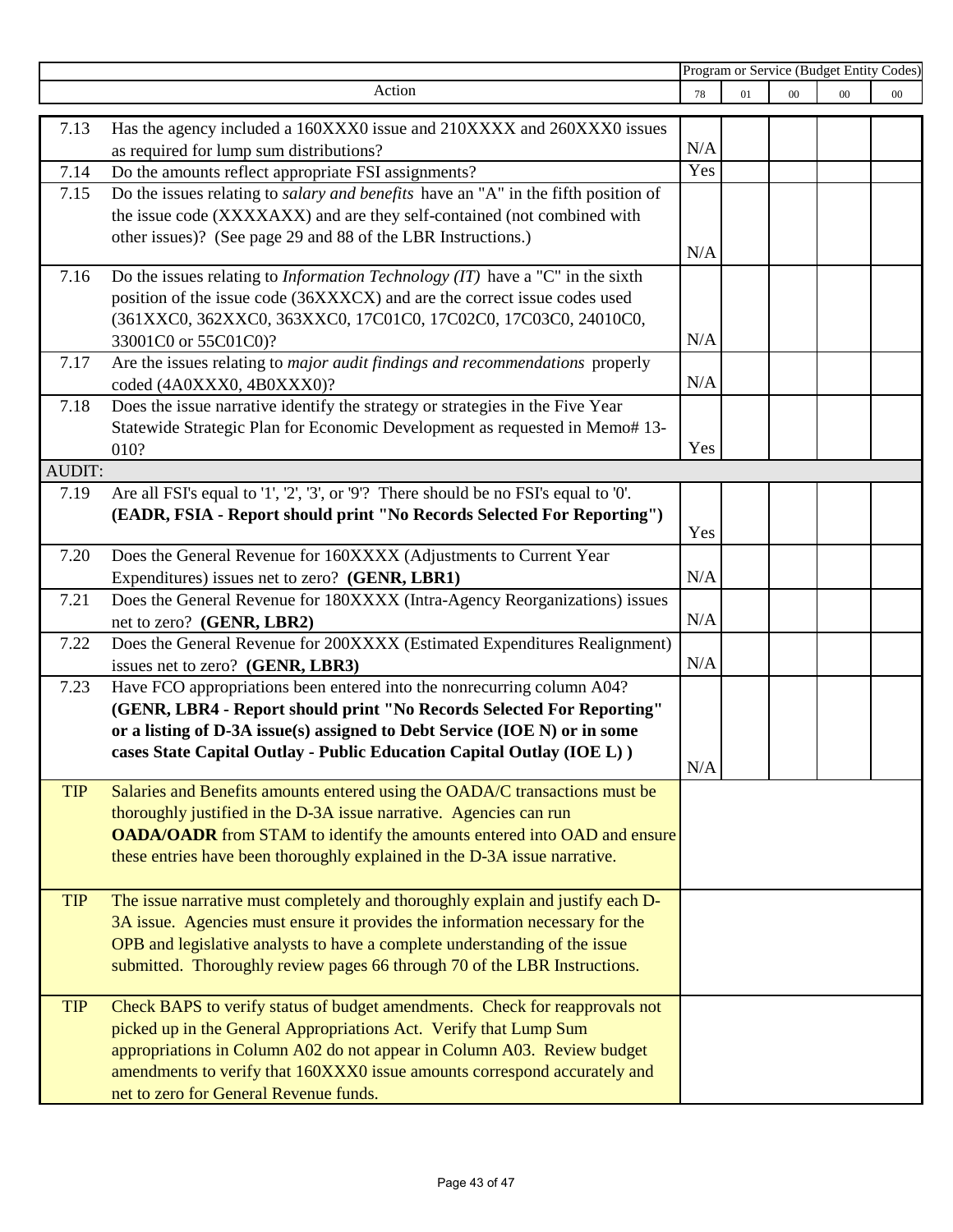|            |                                                                                                                | Program or Service (Budget Entity Codes) |    |        |        |        |
|------------|----------------------------------------------------------------------------------------------------------------|------------------------------------------|----|--------|--------|--------|
|            | Action                                                                                                         | 78                                       | 01 | $00\,$ | $00\,$ | $00\,$ |
|            |                                                                                                                |                                          |    |        |        |        |
| <b>TIP</b> | If an agency is receiving federal funds from another agency the FSI should $= 9$                               |                                          |    |        |        |        |
|            | (Transfer - Recipient of Federal Funds). The agency that originally receives the                               |                                          |    |        |        |        |
|            | funds directly from the federal agency should use $FSI = 3$ (Federal Funds).                                   |                                          |    |        |        |        |
| <b>TIP</b> | If an appropriation made in the FY 2012-13 General Appropriations Act                                          |                                          |    |        |        |        |
|            | duplicates an appropriation made in substantive legislation, the agency must                                   |                                          |    |        |        |        |
|            | create a unique deduct nonrecurring issue to eliminate the duplicated                                          |                                          |    |        |        |        |
|            | appropriation. Normally this is taken care of through line item veto.                                          |                                          |    |        |        |        |
|            | 8. SCHEDULE I & RELATED DOCUMENTS (SC1R, SC1 - Budget Entity Level or SC1R, SC1D - Department Level)           |                                          |    |        |        |        |
| 8.1        | Has a separate department level Schedule I and supporting documents package                                    |                                          |    |        |        |        |
|            |                                                                                                                | Yes                                      |    |        |        |        |
| 8.2        | been submitted by the agency?<br>Has a Schedule I and Schedule IB been completed in LAS/PBS for each operating |                                          |    |        |        |        |
|            | trust fund?                                                                                                    | Yes                                      |    |        |        |        |
| 8.3        | Have the appropriate Schedule I supporting documents been included for the trust                               |                                          |    |        |        |        |
|            | funds (Schedule IA, Schedule IC, and Reconciliation to Trial Balance)?                                         | Yes                                      |    |        |        |        |
| 8.4        | Have the Examination of Regulatory Fees Part I and Part II forms been included                                 |                                          |    |        |        |        |
|            | for the applicable regulatory programs?                                                                        | N/A                                      |    |        |        |        |
| 8.5        | Have the required detailed narratives been provided (5% trust fund reserve                                     |                                          |    |        |        |        |
|            | narrative; method for computing the distribution of cost for general management                                |                                          |    |        |        |        |
|            | and administrative services narrative; adjustments narrative; revenue estimating                               |                                          |    |        |        |        |
|            | methodology narrative)?                                                                                        | Yes                                      |    |        |        |        |
| 8.6        | Has the Inter-Agency Transfers Reported on Schedule I form been included as                                    |                                          |    |        |        |        |
|            | applicable for transfers totaling \$100,000 or more for the fiscal year?                                       |                                          |    |        |        |        |
|            |                                                                                                                | N/A                                      |    |        |        |        |
| 8.7        | If the agency is scheduled for the annual trust fund review this year, have the                                |                                          |    |        |        |        |
|            | Schedule ID and applicable draft legislation been included for recreation,                                     |                                          |    |        |        |        |
|            | modification or termination of existing trust funds?                                                           | N/A                                      |    |        |        |        |
| 8.8        | If the agency is scheduled for the annual trust fund review this year, have the                                |                                          |    |        |        |        |
|            | necessary trust funds been requested for creation pursuant to section                                          |                                          |    |        |        |        |
|            | $215.32(2)(b)$ , Florida Statutes - including the Schedule ID and applicable                                   |                                          |    |        |        |        |
|            | legislation?                                                                                                   | N/A                                      |    |        |        |        |
| 8.9        | Are the revenue codes correct? In the case of federal revenues, has the agency                                 |                                          |    |        |        |        |
|            | appropriately identified direct versus indirect receipts (object codes 000700,                                 |                                          |    |        |        |        |
|            | 000750, 000799, 001510 and 001599)? For non-grant federal revenues, is the                                     |                                          |    |        |        |        |
|            | correct revenue code identified (codes 000504, 000119, 001270, 001870,                                         |                                          |    |        |        |        |
|            | 001970)?                                                                                                       | Yes                                      |    |        |        |        |
| 8.10       | Are the statutory authority references correct?                                                                | Yes                                      |    |        |        |        |
| 8.11       | Are the General Revenue Service Charge percentage rates used for each revenue                                  |                                          |    |        |        |        |
|            | source correct? (Refer to Chapter 2009-78, Laws of Florida, for appropriate                                    |                                          |    |        |        |        |
|            | general revenue service charge percentage rates.)                                                              | N/A                                      |    |        |        |        |
| 8.12       | Is this an accurate representation of revenues based on the most recent Consensus                              |                                          |    |        |        |        |
|            | <b>Estimating Conference forecasts?</b>                                                                        | N/A                                      |    |        |        |        |
| 8.13       | If there is no Consensus Estimating Conference forecast available, do the revenue                              |                                          |    |        |        |        |
|            | estimates appear to be reasonable?                                                                             | Yes                                      |    |        |        |        |
| 8.14       | Are the federal funds revenues reported in Section I broken out by individual                                  |                                          |    |        |        |        |
|            | grant? Are the correct CFDA codes used?                                                                        | Yes                                      |    |        |        |        |
| 8.15       | Are anticipated grants included and based on the state fiscal year (rather than                                |                                          |    |        |        |        |
|            | federal fiscal year)?                                                                                          | Yes                                      |    |        |        |        |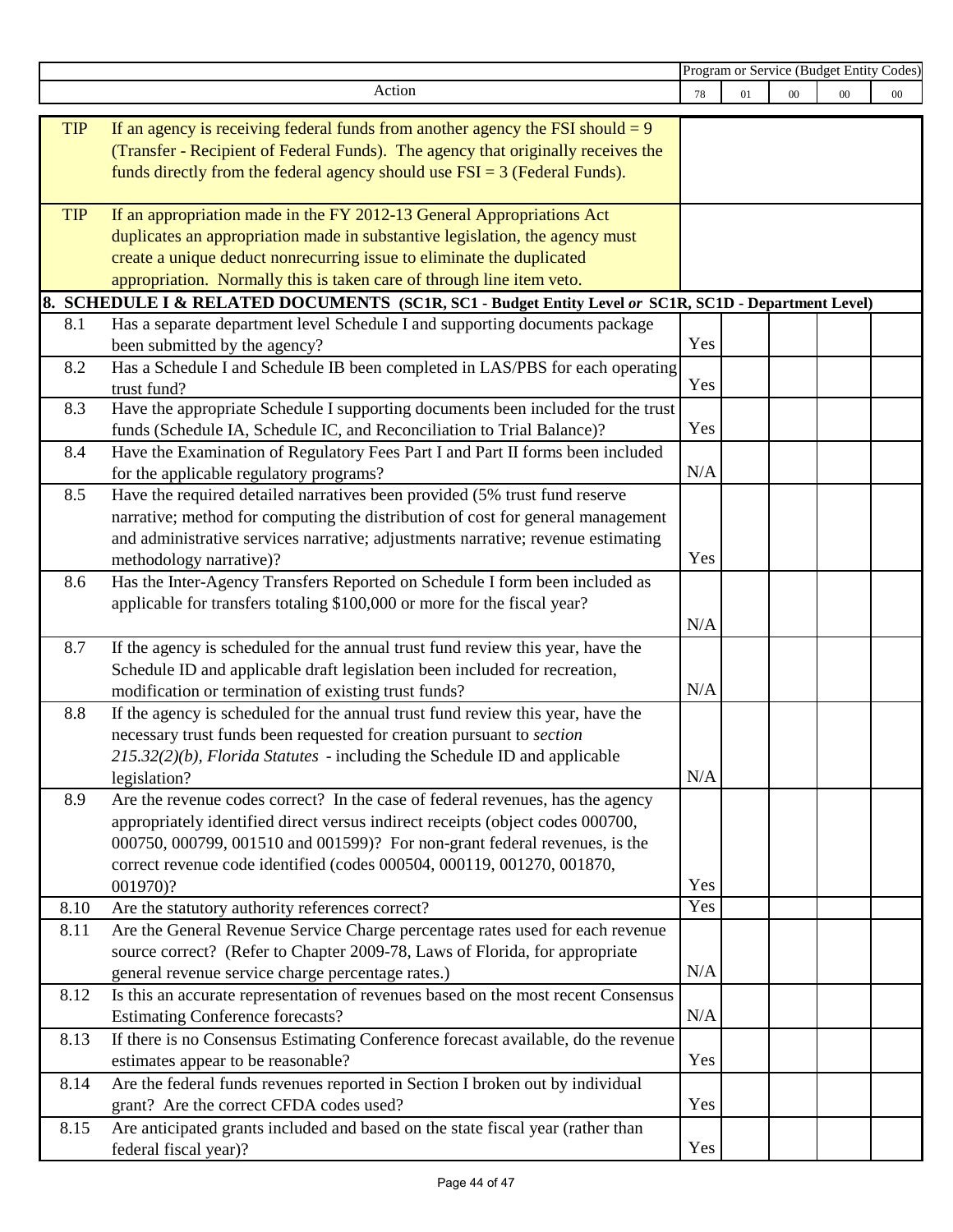|                |                                                                                                                                                              | Program or Service (Budget Entity Codes) |    |        |        |        |
|----------------|--------------------------------------------------------------------------------------------------------------------------------------------------------------|------------------------------------------|----|--------|--------|--------|
|                | Action                                                                                                                                                       | 78                                       | 01 | $00\,$ | $00\,$ | $00\,$ |
| 8.16           | Are the Schedule I revenues consistent with the FSI's reported in the Exhibit D-                                                                             |                                          |    |        |        |        |
|                | 3A?                                                                                                                                                          | Yes                                      |    |        |        |        |
| 8.17           | If applicable, are nonrecurring revenues entered into Column A04?                                                                                            | Yes                                      |    |        |        |        |
| 8.18           | Has the agency certified the revenue estimates in columns A02 and A03 to be the                                                                              |                                          |    |        |        |        |
|                | latest and most accurate available? Does the certification include a statement that                                                                          |                                          |    |        |        |        |
|                | the agency will notify OPB of any significant changes in revenue estimates that                                                                              |                                          |    |        |        |        |
|                | occur prior to the Governor's Budget Recommendations being issued?                                                                                           |                                          |    |        |        |        |
|                |                                                                                                                                                              | N/A                                      |    |        |        |        |
| 8.19           | Is a 5% trust fund reserve reflected in Section II? If not, is sufficient justification                                                                      |                                          |    |        |        |        |
|                | provided for exemption? Are the additional narrative requirements provided?                                                                                  |                                          |    |        |        |        |
|                |                                                                                                                                                              | N/A                                      |    |        |        |        |
| 8.20           | Are appropriate service charge nonoperating amounts included in Section II?                                                                                  |                                          |    |        |        |        |
|                |                                                                                                                                                              | N/A                                      |    |        |        |        |
| 8.21           | Are nonoperating expenditures to other budget entities/departments cross-                                                                                    |                                          |    |        |        |        |
|                | referenced accurately?                                                                                                                                       | N/A                                      |    |        |        |        |
| 8.22           | Do transfers balance between funds (within the agency as well as between                                                                                     |                                          |    |        |        |        |
|                | agencies)? (See also 8.6 for required transfer confirmation of amounts totaling                                                                              |                                          |    |        |        |        |
|                | \$100,000 or more.)                                                                                                                                          | N/A                                      |    |        |        |        |
| 8.23           | Are nonoperating expenditures recorded in Section II and adjustments recorded in                                                                             |                                          |    |        |        |        |
|                | Section III?                                                                                                                                                 | N/A                                      |    |        |        |        |
| 8.24           | Are prior year September operating reversions appropriately shown in column                                                                                  |                                          |    |        |        |        |
|                | A01?                                                                                                                                                         | Yes                                      |    |        |        |        |
| 8.25           | Are current year September operating reversions appropriately shown in column                                                                                |                                          |    |        |        |        |
|                | A02?                                                                                                                                                         | Yes                                      |    |        |        |        |
| 8.26           | Does the Schedule IC properly reflect the unreserved fund balance for each trust                                                                             |                                          |    |        |        |        |
|                | fund as defined by the LBR Instructions, and is it reconciled to the agency                                                                                  |                                          |    |        |        |        |
|                | accounting records?                                                                                                                                          | Yes                                      |    |        |        |        |
| 8.27           | Does Column A01 of the Schedule I accurately represent the actual prior year                                                                                 |                                          |    |        |        |        |
|                | accounting data as reflected in the agency accounting records, and is it provided                                                                            |                                          |    |        |        |        |
|                | in sufficient detail for analysis?                                                                                                                           | Yes                                      |    |        |        |        |
| 8.28           | Does Line I of Column A01 (Schedule I) equal Line K of the Schedule IC?                                                                                      | Yes                                      |    |        |        |        |
| <b>AUDITS:</b> |                                                                                                                                                              |                                          |    |        |        |        |
| 8.29           | Is Line I a positive number? (If not, the agency must adjust the budget request to                                                                           |                                          |    |        |        |        |
|                | eliminate the deficit).                                                                                                                                      | Yes                                      |    |        |        |        |
|                |                                                                                                                                                              |                                          |    |        |        |        |
| 8.30           | Is the June 30 Adjusted Unreserved Fund Balance (Line I) equal to the July 1<br>Unreserved Fund Balance (Line A) of the following year? If a Schedule IB was |                                          |    |        |        |        |
|                | prepared, do the totals agree with the Schedule I, Line I? (SC1R, SC1A - Report                                                                              |                                          |    |        |        |        |
|                | should print "No Discrepancies Exist For This Report")                                                                                                       | Yes                                      |    |        |        |        |
| 8.31           | Has a Department Level Reconciliation been provided for each trust fund and                                                                                  |                                          |    |        |        |        |
|                | does Line A of the Schedule I equal the CFO amount? If not, the agency must                                                                                  |                                          |    |        |        |        |
|                | correct Line A. (SC1R, DEPT)                                                                                                                                 | Yes                                      |    |        |        |        |
| <b>TIP</b>     | The Schedule I is the most reliable source of data concerning the trust funds. It is                                                                         |                                          |    |        |        |        |
|                | very important that this schedule is as accurate as possible!                                                                                                |                                          |    |        |        |        |
| <b>TIP</b>     | Determine if the agency is scheduled for trust fund review. (See page 125 of the                                                                             |                                          |    |        |        |        |
|                | LBR Instructions.) Transaction DFTR in LAS/PBS is also available and provides                                                                                |                                          |    |        |        |        |
|                | an LBR review date for each trust fund.                                                                                                                      |                                          |    |        |        |        |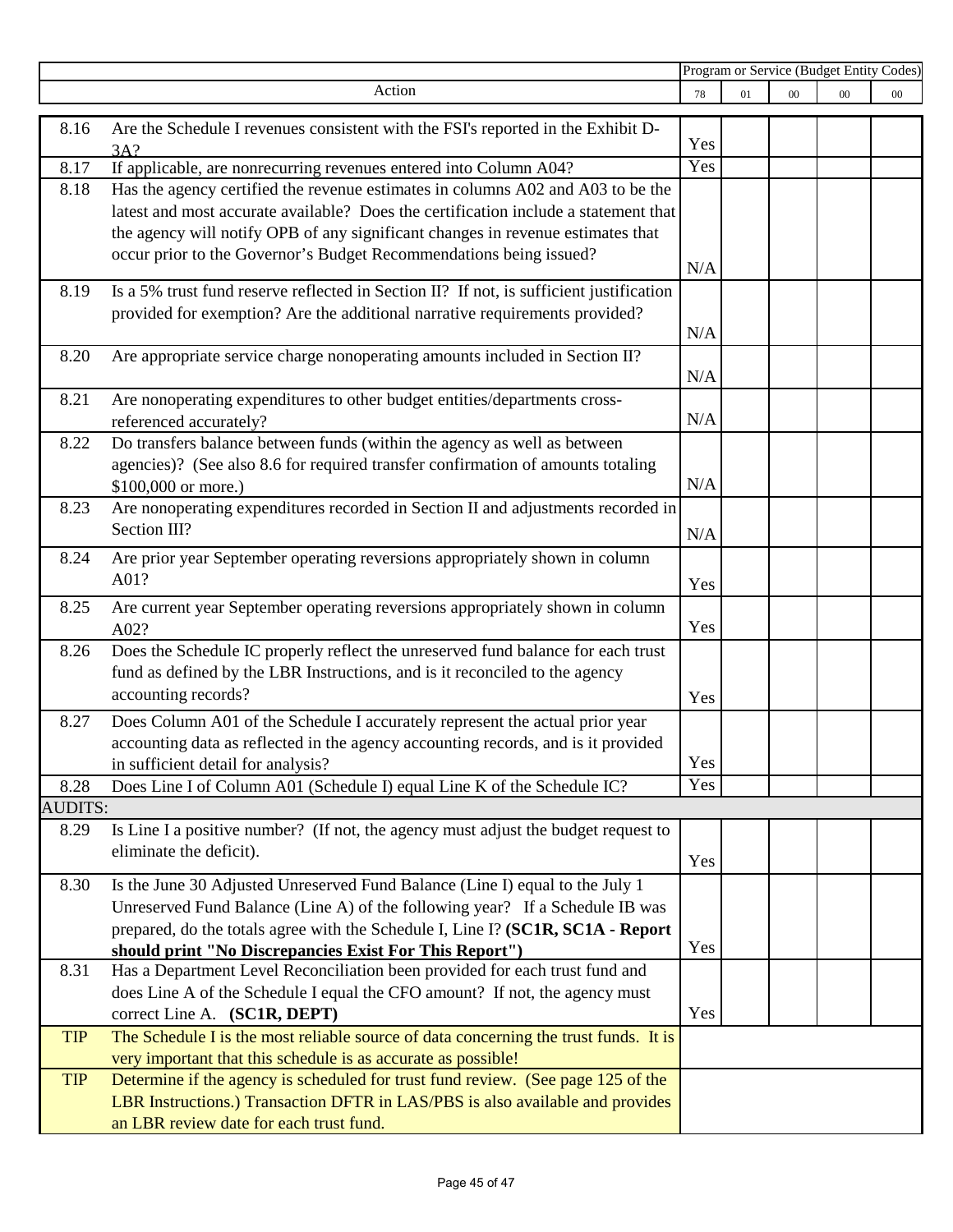|               |                                                                                                                 | Program or Service (Budget Entity Codes) |    |        |        |        |
|---------------|-----------------------------------------------------------------------------------------------------------------|------------------------------------------|----|--------|--------|--------|
|               | Action                                                                                                          | 78                                       | 01 | $00\,$ | $00\,$ | $00\,$ |
|               |                                                                                                                 |                                          |    |        |        |        |
| <b>TIP</b>    | Review the unreserved fund balances and compare revenue totals to expenditure                                   |                                          |    |        |        |        |
|               | totals to determine and understand the trust fund status.                                                       |                                          |    |        |        |        |
| <b>TIP</b>    | Typically nonoperating expenditures and revenues should not be a negative                                       |                                          |    |        |        |        |
|               | number. Any negative numbers must be fully justified.                                                           |                                          |    |        |        |        |
|               | 9. SCHEDULE II (PSCR, SC2)                                                                                      |                                          |    |        |        |        |
| <b>AUDIT:</b> |                                                                                                                 |                                          |    |        |        |        |
| 9.1           | Is the pay grade minimum for salary rate utilized for positions in segments 2 and                               |                                          |    |        |        |        |
|               | 3? (BRAR, BRAA - Report should print "No Records Selected For This                                              |                                          |    |        |        |        |
|               | <b>Request''</b> ) Note: Amounts other than the pay grade minimum should be fully                               |                                          |    |        |        |        |
|               | justified in the D-3A issue narrative. (See Base Rate Audit on page 157 of the                                  |                                          |    |        |        |        |
|               | LBR Instructions.)                                                                                              | Yes                                      |    |        |        |        |
|               | 10. SCHEDULE III (PSCR, SC3)                                                                                    | Yes                                      |    |        |        |        |
| 10.1          | Is the appropriate lapse amount applied in Segment 3? (See page 90 of the LBR                                   |                                          |    |        |        |        |
|               | Instructions.)                                                                                                  | Yes                                      |    |        |        |        |
| 10.2          | Are amounts in Other Salary Amount appropriate and fully justified? (See page                                   |                                          |    |        |        |        |
|               | 97 of the LBR Instructions for appropriate use of the OAD transaction.) Use                                     |                                          |    |        |        |        |
|               | <b>OADI</b> or <b>OADR</b> to identify agency other salary amounts requested.                                   |                                          |    |        |        |        |
|               |                                                                                                                 | Yes                                      |    |        |        |        |
|               | 11. SCHEDULE IV (EADR, SC4)                                                                                     |                                          |    |        |        |        |
| 11.1          | Are the correct Information Technology (IT) issue codes used?                                                   | N/A                                      |    |        |        |        |
| <b>TIP</b>    | If IT issues are not coded correctly (with "C" in 6th position), they will not appear                           |                                          |    |        |        |        |
|               | in the Schedule IV.                                                                                             |                                          |    |        |        |        |
|               | 12. SCHEDULE VIIIA (EADR, SC8A)                                                                                 |                                          |    |        |        |        |
| 12.1          | Is there only one #1 priority, one #2 priority, one #3 priority, etc. reported on the                           |                                          |    |        |        |        |
|               | Schedule VIII-A? Are the priority narrative explanations adequate?                                              | Yes                                      |    |        |        |        |
|               | 13. SCHEDULE VIIIB-1 (EADR, S8B1)                                                                               |                                          |    |        |        |        |
| 13.1          | NOT REQUIRED FOR THIS YEAR                                                                                      |                                          |    |        |        |        |
|               | 14. SCHEDULE VIIIB-2 (EADR, S8B2)                                                                               |                                          |    |        |        |        |
| 14.1          | Do the reductions comply with the instructions provided on pages 102 through                                    |                                          |    |        |        |        |
|               | 104 of the LBR Instructions regarding a 5% reduction in recurring General                                       |                                          |    |        |        |        |
|               | Revenue and Trust Funds, including the verification that the 33BXXX0 issue has                                  |                                          |    |        |        |        |
|               | NOT been used?                                                                                                  | Yes                                      |    |        |        |        |
|               | 15. SCHEDULE XI (USCR, SCXI) (LAS/PBS Web - see page 105-109 of the LBR Instructions for detailed instructions) |                                          |    |        |        |        |
| 15.1          | Agencies are required to generate this spreadsheet via the LAS/PBS Web. The                                     |                                          |    |        |        |        |
|               | Final Excel version no longer has to be submitted to OPB for inclusion on                                       |                                          |    |        |        |        |
|               | the Governor's Florida Performs Website. (Note: Pursuant to section                                             |                                          |    |        |        |        |
|               | $216.023(4)$ (b), Florida Statutes, the Legislature can reduce the funding level for                            |                                          |    |        |        |        |
|               | any agency that does not provide this information.)                                                             | Yes                                      |    |        |        |        |
| 15.2          | Do the PDF files uploaded to the Florida Fiscal Portal for the LRPP and LBR                                     |                                          |    |        |        |        |
|               | match?                                                                                                          | Yes                                      |    |        |        |        |
|               | AUDITS INCLUDED IN THE SCHEDULE XI REPORT:                                                                      |                                          |    |        |        |        |
| 15.3          | Does the FY 2011-12 Actual (prior year) Expenditures in Column A36 reconcile                                    |                                          |    |        |        |        |
|               | to Column A01? (GENR, ACT1)                                                                                     | Yes                                      |    |        |        |        |
| 15.4          | None of the executive direction, administrative support and information                                         |                                          |    |        |        |        |
|               | technology statewide activities (ACT0010 thru ACT0490) have output standards                                    |                                          |    |        |        |        |
|               | (Record Type 5)? (Audit #1 should print "No Activities Found")                                                  |                                          |    |        |        |        |
|               |                                                                                                                 | Yes                                      |    |        |        |        |